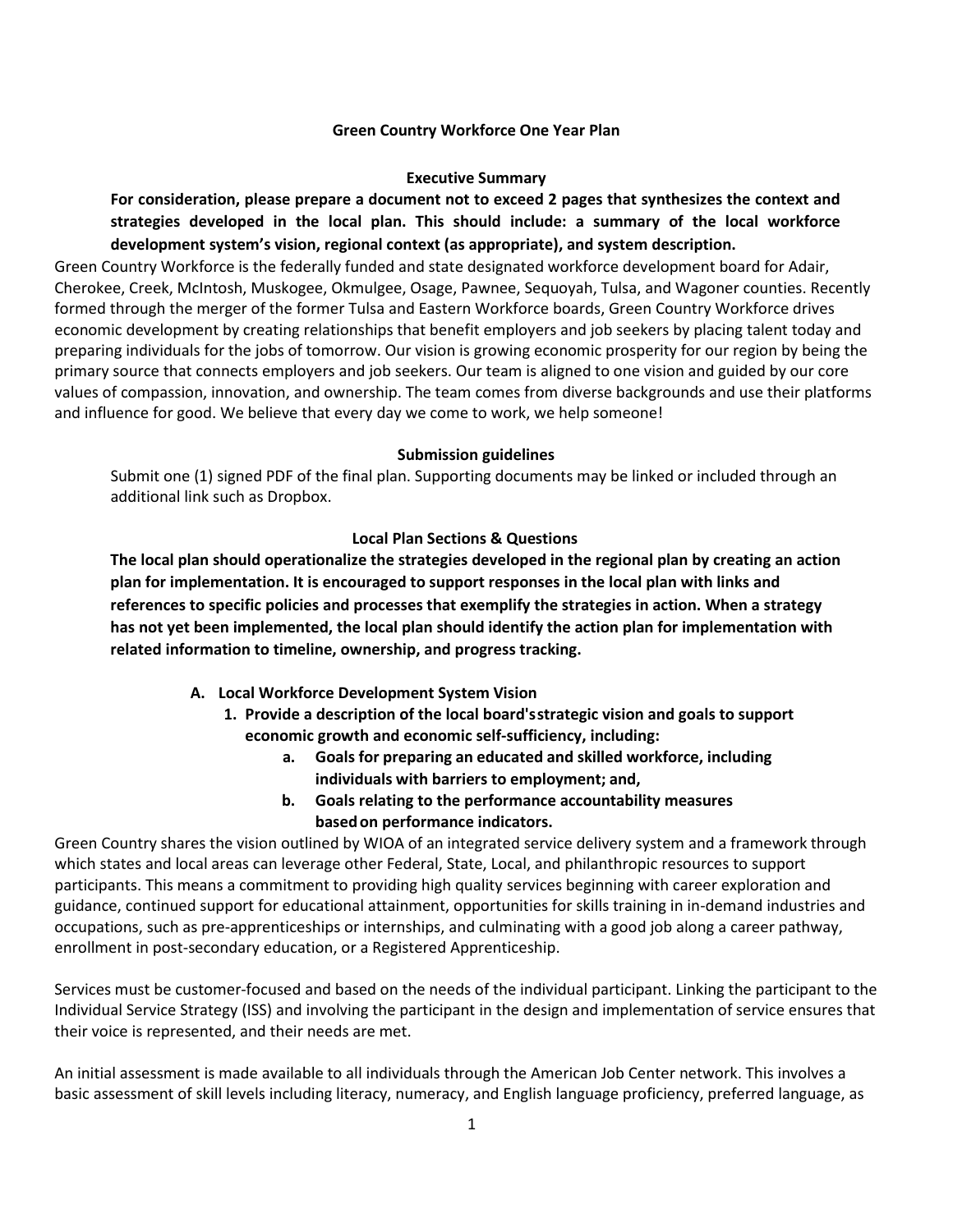well as aptitudes, abilities (including skills gaps), and supportive service needs. The result is a determination of the individual's next steps, which may include but are not limited to:

- a comprehensive assessment and the development of an individual employment plan,
- the provision of training or education services
- appropriate referrals based on initial assessments
- determination of appropriate program enrollment or co-enrollment

Youth are provided an objective assessment which includes a review of basic skills, occupational skills, prior work experience, employability, interests, aptitudes, supportive service needs, and developmental needs. The assessment also considers the youth's strengths, motivations, assets, and unique personality rather than just focusing on areas that need improvement. The purpose of the objective assessment is to identify appropriate services and career pathways that are supported by the assessment and appropriate for the individual participant.

Green Country Workforce's contract measures for the Service Provider ensure that job seekers with barriers to employment are truly being served. GCWDB is an outcomes-based organization. Our contract measures will be closely monitored and observed for trends. Outreach is a function of all GCWDB staff to ensure that recruitment and additional partnerships can quickly be established to meet the needs.

We also have plans to engage with the other WIOA funded partners to ensure that full system needs are addressed. This will create true partnerships that provide open references, seamless referrals, and co-case management.

# **2. Describe the strategy to work with entities that carry out the core programs andrequired partners to align resources available to the local area, to achieve the strategic vision and goals.**

Green Country Workforce's goal is to work with each partner to understand their strengths and services and use that understanding to create efficiency and avoid waste.

Now that the comprehensive job center is open, the Green Country Workforce One Stop Operator will be the primary convener to ensure that all stakeholders are heard and that services are provided consistently and thoroughly. This will occur through the center certification process, the partner memorandum of understanding and infrastructure funding agreement, as well as continual partner meetings.

Green Country Workforce also has two councils. The Innovative Workforce Opportunity Council, staffed by Green Country Workforce's One Stop Operator, is comprised of partners and community programs that focus on vulnerable populations and those with barriers to determine opportunities for service, technical assistance, referrals, and co-case management. The Youth Council, staffed by Green Country Workforce's Project Facilitator, has a specific focus on Youth. These Councils will create a link and guidance related to combined strategy for the entire region. The goal is to have separate strategic sessions with both councils.

### *B. Local Workforce Development System Response to Regional Plan*

**Section B is not required if LWDB is a single-area planning region, but must be completed by local areas who are members of a multi-area planning region. Local areas my base their responses on those of the regional plan, but are expected to add additional local context and identify specific areas of focus beyond the regional response.**

- **1. Provide an analysis of the local area's economic conditions, including:**
	- **a. Existing and emerging in-demand industry sectors and occupations; and**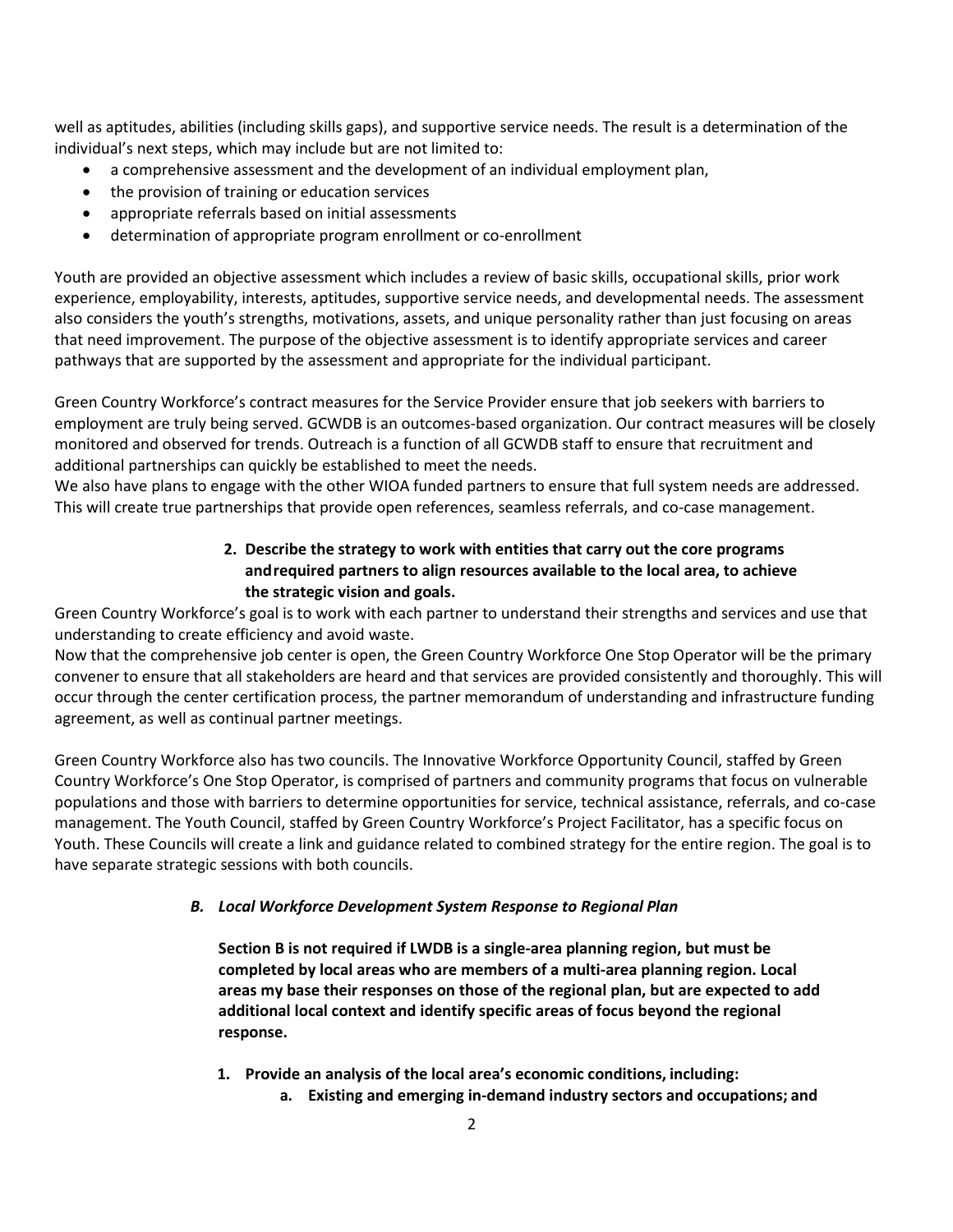**b. Employment needs of employers in existing and emerging in-demand industry sectors and occupations.**

See below

**2. Describe the knowledge and skills needed to meet the employment needs of the employers in the local area, including employment needs in in-demand industry sectors and occupations.** 

See below

**3. Provide an analysis of the local workforce, including current labor force employment and unemployment data, information on labor market trends, and educational and skill levels of the workforce, including individuals with barriers to employment.**

#### See below

In January 2021, Workforce Tulsa and the Eastern Workforce Development Board merged, creating the Green Country Workforce Development Board. However, the analysis is still listed as separate areas. This data comes primarily from the following documents published by Oklahoma Works:

- Eastern Oklahoma Workforce Development Area 2020 Local Briefing
- Tulsa Oklahoma Workforce Development Area 2020 Local Briefing

### **Existing and Emerging In-Demand Industry Sectors**

There were an estimated 85,791 total jobs in Eastern WFDA in 2019. The following table shows the top employment industrial sectors in Eastern WFDA. The largest sector is the Government with 29,503 jobs. The second-largest sector was Retail Trade with 10,647 jobs.

| <b>NAICS</b> | <b>Description</b>                                                                 | 2019<br><b>Jobs</b> | Percent<br>of Total<br><b>Employment</b> |
|--------------|------------------------------------------------------------------------------------|---------------------|------------------------------------------|
| 90           | Government                                                                         | 29,503              | 34.39%                                   |
| 44           | <b>Retail Trade</b>                                                                | 10,647              | 12.41%                                   |
| 62           | <b>Health Care and Social Assistance</b>                                           | 10,044              | 11.71%                                   |
| 31           | Manufacturing                                                                      | 7,845               | 9.14%                                    |
| 72           | <b>Accommodation and Food Services</b>                                             | 6,920               | 8.07%                                    |
| 23           | Construction                                                                       | 4,040               | 4.71%                                    |
| 56           | Administrative and Support and Waste<br><b>Management and Remediation Services</b> | 2,574               | 3.00%                                    |
| 81           | Other Services (except Public Administration)                                      | 2,495               | 2.91%                                    |

|  |  |  | Top Industry Sectors by Total Number of Jobs in Eastern WDFA in 2019 |
|--|--|--|----------------------------------------------------------------------|
|--|--|--|----------------------------------------------------------------------|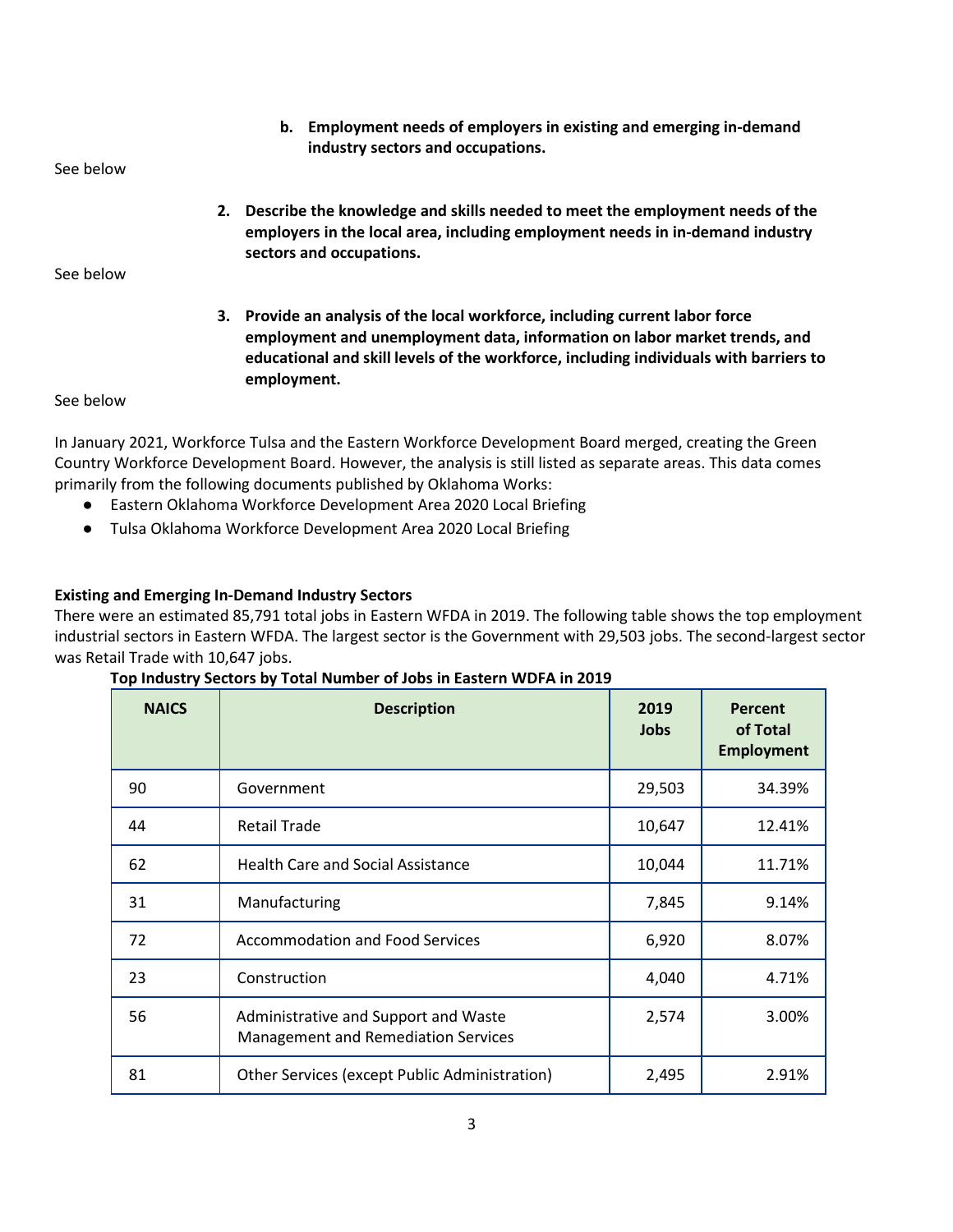| Finance and Insurance                       | 2.145 | 2.50% |
|---------------------------------------------|-------|-------|
| Agriculture, Forestry, Fishing, and Hunting | 1,819 | 2.12% |
| .                                           |       |       |

*Source: Emsi- economicmodeling.com- 2020.1* 

There were an estimated 405,831 total jobs in Tulsa WFDA in 2019. The following table shows the top employment industry sectors in Tulsa WFDA. The largest sector is Health Care and Social Assistance with 54,858 jobs. The secondlargest sector was manufacturing with 47,406 jobs.

| <b>NAICS</b> | <b>Description</b>                                                                 | 2019<br>Jobs | <b>Percent of</b><br><b>Total</b><br><b>Employment</b> |
|--------------|------------------------------------------------------------------------------------|--------------|--------------------------------------------------------|
| 62           | <b>Health Care and Social Assistance</b>                                           | 54,858       | 13.52%                                                 |
| 31           | Manufacturing                                                                      | 47,406       | 11.68%                                                 |
| 90           | Government                                                                         | 43,858       | 10.81%                                                 |
| 44           | <b>Retail Trade</b>                                                                | 42,238       | 10.41%                                                 |
| 72           | <b>Accommodation and Food Services</b>                                             | 36,698       | 9.04%                                                  |
| 56           | Administrative and Support and Waste<br><b>Management and Remediation Services</b> | 31,244       | 7.70%                                                  |
| 23           | Construction                                                                       | 21,642       | 5.33%                                                  |
| 54           | Professional, Scientific, and Technical Services                                   | 21,597       | 5.32%                                                  |
| 81           | Other Services (except Public Administration)                                      | 17,382       | 4.28%                                                  |
| 52           | Finance and Insurance                                                              | 16,301       | 4.02%                                                  |

#### **Top Industry Sectors by Total Number of Jobs for Tulsa WFDA in 2019**

*Source: Emsi- economicmodeling.com- 2020.1* 

In analyzing the data, there are four primary industry sectors that rank among the top. These include:

- Government
- Healthcare and Social Assistance
- Manufacturing
- Retail Trade

#### **Existing and Emerging In-Demand Occupations**

The table below shows the top occupations by the total number of jobs in the Eastern WFDA. Cashiers had the highest number of jobs at 3,001. Retail Salespersons had the second-highest number of jobs at 2,338. The table also shows growth expectations over the five years from when the data was compiled (through 2024). For this area, the second (Retail Salesperson) and third (Combined Food Preparation and Serving Workers) ranked occupations have estimated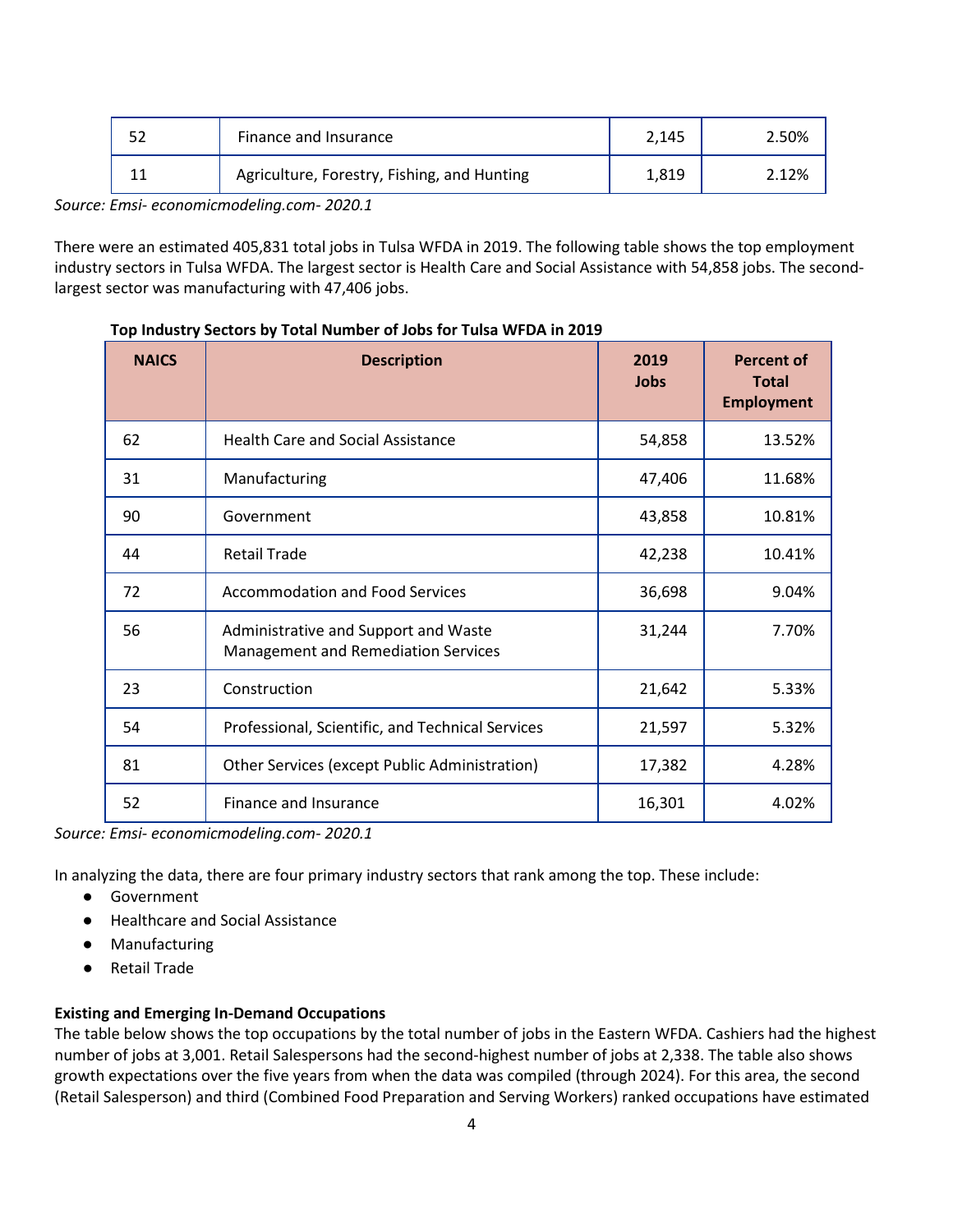growth rates far exceeding the top (Cashier) occupation. Registered Nurses shows up on this list as a high-wage occupation (\$29.13 median hourly) with expected job growth over the five-year projections.

| <b>SOC</b> | <b>Description</b>                                                                          | 2019<br>Jobs | 2024<br>Jobs | $2019 -$<br>2024<br>Change | <b>Median</b><br><b>Hourly</b><br><b>Earnings</b> | <b>Typical</b><br><b>Entry Level</b><br><b>Education</b> | <b>Typical</b><br>On-The<br>Job<br><b>Training</b> |
|------------|---------------------------------------------------------------------------------------------|--------------|--------------|----------------------------|---------------------------------------------------|----------------------------------------------------------|----------------------------------------------------|
| 41-2011    | Cashiers                                                                                    | 3,001        | 3,038        | 37                         | \$9.13                                            | No formal<br>educational<br>credential                   | Short<br>term on<br>the-job<br>training            |
| 41-2031    | <b>Retail Salespersons</b>                                                                  | 2,338        | 2,502        | 164                        | \$11.21                                           | No formal<br>educational<br>credential                   | Short<br>term on<br>the-job<br>training            |
| 35-3021    | <b>Combined Food</b><br>Preparation and<br>Serving Workers,<br>Including Fast Food          | 2,016        | 2,203        | 187                        | \$8.28                                            | No formal<br>educational<br>credential                   | Short<br>term on<br>the-job<br>training            |
| 43-9061    | Office Clerks, General                                                                      | 1,464        | 1,506        | 42                         | \$12.03                                           | High school<br>diploma or<br>equivalent                  | Short<br>term on<br>the-job<br>training            |
| 29-1141    | <b>Registered Nurses</b>                                                                    | 1,453        | 1,472        | 19                         | \$29.13                                           | Bachelor's<br>degree                                     | None                                               |
| 43-6014    | Secretaries and<br>Administrative<br>Assistants, Except<br>Legal, Medical, and<br>Executive | 1,403        | 1,386        | (17)                       | \$13.03                                           | High school<br>diploma or<br>equivalent                  | Short<br>term on<br>the-job<br>training            |
| 31-1014    | <b>Nursing Assistants</b>                                                                   | 1,376        | 1,365        | (11)                       | \$11.53                                           | Postsecondary<br>non degree<br>award                     | None                                               |
| 53-7062    | Laborers and Freight,<br>Stock, and Material<br>Movers, Hand                                | 1,342        | 1,484        | 142                        | \$11.05                                           | No formal<br>educational<br>credential                   | Short<br>term on<br>the-job<br>training            |

**Top Occupations by Total Number of Jobs for Eastern WFDA**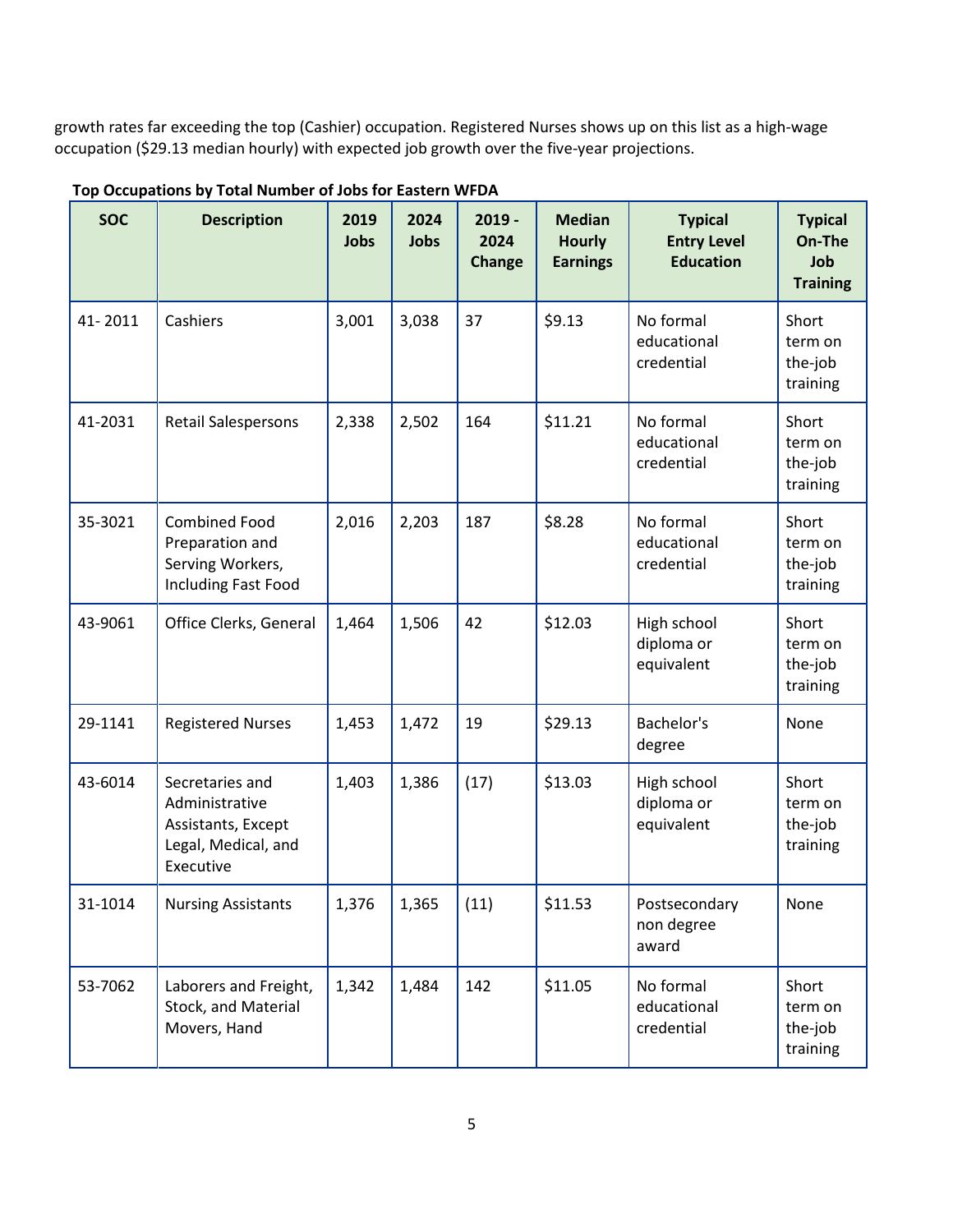| 25-2021 | Elementary<br>School Teachers,<br><b>Except Special</b><br>Education             | 1,337 | 1,310 | (27) | \$18.06 | Bachelor's<br>degree                   | None                                    |
|---------|----------------------------------------------------------------------------------|-------|-------|------|---------|----------------------------------------|-----------------------------------------|
| 37-2011 | Janitors and<br>Cleaners, Except<br>Maids and<br>Housekeeping<br><b>Cleaners</b> | 1,212 | 1,260 | 48   | \$10.38 | No formal<br>educational<br>credential | Short<br>term on<br>the-job<br>training |

*Source: Emsi- economicmodeling.com- 2020.1*

The table below shows the top occupations by the total number of jobs in the Tulsa WFDA. Retail Salespersons had the highest number of jobs at 14,060 but was also expected to see an overall decrease of 166 positions over the forecasted five-year period. For high-wage jobs, Registered Nurses (\$29.77 per hour) shows up very high on the list at number five, with an extremely high projected growth rate over the next five years. General and Operations Managers (\$41.24) also fall in this category of high wage potential and high growth.

| <b>SOC</b> | <b>Description</b>                                              | 2019<br><b>Jobs</b> | 2024<br><b>Jobs</b> | $2019 -$<br>2024<br><b>Change</b> | <b>Median</b><br><b>Hourly</b><br><b>Earnings</b> | <b>Typical</b><br><b>Entry Level</b><br><b>Education</b> | <b>Typical On</b><br>The-Job<br><b>Training</b> |
|------------|-----------------------------------------------------------------|---------------------|---------------------|-----------------------------------|---------------------------------------------------|----------------------------------------------------------|-------------------------------------------------|
| 41-2031    | Retail<br>Salespersons                                          | 14,060              | 13,894              | (166)                             | \$11.09                                           | No formal<br>educational<br>credential                   | Short-term on<br>the-job<br>training            |
| 43-4051    | Customer<br>Service<br>Representatives                          | 9,100               | 8,666               | (34)                              | \$15.08                                           | High school<br>diploma or<br>equivalent                  | Short-term on<br>the-job<br>training            |
| 41-2011    | Cashiers                                                        | 8,323               | 8,163               | (160)                             | \$9.91                                            | No formal<br>educational<br>credential                   | Short-term on<br>the-job<br>training            |
| 53-7062    | Laborers and<br>Freight, Stock,<br>and Material<br>Movers, Hand | 7,572               | 7,904               | 332                               | \$13.50                                           | No formal<br>educational<br>credential                   | Short-term on<br>the-job<br>training            |
| 29-1141    | Registered<br><b>Nurses</b>                                     | 7,489               | 7,849               | 360                               | \$29.77                                           | Bachelor's<br>degree                                     | None                                            |
| 35-3031    | Waiters and<br>Waitresses                                       | 7,075               | 7,485               | 410                               | \$9.04                                            | No formal<br>educational<br>credential                   | Short-term on<br>the-job<br>training            |

**Top Occupations by Total Number of Jobs for Tulsa WFDA**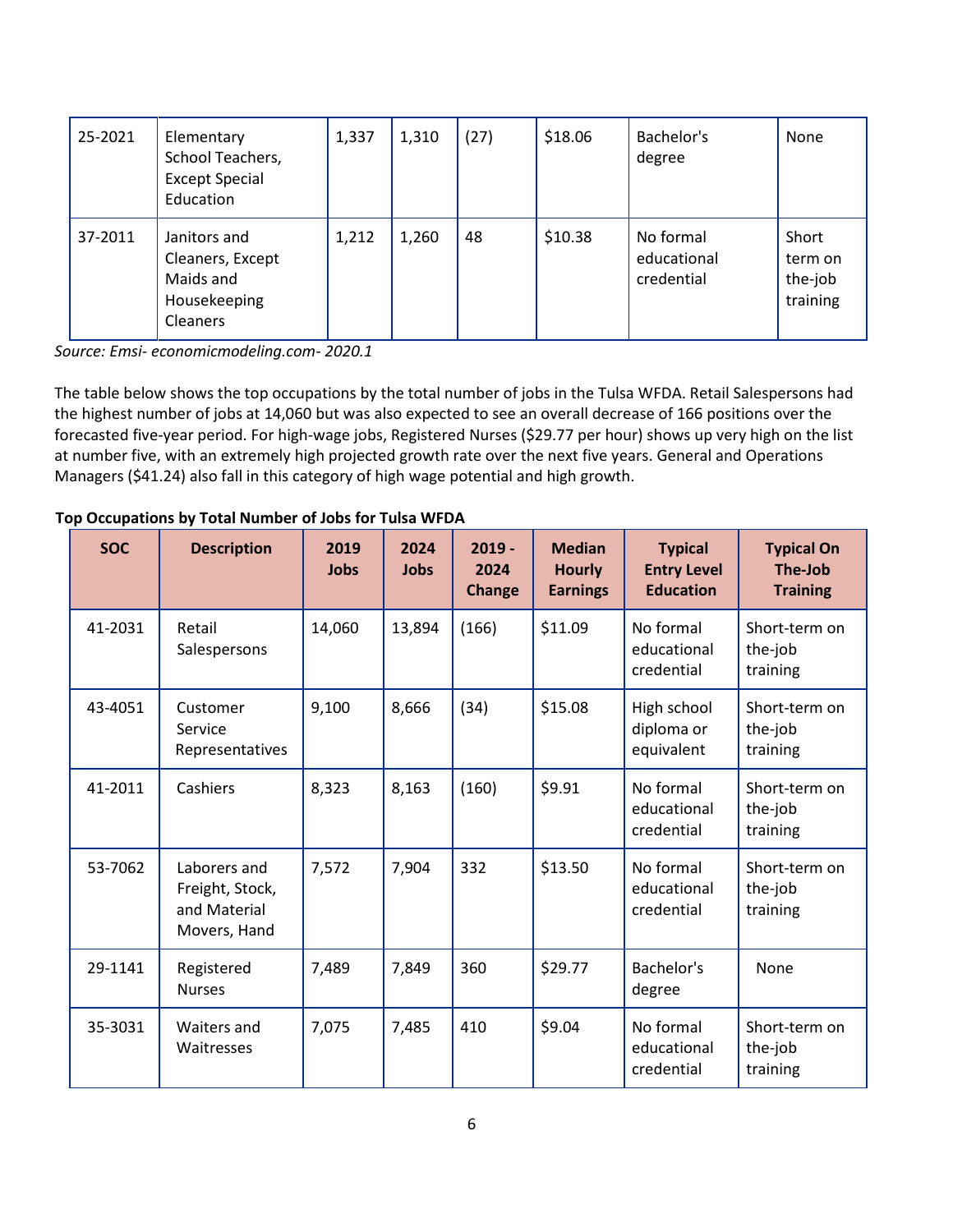| 43-6014 | Secretaries and<br>Administrative<br>Assistants,<br>Except Legal,<br>Medical, and<br>Executive | 6,942 | 6,725 | (217) | \$15.81 | High school<br>diploma or<br>equivalent | Short-term on<br>the-job<br>training |
|---------|------------------------------------------------------------------------------------------------|-------|-------|-------|---------|-----------------------------------------|--------------------------------------|
| 11-1021 | General and<br>Operations<br><b>Managers</b>                                                   | 6,940 | 7,183 | 243   | \$41.21 | Bachelor's<br>degree                    | None                                 |
| 35-3021 | Combined Food<br>Preparation and<br>Serving<br>Workers,<br><b>Including Fast</b><br>Food       | 6,734 | 7,548 | 814   | \$9.06  | No formal<br>educational<br>credential  | Short-term on<br>the-job<br>training |
| 43-9061 | Office Clerks,<br>General                                                                      | 6,503 | 6,526 | 23    | \$13.94 | High school<br>diploma or<br>equivalent | Short-term on<br>the-job<br>training |

*Source: Emsi- economicmodeling.com- 2020.1*

In analyzing the data between these three area reports, it evident that many of the occupations in the region with the highest existing number of openings fall on the low end of the pay scale, including:

- Retail Salespersons
- Customer Service Representatives
- Cashiers

However, there are two occupations that show high growth projections and high wages for the region, including:

- Registered Nurses
- General and Operations Managers

Green Country's philosophy when placing job seekers into training or an internship (WEX) is to ensure that the placements can lead to a self-sustaining wage for a family of three. Although a client may be placed at a wage below that, it is our expectation that the employers provide opportunities for upward mobility and a benefits package or that the client have a pathway lined out to achieve the goal.

Green Country has some success at matching skills of workers that are displaced due to closure or layoff at a similar employer where transferable skills are recognized, particularly in the aerospace field.

The difficulty of meeting employer needs has only increased with extended unemployment benefits and hiring unemployment payments that have been made available because of the pandemic. Due to low compensation packages paired with health concerns related to COVID-19 and lack of availability and prohibitive cost of childcare, it becomes challenging to for some job seekers to find a livable wage.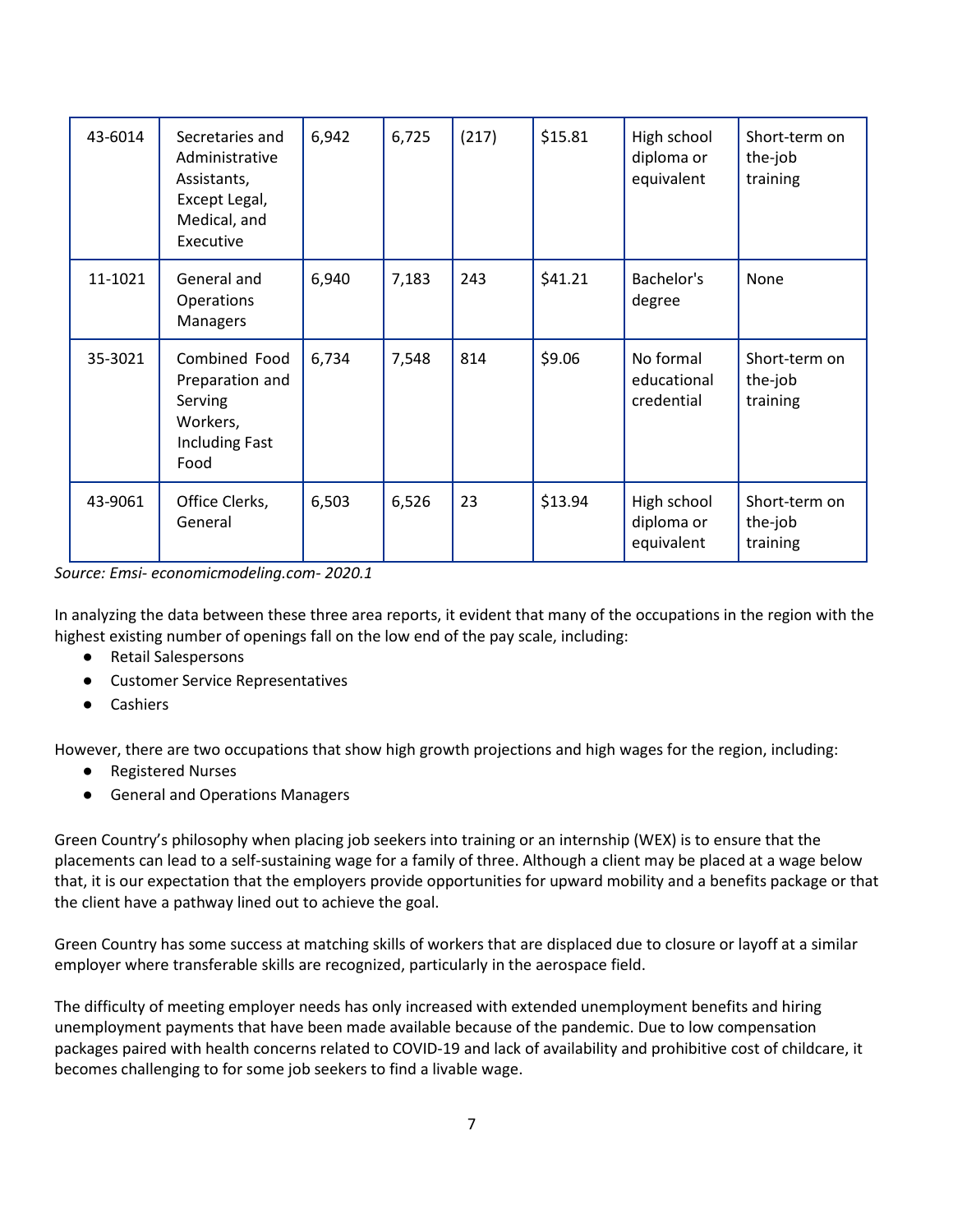This has especially affected the labor participation rates of women in the region. As part of a recent study on the labor pool by the Kansas City Federal Reserve, 60% of women without a college education and 68% of women with college education indicated that they had removed themselves from the labor pool because they were "taking care of family."[1](#page-7-0) Often taking care of family means not only dependent childcare issues but can also mean issues related to eldercare. As people continue to live longer, this is a weighing factor on so many adults needing to provide quality care for the generation that preceded them.

A recent article from the Center for American Progress indicated that: "Four times as many women as men dropped out of the labor force in September, roughly 865,000 women compared with 216,000 men. This validates predictions that the impact of the COVID-19 pandemic on women—and the accompanying childcare and school crises—would be severe"<sup>[2](#page-7-1)</sup>

While the overall unemployment rate is low, trends of unemployment are not even. According to the Economic Policy Institute, Oklahoma's unemployment rate in the  $4<sup>th</sup>$  quarter of 2020 was 5.9%. While the rate for the white population was 4.1%, the rate of unemployment for the LatinX population was 9.8%. $3$ 

Unemployment rates continue to decline based on educational attainment. However, college enrollments, largely unchanged from 2010 to 2019 at [4](#page-7-3)1%<sup>4</sup>, are down with two-year colleges taking the largest dip nationally at a 9.5% decline.<sup>[5](#page-7-4)</sup> Labor force participation rates also remain low. According to the Brookings Institute, the teen labor force participation rate peaked in the 1970s and has declined since that time. In 2021, they found that the rate for teens in the South that are neither in school or participating in the labor force is 8.5%.<sup>[6](#page-7-5)</sup> Statista cited that if schools resumed in class by January 2021, there would still be approximately 648,000 high school dropouts.<sup>[7](#page-7-6)</sup>

Paired with labor force participation rates of teens, interventions in disengaged and opportunity youth will need to be enacted.

## **2. Describe the knowledge and skills needed to meet the employment needs of theemployers in the local area, including employment needs in in-demand industry sectors and occupations**

Analysis of statewide data suggests a skills gap for emerging in-demand occupations. Similar to the State, Green Country Workforce's area employers will require more job seekers to have earned a post-secondary credential over the next four years, and it is anticipated that this trend will continue indefinitely. There will be more jobs that require a greater skill set and educational level beyond the high school equivalency and basic entry-level skills that are the basic requirements of so many jobs today. This skills gap and educational gap coupled with an aging workforce present a challenge to meet the demands of employers.

Oklahoma Works as a system has partnered with the State Department of Education in the promotion and utilization of OKCareerguide as a resource to aid in-school youth and job seekers in the development of career pathways. This

<span id="page-7-1"></span>[https://www.americanprogress.org/issues/women/reports/2020/10/30/492582/covid-19-sent-womens-workforce-progress-](https://www.americanprogress.org/issues/women/reports/2020/10/30/492582/covid-19-sent-womens-workforce-progress-backward/) $\frac{backward}{3}$ <br><sup>3</sup> https://www.epi.org/indicators/state-unemployment-race-ethnicity/

<span id="page-7-0"></span><sup>1</sup> <https://www.kansascityfed.org/ten/2020-winter-ten-magazine/Womens-Labor-Force-Participation/>2

<span id="page-7-2"></span>

<span id="page-7-3"></span><sup>4</sup> https://nces.ed.gov/programs/coe/indicator/cpb

<span id="page-7-4"></span><sup>5</sup> https://www.insidehighered.com/news/2021/03/11/colleges-continue-losing-undergraduate-enrollment-spring-even-graduateenrollment

<span id="page-7-5"></span><sup>6</sup> https://www.brookings.edu/blog/up-front/2020/10/01/teen-disengagement-is-on-the-rise/

<span id="page-7-6"></span><sup>7</sup> https://www.statista.com/statistics/1197422/estimated-number-high-school-dropouts-covid-19-scenario-us/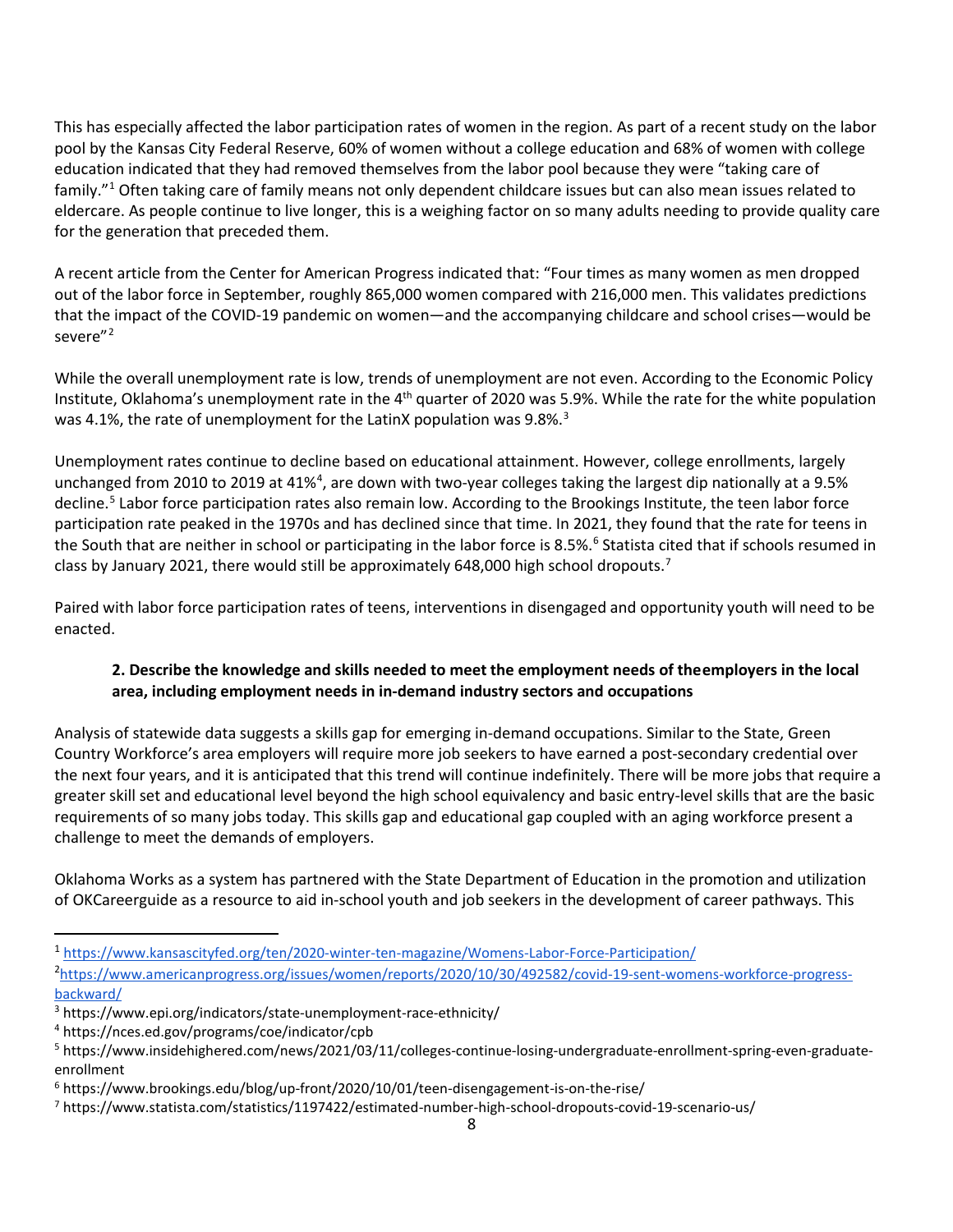tool provides the educational requirements, on-the-job training, and experience required to meet the skill level and expertise for in-demand occupations. In addition, the State Department of Education implemented the Individualized Career Academic Plan (2019) for all in-school youth beginning their freshman year in 2019. The ICAP is a comprehensive review of student interest, career pathway development, and job shadowing opportunities to assist youth in developing educational attainment goals to prepare for the workplace.

The local boards have partnered with the State Department of Education in promoting the ICAP plan by working with local school system administrators, higher education partners, and career development specialists. This information is shared as a repository of resources and partners for the successful implementation of the program. In addition, representatives from both boards in the Northeast Region participated in EngageOK. EngageOK is a statewide professional development training for all k-12 educators, and in this training, the Executive Director's presented on Workforce Development, demand occupations, and building business and industry partnerships in the region.

In general, employers are struggling to fill middle-skill jobs, those jobs that require education and skills beyond high school, but not a four-year degree, as illustrated below. Regarding the specific employment needs of the in-demand sectors, or "power" sectors, they follow.

## *Advanced Manufacturing Program Competencies*

| <b>Applied Technology</b>                              | Industrial Technology                       |
|--------------------------------------------------------|---------------------------------------------|
| <b>Automotive Technology</b><br>$\bullet$              | <b>Machine Tool Technology</b><br>$\bullet$ |
| Computer-Aided Design                                  | Maintenance Technology<br>$\bullet$         |
| <b>Computer Numerical Control</b><br>$\bullet$         | <b>Manufacturing Management</b>             |
| <b>Construction Management Technology</b><br>$\bullet$ | Marine Technology                           |
| Diesel & Heavy Equipment Technician                    | <b>Mechatronics</b>                         |
| Drafting and Design Technology                         | Motorcycle Technician<br>$\bullet$          |
| <b>Electronics Technology</b>                          | <b>Quality Assurance</b>                    |
| <b>Engineering Technology</b>                          | <b>Supply Chain Management</b>              |
| Heating, AC & Refrigeration Technology                 | <b>Welding Technology</b>                   |

### *Aerospace & Aviation Program Competencies*

| Aerospace Engineering       | <b>Aviation Management</b>            |
|-----------------------------|---------------------------------------|
| <b>Aerospace Security</b>   | <b>Avionics Maintenance</b>           |
| Air Traffic                 | <b>Energy Management</b><br>$\bullet$ |
| <b>Aviation Business</b>    | Flight                                |
| <b>Aviation Maintenance</b> | <b>Technical Services</b>             |

#### *Energy Program Competencies*

| • Alternative Fuels Technology<br>• Computer-Aided Design | <b>Engineering Technology</b><br>Heating, AC & Refrigeration Technology<br>$\bullet$ |
|-----------------------------------------------------------|--------------------------------------------------------------------------------------|
|                                                           |                                                                                      |
|                                                           |                                                                                      |
| • Computer Numerical Controls (CNC)                       | <b>Industrial Technology</b>                                                         |
| • Construction Management                                 | <b>Machine Tool Technology</b><br>$\bullet$                                          |
| <b>Drafting and Design Technology</b>                     | <b>Mechanical Maintenance</b>                                                        |
| <b>Electronic Technology</b>                              | <b>Mechatronics</b>                                                                  |
|                                                           |                                                                                      |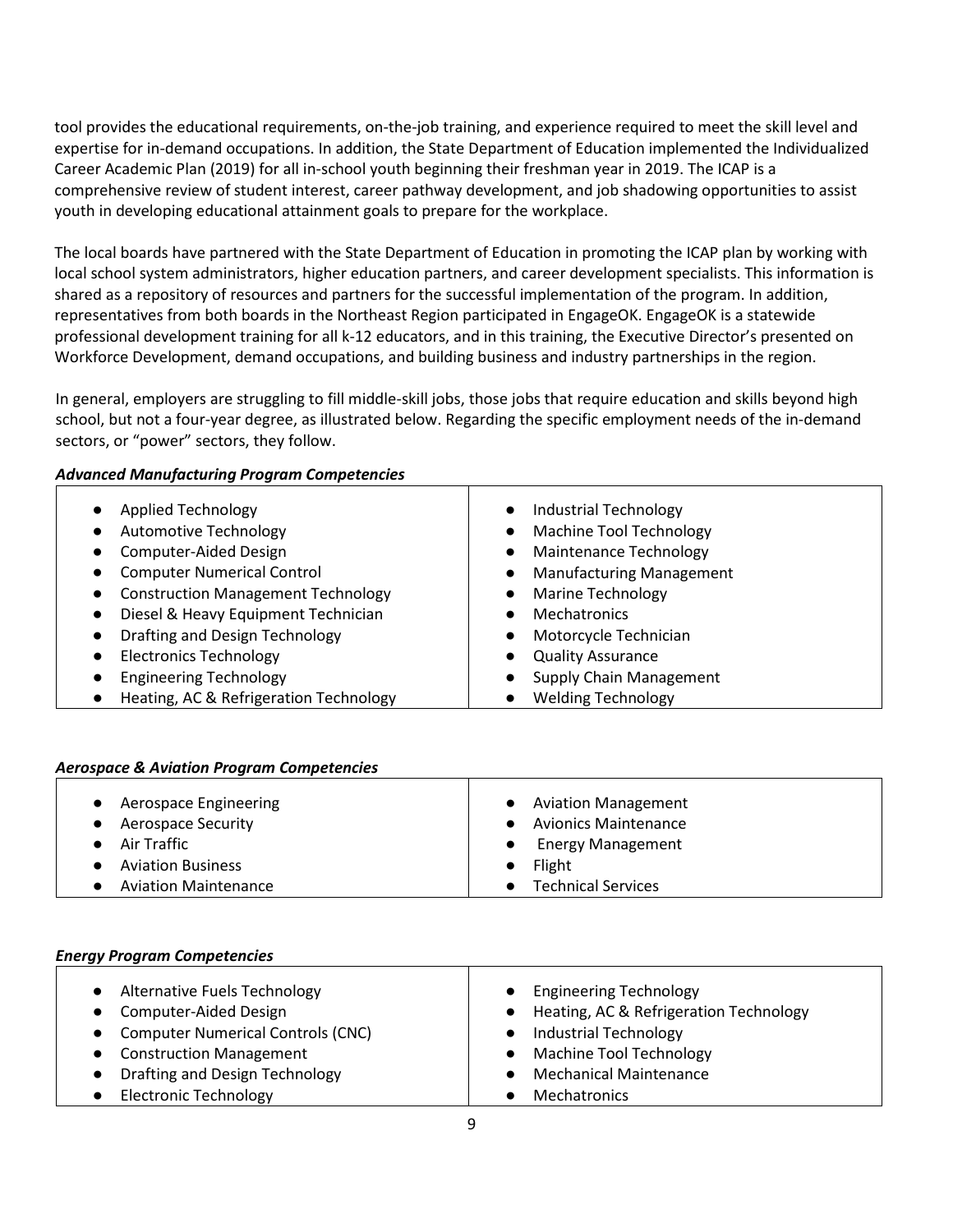| - --<br>$-$<br>.<br>v<br>. . |  |
|------------------------------|--|

# *Healthcare Program Competencies*

| Biochemistry                           | <b>Medical Assistant</b>    |
|----------------------------------------|-----------------------------|
|                                        | $\bullet$                   |
| <b>Biology</b>                         | <b>Medical Profession</b>   |
|                                        | $\bullet$                   |
| <b>Biomedical Sciences</b>             | <b>Nursing</b><br>$\bullet$ |
| Biotechnology                          | <b>Nutritional Sciences</b> |
| $\bullet$                              | $\bullet$                   |
| <b>Business Administration</b>         | Optometry                   |
|                                        | $\bullet$                   |
| Chemistry                              | <b>Osteopathic Medicine</b> |
| $\bullet$                              | $\bullet$                   |
| <b>Dental Sciences</b>                 | <b>Pharmacy Technology</b>  |
|                                        | $\bullet$                   |
| <b>Emergency Medical Services</b>      | <b>Physical Therapy</b>     |
| $\bullet$                              | $\bullet$                   |
| <b>Exercise and Sports Science</b>     | <b>Public Health</b>        |
| $\bullet$                              | $\bullet$                   |
| Gerontology                            | <b>Respiratory Care</b>     |
| $\bullet$                              | $\bullet$                   |
| <b>Healthcare Administration</b>       | <b>Surgical Technology</b>  |
| $\bullet$                              | $\bullet$                   |
| Human and Family Sciences<br>$\bullet$ | <b>Veterinary Sciences</b>  |
|                                        |                             |

# *Information Systems Program Competencies*

## *Professional Services Program Competencies*

| Accounting                             | <b>Management Information Systems</b><br>$\bullet$ |
|----------------------------------------|----------------------------------------------------|
| <b>Business Administration</b>         | Marketing<br>$\bullet$                             |
| <b>Business Information Technology</b> | <b>Office Administration</b><br>$\bullet$          |
| <b>Business Management</b>             | <b>Operations Management</b><br>$\bullet$          |
| <b>Enterprise Development</b>          | Organizational Leadership<br>$\bullet$             |
| Finance                                | Paralegal Studies<br>$\bullet$                     |
| <b>General Business</b>                | <b>Project Management</b><br>$\bullet$             |
| <b>General Management</b>              | <b>Public Administration</b><br>$\bullet$          |
| <b>Health Care Administration</b>      | <b>Retail Management</b><br>$\bullet$              |
| <b>Hospitality Management</b>          | <b>Small Business Management</b><br>$\bullet$      |
| Human Resources Management             | Supply Chain Management<br>$\bullet$               |
| <b>International Business</b>          | <b>Technology Management</b>                       |
|                                        |                                                    |

*Transportation & Logistics Program Competencies*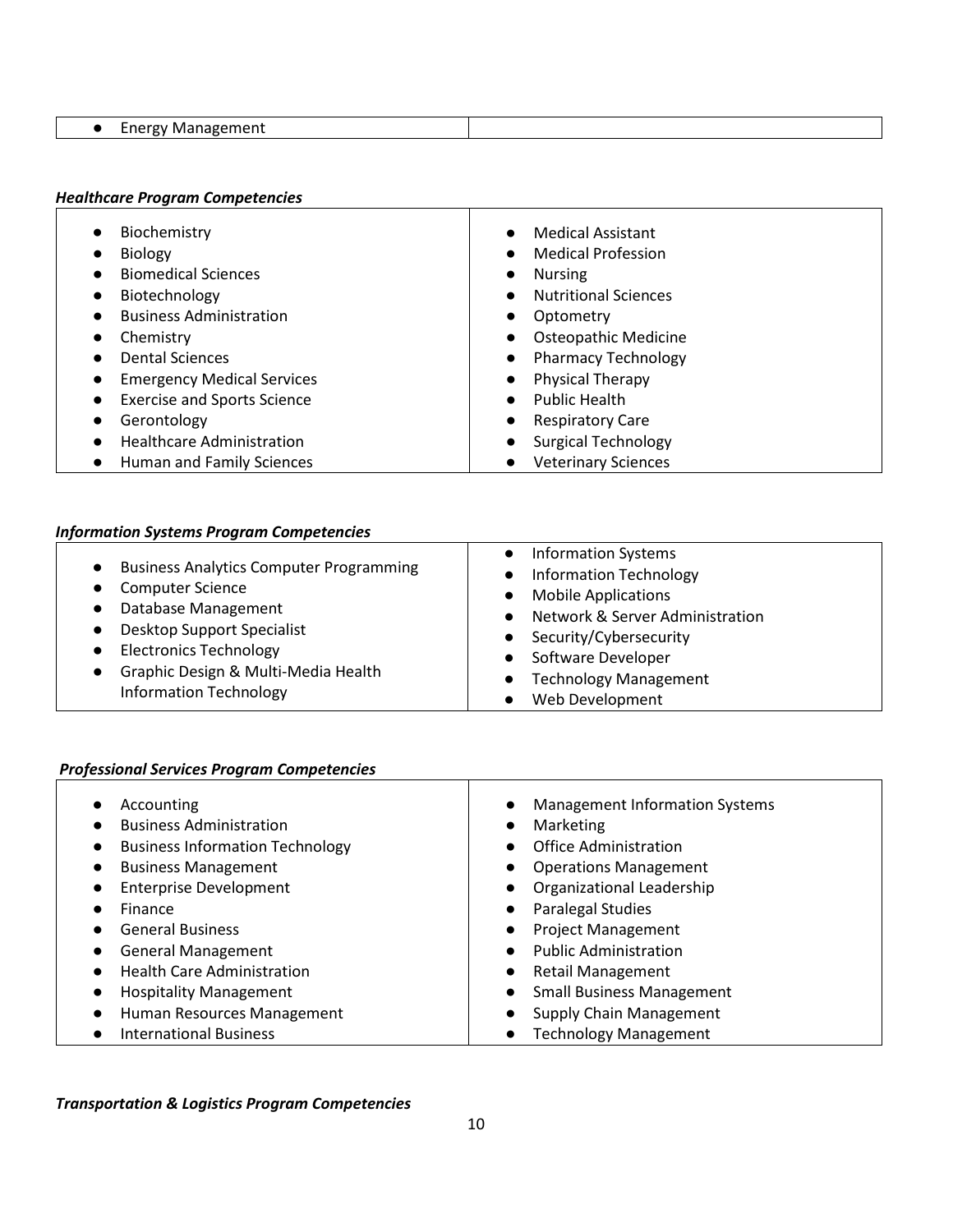| <b>Automotive Technology</b>              | <b>Marine Technology</b>       |
|-------------------------------------------|--------------------------------|
| Computer-Aided Design                     | <b>Mechatronics</b>            |
| <b>Construction Management Technology</b> | Motorcycle Technician          |
| Diesel & Heavy Equipment Technician       | <b>Process Technology</b>      |
| Drafting and Design Technology            | <b>Quality Assurance</b>       |
| <b>Engineering Technology</b>             | <b>Supply Chain Management</b> |
| Heating, AC & Refrigeration Technology    | <b>Truck Driving Training</b>  |
| <b>Information Systems</b>                | <b>Welding Technology</b>      |

Emerging sectors include Finance and Insurance, Utilities, and Construction. Green Country is actively working with organizations like rural water districts and technology companies to identify opportunities for registered apprenticeships and other work-based learning models.

The local boards and our service providers have access to EMSI, an economic modeling software [\(www.economiccmodeling.com\)](http://www.economiccmodeling.com/), and O\*Net to obtain competencies on any occupation found within the power sectors. The boards are committed to utilizing the best available labor market information to make data-informed decisions related to programmatic and systemic policy and procedures to improve the workforce system and be prepared to meet the future demands of the businesses and job seekers we serve.

# **3. Provide an analysis of the regional workforce, including current labor force employment and unemployment data, information on labor market trends, and the educational and skill levels of the workforce, including individuals with barriers to employment.**

## **Unemployment Data and Wage Data**

Although Oklahoma has a statewide unemployment rate of 4.0% for May 2021, many of the counties within our Region exceed that statewide average according to the Bureau of Labor Statistics - Local Area Unemployment Statistics (LAUS).[8](#page-10-0) Utilizing the latest available monthly data for unemployment (April 2021) by county, the Region had counties ranging from a low of 3.6% in Adair and Wagoner Counties to 6.5% in McIntosh County.

As illustrated in the table below, median wage data often corresponds with unemployment rates. The counties with the highest median wages often had the lowest rates of unemployment. Similarly, but less consistently, the counties with the lowest median wages often had some of the highest rates of unemployment compared to other counties in the region. Median earnings ranged from a high of \$35,189 in Wagoner County to a low of \$24,542 in Cherokee County.

The lingering effects of the pandemic appear to be evident in the comparison between 2020 unemployment rates and the latest monthly unemployment rates available (April 2021). Only one (Adair) of 11 counties in the region had a lower unemployment rate currently as compared to the previous data. The other 10 counties all saw increases in their unemployment rate.

<span id="page-10-0"></span><sup>8</sup> Bureau of Labor Statistics - Local Area Unemployment Statistic[s.https://data.bls.gov/lausmap/](https://data.bls.gov/lausmap/)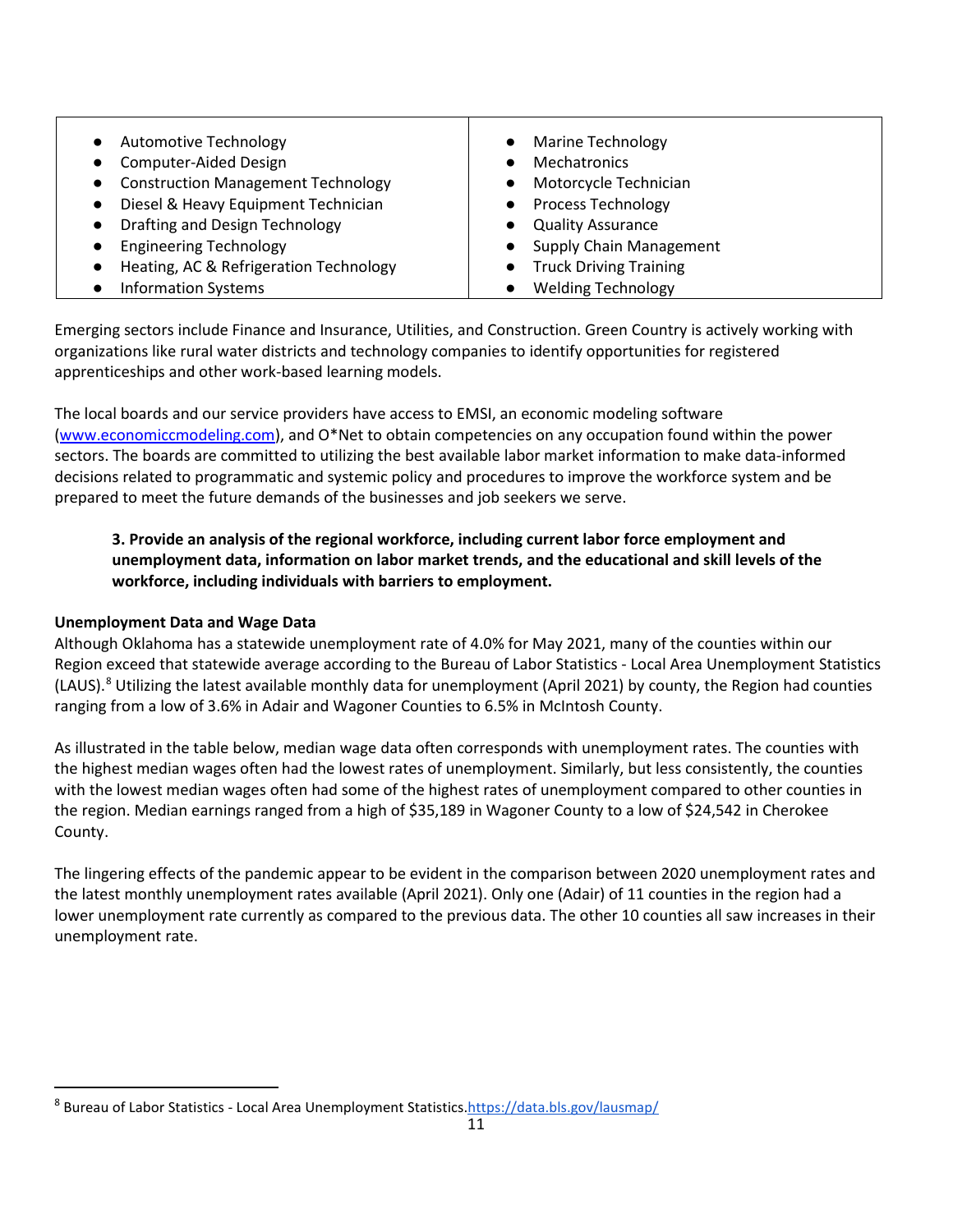| <b>County</b> | Median Wage <sup>9</sup> | <b>Unemployment Rate</b><br>$(2020)^{10}$ | <b>Latest Monthly</b><br><b>Unemployment Rate -</b><br>April 2021 <sup>11</sup> |
|---------------|--------------------------|-------------------------------------------|---------------------------------------------------------------------------------|
| Adair         | \$25,486                 | 3.75%                                     | 3.6%                                                                            |
| Cherokee      | \$24,542                 | 3.63%                                     | 4.2%                                                                            |
| Creek         | \$33,800                 | 4%                                        | 4.5%                                                                            |
| McIntosh      | \$28,560                 | 5.78%                                     | 6.5%                                                                            |
| Muskogee      | \$27,991                 | 3.72%                                     | 5.0%                                                                            |
| Okmulgee      | \$26,827                 | 4.93%                                     | 5.6%                                                                            |
| Osage         | \$32,397                 | 3.69%                                     | 4.4%                                                                            |
| Pawnee        | \$31,799                 | 3.94%                                     | 4.1%                                                                            |
| Sequoyah      | \$25,161                 | 4.11%                                     | 4.8%                                                                            |
| Tulsa         | \$32,079                 | 3.47%                                     | 4.5%                                                                            |
| Wagoner       | \$35,189                 | 3.39%                                     | 3.6%                                                                            |

## **Labor Force Data by County**

Analyzing labor force data at the county level is important to understand the different dynamics across our region. County labor participation rates range from 45.7% at the low end with McIntosh County to 66.7% at the high end with Tulsa County. Overall, most counties fell within the 50-60% range with two counties above 60% (Wagoner and Tulsa) and one county falling below the 50% labor force participation rate (McIntosh).

Increasing the labor force participation is often dependent on a number of factors. Other sections address the challenges associated with dependent care and elderly care that often come into play when an individual is making their own determination of whether to be an active participant in the local labor force.

Total labor force numbers align closely with the population deviations between counties. This table also addresses the total employment numbers as well of individuals residing in the county that are part of the labor force, and who are currently employed. The comparison of these two numbers aligns with the unemployment rates by counties.

<span id="page-11-0"></span><sup>&</sup>lt;sup>9</sup> Oklahoma Works 2020 Local Area Briefings

<span id="page-11-1"></span><sup>10</sup> Oklahoma Works 2020 Local Area Briefings

<span id="page-11-2"></span><sup>&</sup>lt;sup>11</sup> Bureau of Labor Statistics - Local Area Unemployment Statistics.https://data.bls.gov/lausmap/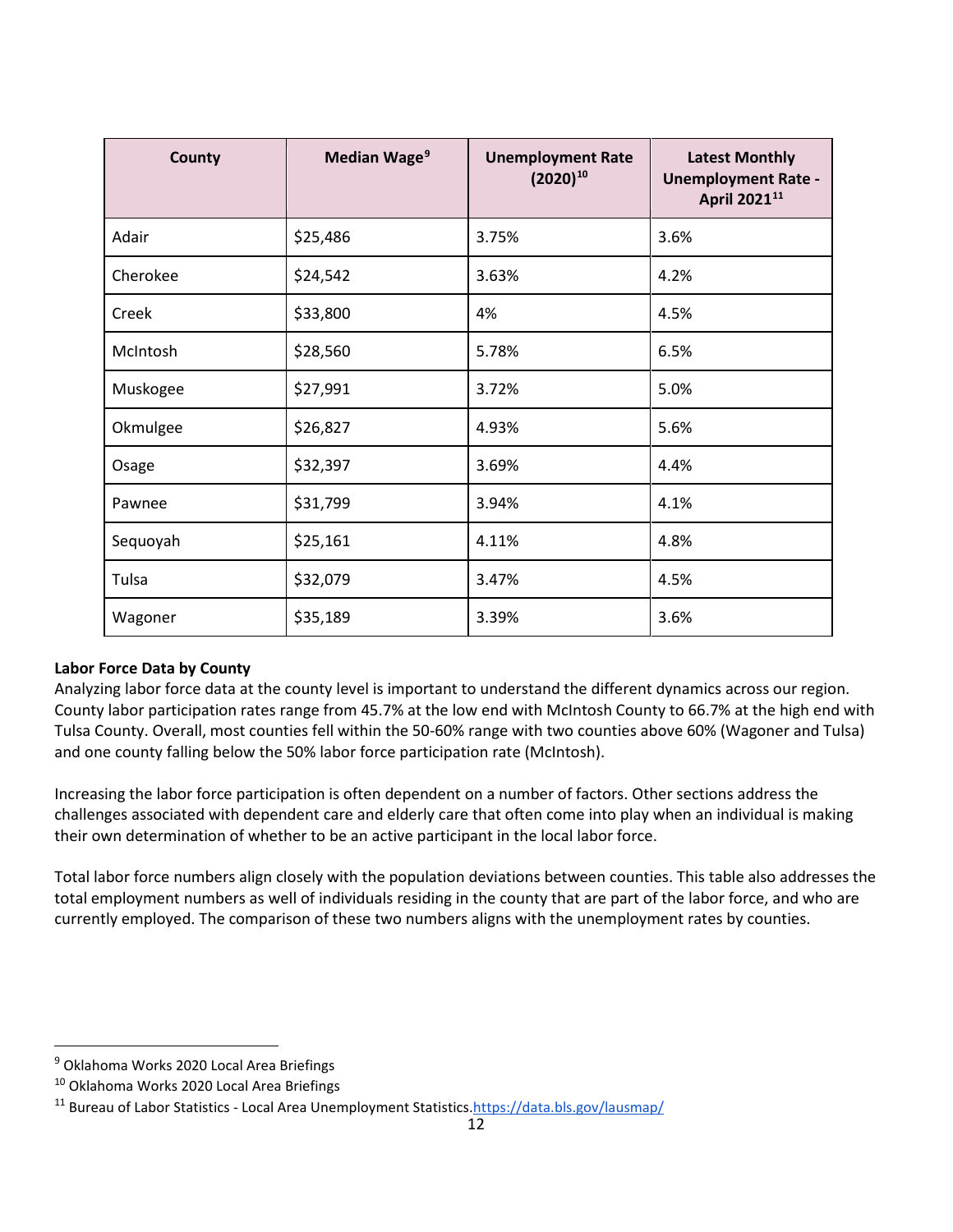| <b>County</b> | <b>Labor Force</b><br>Participation Rate <sup>12</sup> | <b>Total Labor Force<sup>13</sup></b> | <b>Total Employment<sup>14</sup></b> |
|---------------|--------------------------------------------------------|---------------------------------------|--------------------------------------|
| Adair         | 50.7%                                                  | 8,151                                 | 7,811                                |
| Cherokee      | 53.2%                                                  | 18,796                                | 18,001                               |
| Creek         | 56.5%                                                  | 31,623                                | 30,419                               |
| McIntosh      | 45.7%                                                  | 6,865                                 | 6,463                                |
| Muskogee      | 53.3%                                                  | 29,238                                | 28,057                               |
| Okmulgee      | 54.4%                                                  | 15,918                                | 15,142                               |
| Osage         | 53.7%                                                  | 20,848                                | 19,957                               |
| Pawnee        | 53.3%                                                  | 7,411                                 | 7,105                                |
| Sequoyah      | 51.4%                                                  | 16,406                                | 15,699                               |
| Tulsa         | 66.7%                                                  | 322,030                               | 311,265                              |
| Wagoner       | 63.5%                                                  | 37,252                                | 36,008                               |

### **Population Projections**

Green Country Workforce faces several challenges related to population projections over the course of this planning period. Data for population projections comes from three documents provided to each local area published by Oklahoma Works:

- Eastern Oklahoma Workforce Development Area 2020 Local Briefing
- Tulsa Oklahoma Workforce Development Area 2020 Local Briefing

In the population data from the table below, it is evident that many counties (primarily rural) are facing projected declines in population for the five-year period ending in 2024. More than half of the counties in the region (7 out of 11) are facing projected declines in population.

### **Projected Population Change 2019-2024**

| County   | 2019 Population | 2024 Population | <b>Total Change</b> |
|----------|-----------------|-----------------|---------------------|
| Adair    | 22,020          | 21,955          | (65)                |
| Cherokee | 48,931          | 49,406          | 475                 |

<span id="page-12-0"></span><sup>12</sup> American Community Survey 2018 5-Year Estimates

<span id="page-12-1"></span><sup>&</sup>lt;sup>13</sup> Oklahoma Works 2020 Local Area Briefings

<span id="page-12-2"></span><sup>14</sup> Oklahoma Works 2020 Local Area Briefings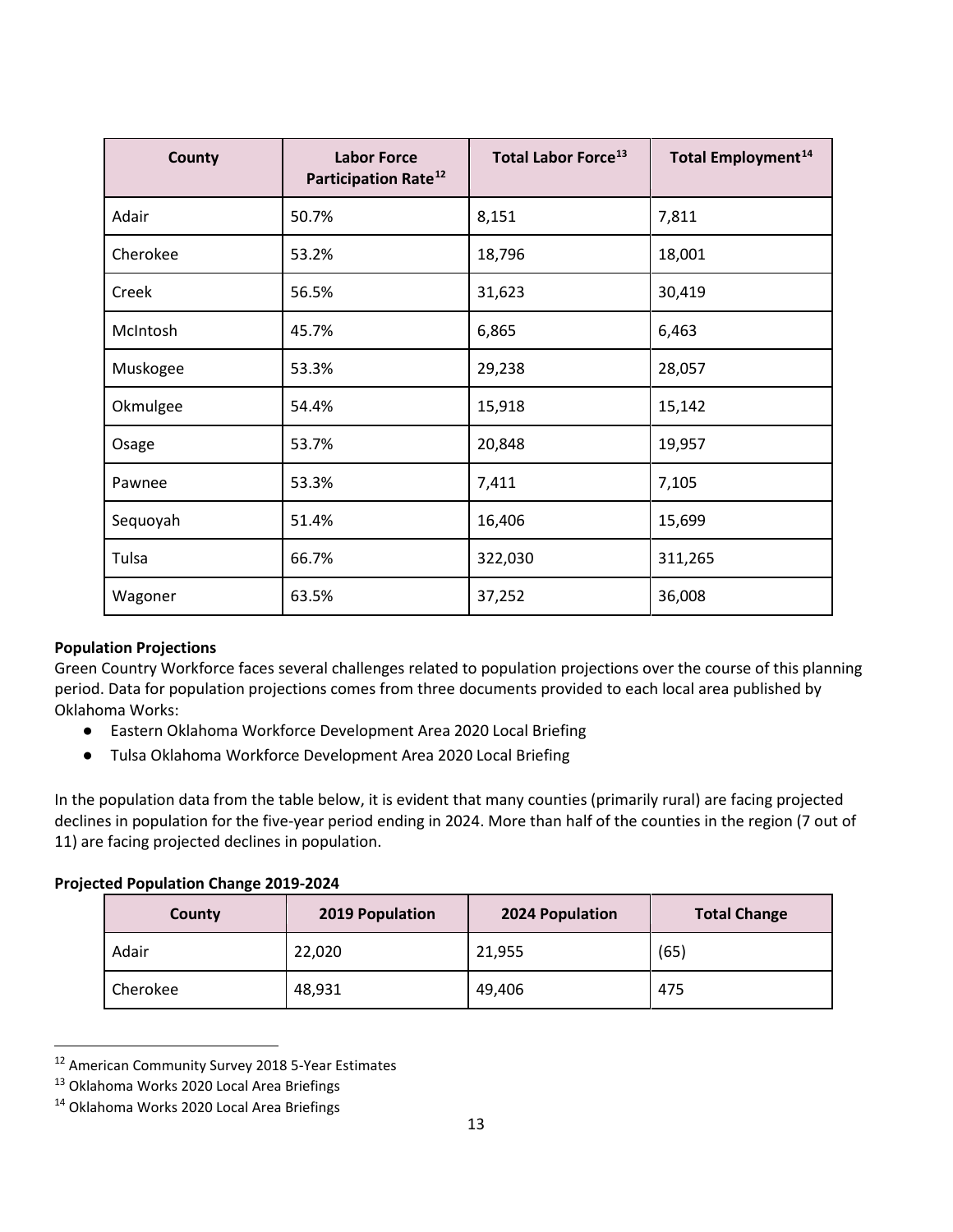| Creek    | 71,924  | 72,854  | 930     |
|----------|---------|---------|---------|
| McIntosh | 19,745  | 49,685  | (61)    |
| Muskogee | 68,153  | 67,115  | (1,038) |
| Okmulgee | 38,251  | 37,472  | (779)   |
| Osage    | 47,039  | 46,842  | (197)   |
| Pawnee   | 16,398  | 16,336  | (61)    |
| Sequoyah | 41,180  | 41,071  | (109)   |
| Tulsa    | 653,687 | 667,671 | 13,984  |
| Wagoner  | 81,059  | 85,179  | 4,120   |

Source: Emsi-economicmodeling.com 2020.1

As population decreases in many rural areas, the availability of a skilled and qualified labor force also dissipates. Businesses will face additional hardships in finding skilled workers. Although many smaller counties within the region have projected population declines, the largest counties (Tulsa, Rogers, and Wagoner) are expecting significant growth. The increased growth rates in mostly urban areas within the region may be in part associated with similar job growth and opportunities in those places.

It is important to look at commuting patterns to fully analyze the labor conditions of the region and the availability of job seekers within communities and within commutable distance of communities. The flow of workers in and out of counties for work-related purposes is addressed in the following table.

| County   | <b>Employed IN County</b><br>and Live IN County | <b>Employed IN County</b><br>and Live OUT of the<br>County | Live IN County and<br><b>Work OUT of County</b> |
|----------|-------------------------------------------------|------------------------------------------------------------|-------------------------------------------------|
| Adair    | 2,439                                           | 1,809                                                      | 4,211                                           |
| Cherokee | 6,754                                           | 5,356                                                      | 9,414                                           |
| Creek    | 6,780                                           | 11,813                                                     | 23,878                                          |
| McIntosh | 1,650                                           | 1,873                                                      | 4,162                                           |
| Muskogee | 11,611                                          | 12,459                                                     | 11,577                                          |
| Okmulgee | 4,568                                           | 4,662                                                      | 8,874                                           |
| Osage    | 2,771                                           | 4,774                                                      | 14,895                                          |

#### **County Level Commuting Patterns**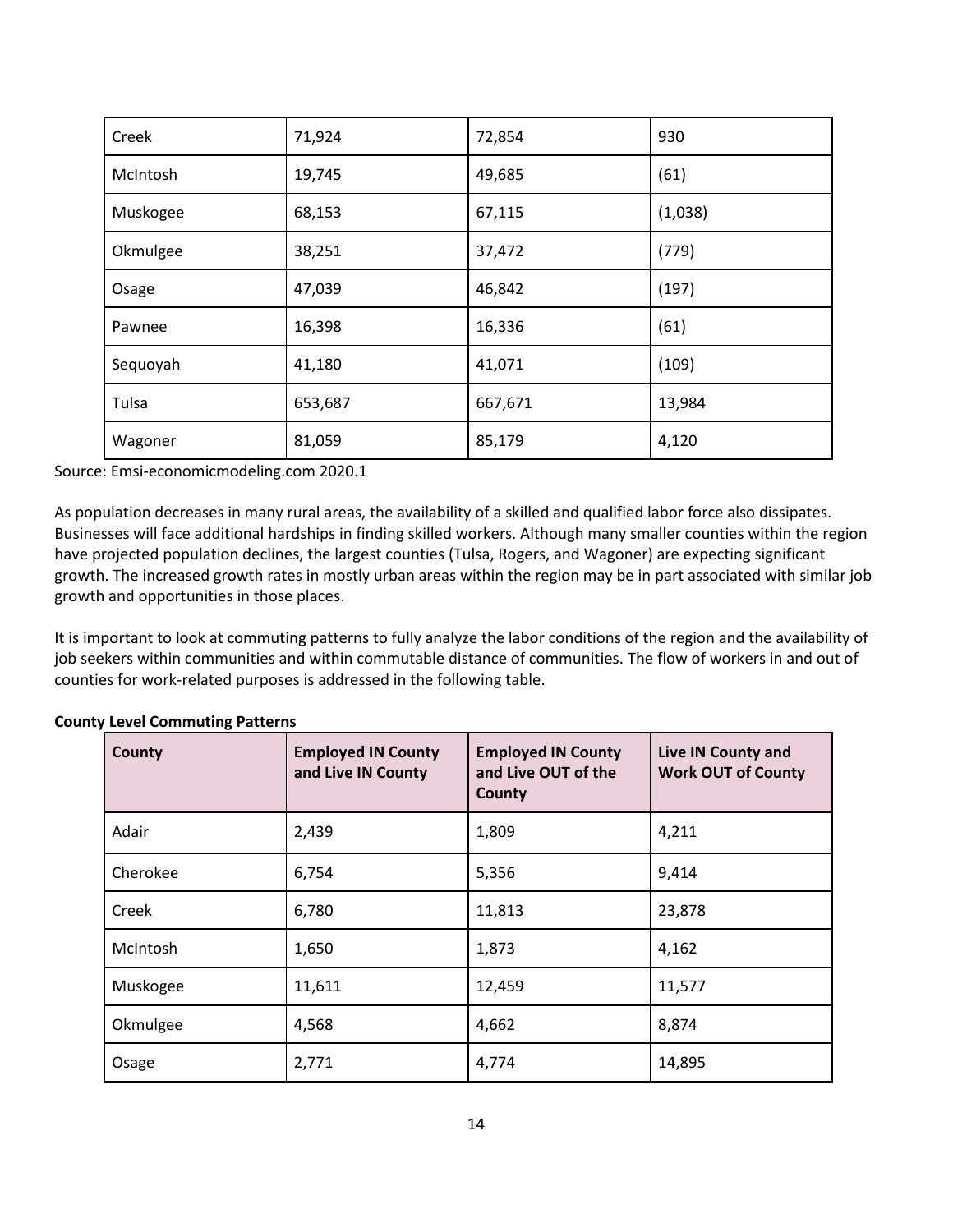| Pawnee   | 1,427   | 1,647   | 4,847  |
|----------|---------|---------|--------|
| Sequoyah | 4,635   | 4,071   | 8,764  |
| Tulsa    | 210,472 | 126,996 | 54,047 |
| Wagoner  | 3,591   | 6,351   | 28,799 |

As the commuting pattern table above suggests there are numerous counties that have a relatively high percentage of their workers commuting in from neighboring counties. Tulsa is an example of this with approximately 126,996 workers who are employed in the county but live in another county.

On the flip side of this equation are counties where individuals choose to reside, but a high percentage of those individuals work in a different county. Creek and Wagoner counties are two counties where very high numbers of their resident's work in a different county. These dynamics make understanding labor availability and meeting business employment demands more nuanced than simply looking at job postings or job openings to understand the challenges of filling open positions.

Additionally, Green Country Workforce will use available data and information to identify ways to better reach underrepresented populations, as well as individuals with barriers to participation, including:

- Veterans and their families
- displaced homemakers;
- low-income individuals;
- Indians, Alaska Natives, and Native Hawaiians;
- individuals with disabilities, including youth who are individuals with disabilities;
- older individuals;
- Ex-offenders;
- homeless individuals or homeless children and youths;
- youth who are in or have aged out of the foster care system;
- individuals who are English language learners;
- individuals who have low levels of literacy;
- individuals facing substantial cultural barriers;
- eligible migrant and seasonal;
- individuals within two years of exhausting lifetime eligibility under the Temporary Assistance for Needy Families Program;
- single parents (including single pregnant women); and
- long-term unemployed individuals;
	- **4. Provide an analysis of workforce development activities, including providing the SWOT analysis that indicates how the local area's service delivery system is prepared to meetthe community's workforce development needs. The local area may add additional information to the regional SWOT analysis that was developed with the regional plan.**
		- **a. Describe the strengths and weaknesses of workforce development activities.**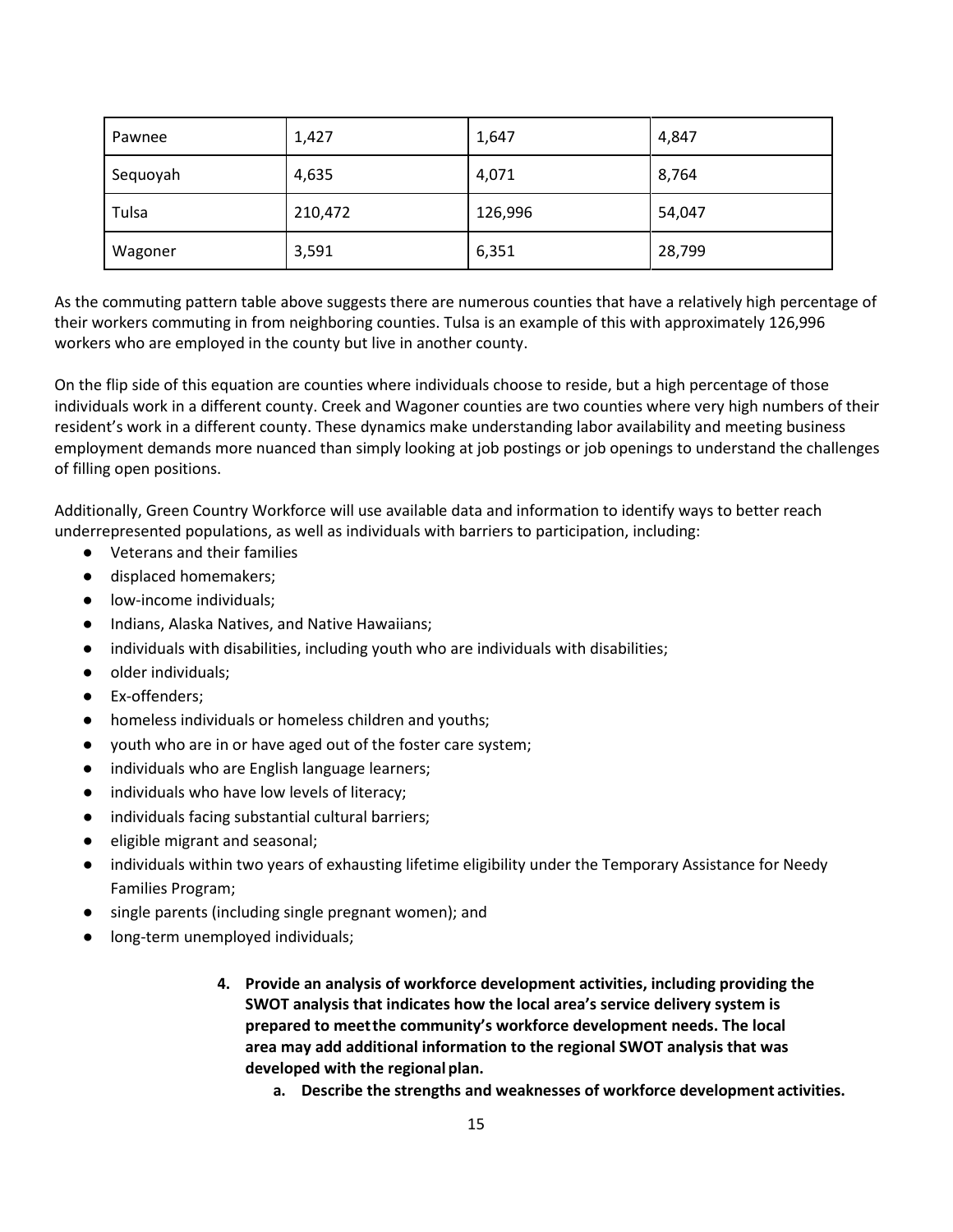- **b. Describe the workforce development system's capacity to provide the workforce development activities to address the education and skill needs of the workforce, including individuals with barriers to employment.**
- **c. Describe the employment needs of employers.**

| <b>Strengths</b>                                                                                                                                         | <b>Weaknesses</b>                                                                                                                   |
|----------------------------------------------------------------------------------------------------------------------------------------------------------|-------------------------------------------------------------------------------------------------------------------------------------|
| <b>Tribal Relationships</b>                                                                                                                              | Keeping open lines of communication and<br>avoiding silos                                                                           |
| Training partnerships with colleges/universities<br>with a collaborative spirit and a lot of available<br>certifications                                 | Knowledge of partnership services, the gap in<br>cross-training partner staff, and getting to<br>know new partners after the merger |
| Cost of living and quality of life                                                                                                                       | Need better marketing of services and brand<br>awareness among job-seekers and employers                                            |
| The staff represents the programs and the<br>community well                                                                                              | Reaching Youth through School Systems<br>partnerships and enhancing youth<br>programming                                            |
| Diversity, talent, experience, and leadership of<br>the Board members from a wide array of<br>industries (especially as a combined/merged<br>local area) | The expanse of area and the distance of<br>workforce partners from each other and lack of<br>sector diversity in rural areas        |
| Partners listen to other's ideas and concerns to<br>solve problems                                                                                       | Low Educational Attainment of the current<br>workforce - impacts business attraction,<br>economic development                       |
| DE&I focus of the board                                                                                                                                  | Lack of population diversity makes it harder to<br>attract and retain diversity                                                     |
| Building business relationships through business<br>services offering a robust level of services and<br>options                                          | Over-reliance on federal funding                                                                                                    |
| Ability to leverage resources innovatively                                                                                                               | Urban vs. Rural Mentality                                                                                                           |
| <b>Opportunities</b>                                                                                                                                     | <b>Threats</b>                                                                                                                      |
| Improving rural area access to internet services,<br>technology, and transportation                                                                      | Lack of collaboration and partnerships after the<br>merger of the boards                                                            |
| Advocacy for Infrastructure rollout                                                                                                                      | Transportation - Getting services, education,<br>and training to the population that needs it                                       |
| Uniquely positioned for additional CARES or                                                                                                              | Sufficient transportation, childcare, etc.                                                                                          |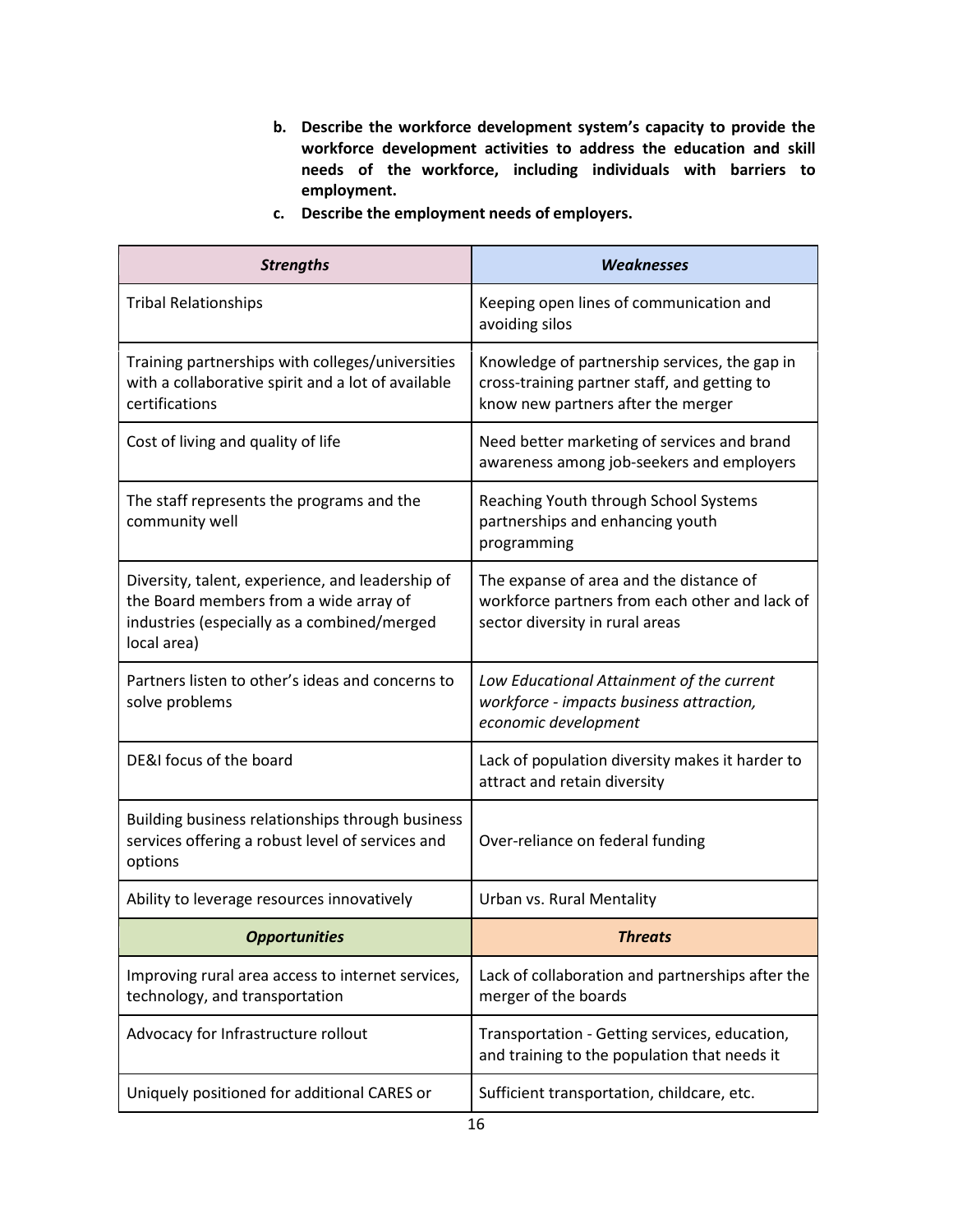| federal funding in partnership with Federal<br>Tribes; diversify funding                                                                                                                                                                                    | Infrastructure available to support an<br>inclusive/equitable larger workforce                                                                                                              |
|-------------------------------------------------------------------------------------------------------------------------------------------------------------------------------------------------------------------------------------------------------------|---------------------------------------------------------------------------------------------------------------------------------------------------------------------------------------------|
| The merger of boards helps with shared<br>experiences and ideas - opportunity to learn<br>more about replication of what works for both<br>urban and rural and implementing best<br>practices for both and rebrand ourselves in the<br>communities we serve | Maintaining quality working relationships with<br>federal and state workforce partners and<br>keeping workforce program funding at<br>necessary levels because private funds are<br>limited |
| Changing employer needs may make them<br>more willing to work with justice-involved;<br>more flexibility with hiring practices                                                                                                                              | Politics and elections - Ensure the importance<br>of workforce and funding is recognized                                                                                                    |
| Expanded economic development opportunities<br>give more opportunity to jobs for the rural<br>population                                                                                                                                                    | Automation - adjusting workforce to different<br>(currently undeveloped) skills, technical<br>training gaps                                                                                 |
| Relocation of the job center - reach more<br>communities (ex. LatinX and Asian)                                                                                                                                                                             | The skilled and willing workforce is shrinking,<br>and Labor Force Participation Rate needs to go<br>up                                                                                     |
| Tulsa area brings more diversity to the rural<br>area - Opportunity to educate about other<br>populations and the wealth of culture they<br>bring                                                                                                           | Education Funding - access to post-secondary<br>that fits industry need and emerging industries                                                                                             |
| Better marketing and outreach of all programs<br>and services including increased usage of<br>business services                                                                                                                                             | Post Incarceration opportunity - housing, job<br>opportunities                                                                                                                              |

### *a.* **Describe the strengths and weaknesses of workforce development activities.**

### **Strengths**

Green Country Workforce actively partners with the Cherokee Nation and Muscogee Nation by co-locating in job centers. In the new program year, Green Country will provide interns in the areas of healthcare and agriculture with the Pawnee Nation.

The region is rich with education and training organizations. There are five Career Techs, two community colleges, and eight public and independent four-year institutions in the Green Country Workforce region. Green Country co-locates with two institutions, has board representation from five, and actively works to partner with those that are headquartered out of the area but serve the region.

Seven of the staff of 14 reside in rural areas. As a result, our community relationships are strong. Green Country Workforce's Board mirrors this, with a majority of the members representing rural areas. For many of the staff, workforce development in a workforce board setting is a second career. The primary fields of some staff include aerospace manufacturing, IT, prison and correctional reform, accounting, and retail. The staff and board actively work together with partners and each other to solve problems and make referrals.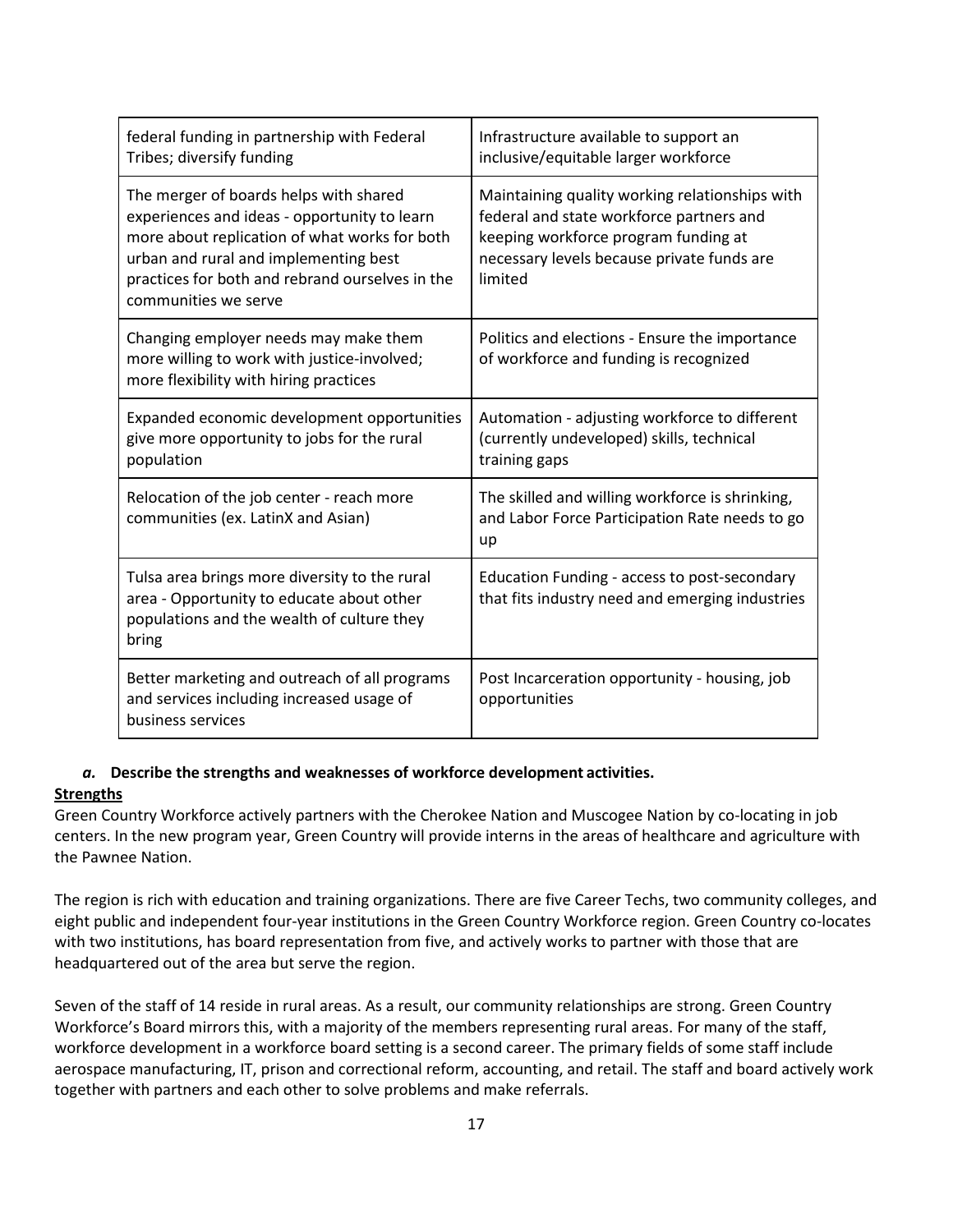In 2020, Green Country Workforce changed the contract measures for their Title I Service Provider to include race, ethnicity, and barrier removal to determine gaps in recruiting and services. There is a focus on accessibility as reflected in the goals for the coming year.

In 2020, Green Country Workforce established a Business Services Team. Previously, this department was outsourced. Within the last year, the Business Services Team increased their business outreach to 75 participants across 27 employers and 23 sectors. The BST has 80 prospective employers. The WEX wages increased from \$12 per hour to \$15.21.

Due to COVID-19 needs and Business Services Team activity, Green Country effectively obligated most of the budget by January 2020. Green Country teamed up with another workforce development agency, Tulsa Community WorkAdvance, to apply and receive an additional \$100,000, as well as \$96,000 in emergency service assistance from the Oklahoma Office of Workforce Development. Green Country also made referrals to partners and served clients with non-monetary assistance.

### **Weaknesses**

In addition to challenges with the COVID-19 pandemic, the building in which Green Country Workforce's American Job Center was located sold unexpectedly, causing a need to find a new location in a matter of months. This coincided with the merger activity that was on a condensed timeline and the loss of key staff. This created a flurry of activity for all employees and communication suffered.

Green Country Workforce established a weekly cadence of meetings that enables everyone's involvement in topics that matter, including changes or announcements. Traction EOS® includes a robust Issues Tracker that ensures that critical information is identified and communicated weekly. Further, each department is creating their own Traction EOS® plan that will include quarterly goals and weekly updates.

The merger process amplified the need for consistent and timely communication across multiple stakeholders. The process in place not only kept Board staff updated on what they needed to know, it also updated and involved the Board of Directors, Local Elected Officials, and other partners. The effort to keep everyone current has allowed us to make quality decisions quickly and maintaining the process post-merger will help ensure that we continue to do so.

The One Stop Operator was recently insourced, giving Green Country Workforce an advantage to truly create system integration and improvement. The OSO's focus is addressed later in this document. Finally, the Data Integrity Team, which includes representatives from both former regions and service providers, meets regularly to continue to identify ways to leverage technology to reduce waste and increase the accuracy of our reporting.

Additionally, Green Country Workforce selected a new WIOA Title I service provider, who has a focus on cross-training among partner staff.

**b. Describe the workforce development system's capacity to provide the workforce development activities to address the education and skill needs of the workforce, including individuals with barriers to employment.**

The region is rich with education and training organizations. There are five Career Techs, two community colleges, and eight public and independent four-year institutions in the Green Country Workforce region. Green Country co-locates with two institutions, has board representation from five, and actively works to partner with those that are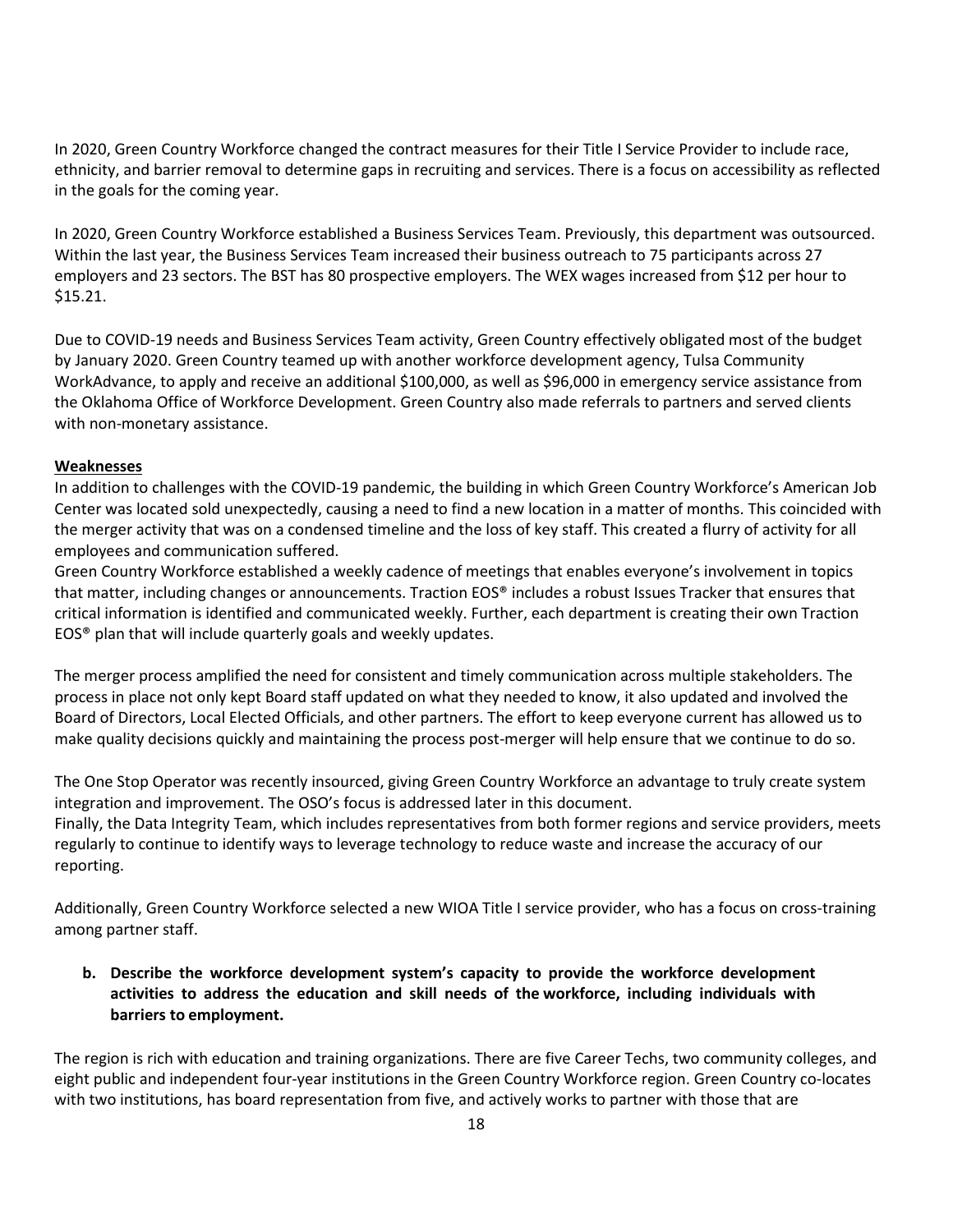headquartered out of the area but serve the region.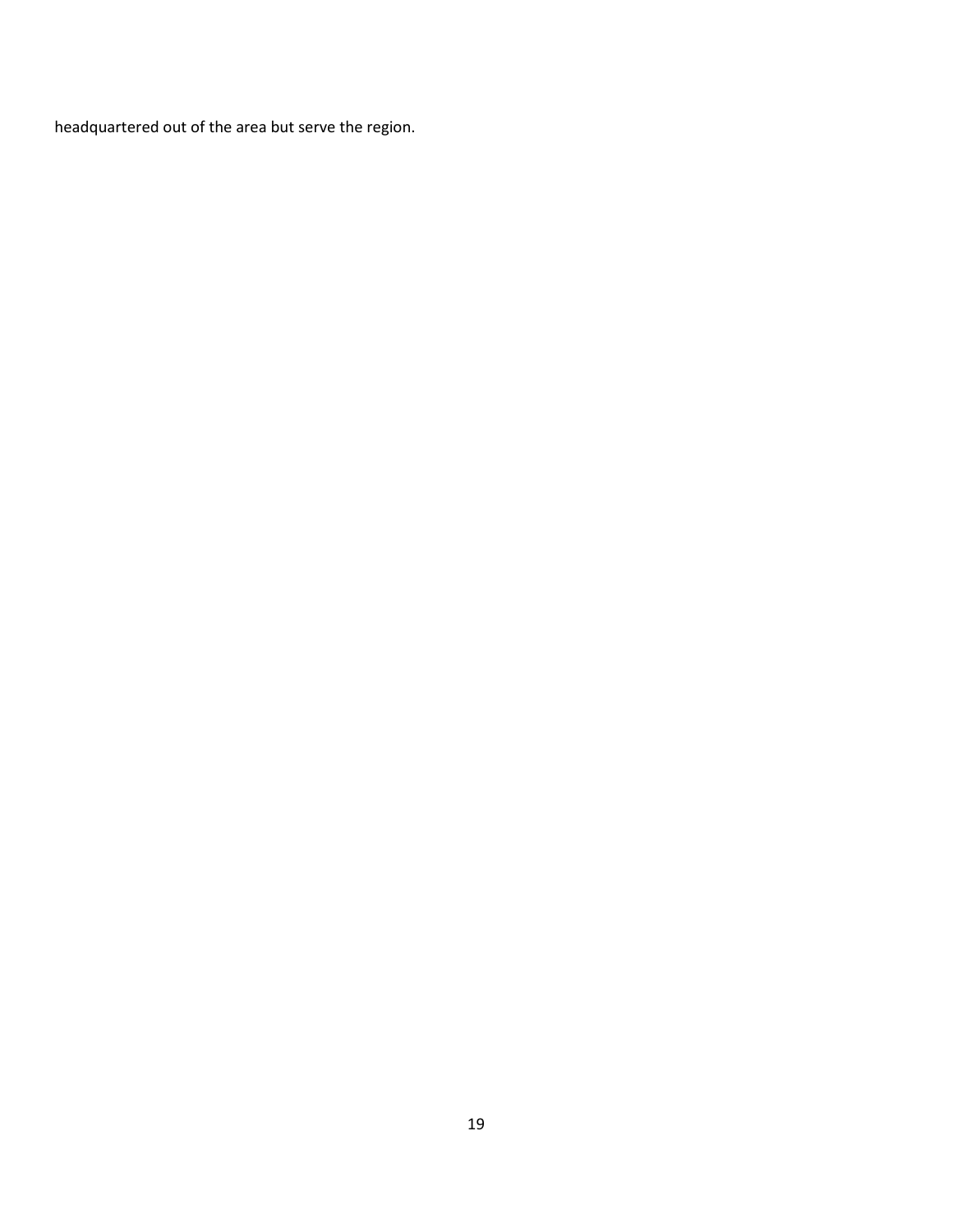# **c. Describe the employment needs of employers**

As mentioned in previous sections, the gap in skilled workforce has not closed. Workforce markets have tightened due to COVID-19, aging workforce who exited at a high rate during the pandemic, lowered college enrollment, and a stable but low labor force participation rate. Employers are recognizing the need to hire based on skill and increased willingness to hire previously hard-to-serve populations, including formerly incarcerated individuals, people with disabilities, and immigrants and refugees.

Green Country actively works with employers to train them on skills-based hiring that includes job description and hiring practices that allow them to reach a wider audience. Skills-based hiring is designed to eliminate non-essential hiring requirements and focus on the position specific skills. For example, including the requirement of a college degree in a job description eliminates two thirds of the population of Oklahoma. Focusing of technical and soft skills necessary to be successful in a position opens the job pool, while employers get the skill they really need. Skills based practices help employer's get the right person in the right seat quicker.

| <b>Key Workforce Development Issues</b>                                                         | <b>Possible Solutions</b>                                                                                                                                                                                                                                                                                                                                                                                                                                                                                                                                                                             |  |  |
|-------------------------------------------------------------------------------------------------|-------------------------------------------------------------------------------------------------------------------------------------------------------------------------------------------------------------------------------------------------------------------------------------------------------------------------------------------------------------------------------------------------------------------------------------------------------------------------------------------------------------------------------------------------------------------------------------------------------|--|--|
| <b>Lack of skilled workers</b>                                                                  | Increase programs and outreach related to<br>second-chance programs. This includes<br>information related to bonding and background<br>checks.<br>Develop collaborative reentry programs to build<br>pathways to work and supportive services for<br>individuals returning from incarceration.<br>Potentially pursue federal discretionary grants<br>related to reentry.<br>Focus on career pathway development in all<br>areas related to training and emphasize the<br>importance of skill development to employers<br>for incumbent workers to meet higher-skilled<br>positions and retain talent. |  |  |
| Lack of business and job seeker<br>awareness of regional resources for<br>workforce development | Be more active and intentional in the use of<br>social media and make more resources available<br>on our web pages.<br>Collaborate with educational, economic<br>development, and other workforce development<br>programs to cross-promote programming.<br>Utilize job fairs to build better relationships with<br>businesses in the region.                                                                                                                                                                                                                                                          |  |  |
| Lack of sector specialization and specific<br>skills needed by employers                        | Find ways for board members to be more<br>actively involved in educational advisory groups.                                                                                                                                                                                                                                                                                                                                                                                                                                                                                                           |  |  |

## **1. Based on the regional plan's data analysis, describe the local area's key workforce development issues and possible solutions to be implemented within the localarea.**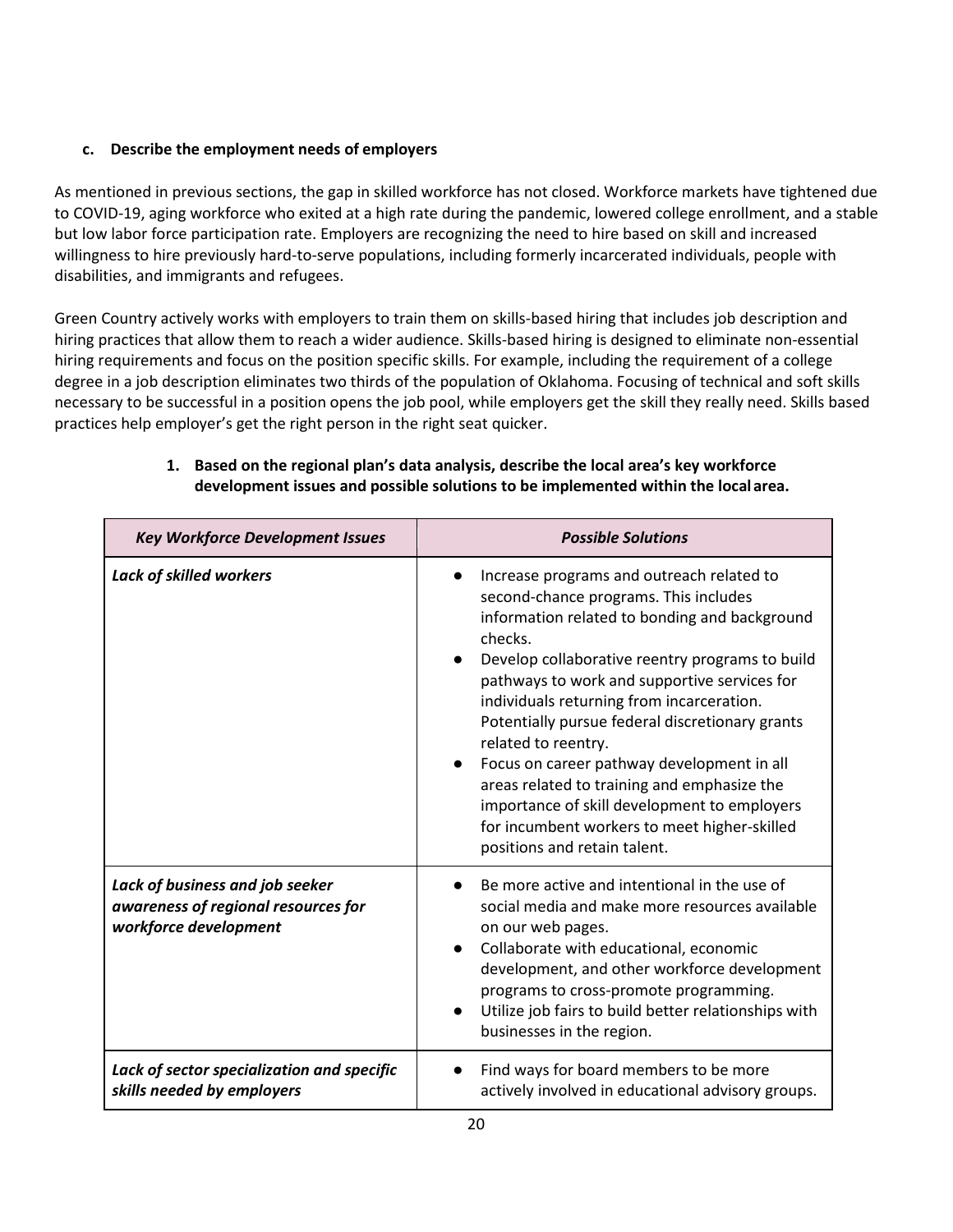|                                                                                                                                                                                                                                                                      | Seek out business input through listening<br>$\bullet$<br>sessions to identify skills needed now and in the<br>future.<br>Work with high schools to support the<br>$\bullet$<br>development of career pathways projects and<br>career/technical education efforts.                                                                                                                                                                                                                                                                                                  |
|----------------------------------------------------------------------------------------------------------------------------------------------------------------------------------------------------------------------------------------------------------------------|---------------------------------------------------------------------------------------------------------------------------------------------------------------------------------------------------------------------------------------------------------------------------------------------------------------------------------------------------------------------------------------------------------------------------------------------------------------------------------------------------------------------------------------------------------------------|
| Lack of necessary supportive services,<br>especially around Transportation,<br><b>Childcare, and Mental Health Services.</b><br>For some job seekers who were<br>previously incarcerated, this list may be<br>even longer and include housing and<br>other supports. | Build coalitions between the two workforce<br>development boards to study and respond to<br>these issues.<br>Leverage resources across workforce programs<br>(and potentially education, social services, and<br>economic development programs) as allowed by<br>the law to coordinate efforts to meet these<br>demands.<br>Pursue additional grants or foundational<br>$\bullet$<br>resources to support these efforts.<br>Develop resource lists that can be utilized across<br>$\bullet$<br>the region to help match individuals with the<br>services they need. |

## *C. Local Workforce Development System Description*

**Describe the workforce development system in the local area by addressing eachof the following. List and describe the programs that are included in the system.** 

- [Dislocated Worker Program:](https://oklahomaworks.gov/wp-content/uploads/2019/01/WIOA_DWG_Desk-Reference_Final-w.Logo_.pdf) National Dislocated Worker Grants (DWGs) provide employment and training services to reemploy [laid off](https://oklahomaworks.gov/find-a-job/rapid-response/) workers in response to major layoff events causing significant job losses
- Youth Programs: We deliver a comprehensive array of youth services that focus on assisting out-ofschool youth and in-school youth with one or more barriers to employment prepare for postsecondary education and employment opportunities, attain educational and/or skills training credentials, and secure employment with career/promotional opportunities
- [American Job Centers:](https://oklahomaworks.gov/wp-content/uploads/2019/01/WIOA-AJC-Infographic-w.Logo_.pdf) American Job Centers, you can get help writing a resume and preparing for interviews, learn about education and training for careers of interest, find state and national resources to help you reach your career goals, and take personal assessments to make sure you find a job that suits your skills and interests
- [Supportive Services:](https://oklahomaworks.gov/wp-content/uploads/2019/01/Supportive-Services-Fact-Sheet-2017-w.Logo_.pdf) Supportive Services provide participants of WIOA activities with key assistance beyond career and training services necessary to achieve success
- [Work-Based Learning:](https://oklahomaworks.gov/wp-content/uploads/2019/01/WBL-Factsheet-2017-with-OKWorks-Logo.pdf) Registered [Apprenticeship](https://oklahomaworks.gov/work-based-learning/apprenticeship-programs-in-oklahoma/) is an employer-driven, "learn while you earn" model that combines on-the-job training with job-related instruction in curricula tied to the attainment of industry-recognized skills standards
- [Veteran Services:](https://oklahomaworks.gov/wp-content/uploads/2019/01/WIOA_Veterans_FactSheet_508-w.Logo_.pdf) Veterans and eligible spouses receive priority of service for all DOL-funded job training programs, including WIOA programs
- [Priority Populations:](https://oklahomaworks.gov/wp-content/uploads/2019/01/WIOA-Desk-Reference-Priority-Populations-w.Logo_.pdf) American Job Center staff, when using WIOA Adult funds to provide individualized career services, training services, or both, must give priority to recipient's certain populations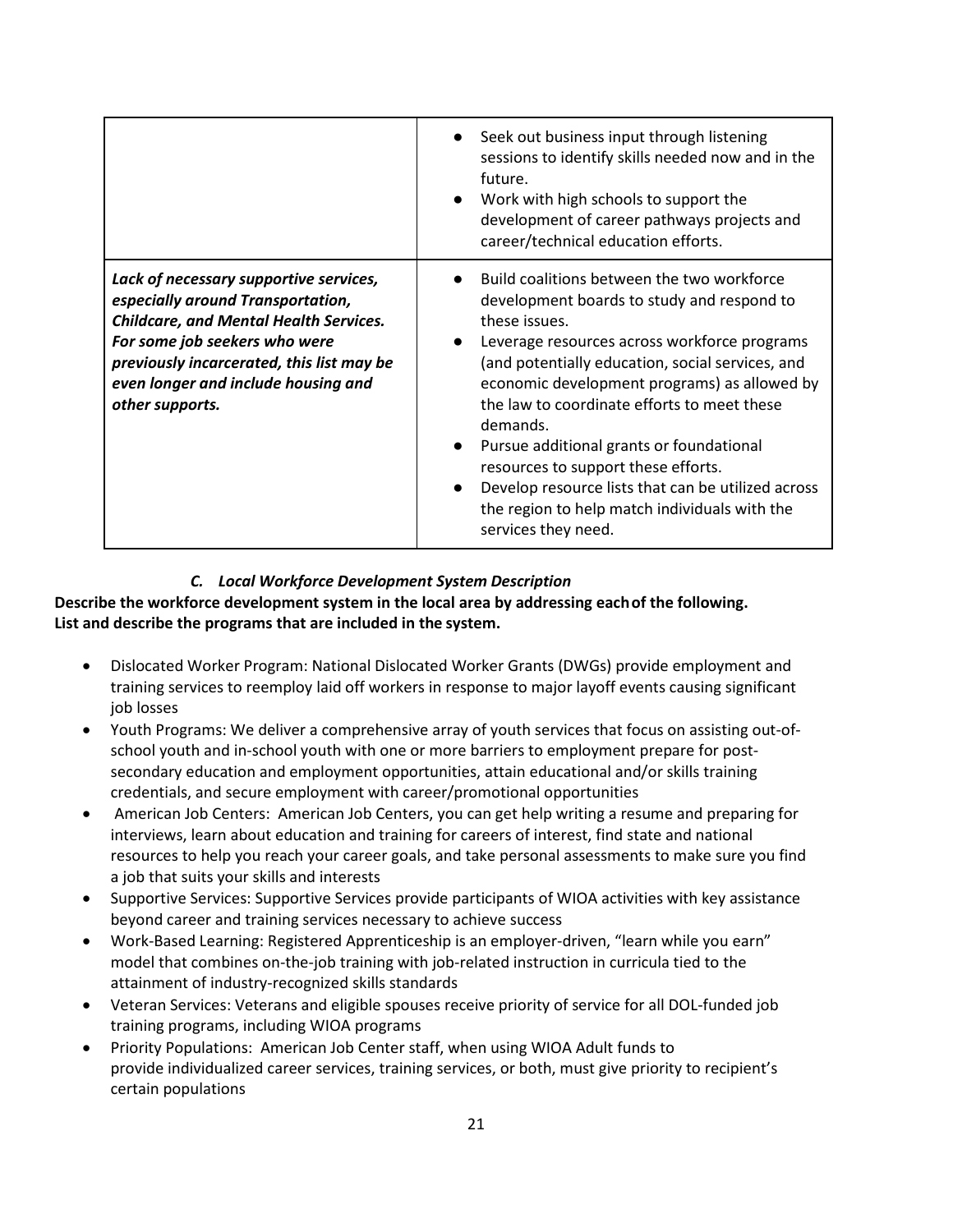**List the location(s) of the comprehensive One Stop Center(s) (at least one) within your local area; and any affiliated or specialized centers (both physically and electronically linked, such as libraries) in the local workforce development area. Identify the workforce system partners who are physically co-located in those centers.**

#### **Tulsa American Job Center- Comprehensive**

14002 East 21<sup>st</sup> Suite 825, Tulsa, OK 74134

Co located Partners – Oklahoma Employment Security Commission, Oklahoma Department of Veteran Affairs, Department of Rehabilitation Services, Union Schools (GED) Pearson VUE, Tulsa Responds (Committed as of 8/12/2021)

### **Sapulpa AJC – Affiliate**

1700 S Main Sapulpa, OK 74066 Co located Partners - Oklahoma Employment Security Commission, Oklahoma Department of Veteran Affairs

### **Muskogee AJC – Affiliate**

717 S 32<sup>nd</sup> Street Muskogee, OK 74401 Co located Partners - Oklahoma Employment Security Commission, Oklahoma Department of Veteran Affairs

### **Okmulgee AJC – Satellite**

1601 S Wood Drive Okmulgee, OK 74447 Co located Partners - Oklahoma Employment Security Commission, Oklahoma Department of Veteran Affairs, Department of Rehabilitation Services

#### **Sallisaw AJC – Satellite**

100 East Choctaw Av . Sallisaw, OK 74955 Co located Partners - Cherokee Nation

### **Eufaula AJC – Satellite**

107 McKinley Eufaula, OK 74432

Co located Partners – Carl Albert Mental Health, District 18 Drug Court, Lake Eufala Group of Alcoholic Anonymous, McIntosh Coalition for a Healthy Community, Women in Safe Homes, People Inc., Muscogee (Creek) Nation Family Violence Prevention, Muscogee (Creek) Nation WIC, McIntosh County Group of Narcotics Anonymous, Youth Emergency Shelter, Ki Bios Area Transit System

### **Tahlequah AJC- Satellite**

1295 Skills Center Circle Tahlequah, Ok 74464 Co located Partners – Oklahoma Employment Security Commission, Oklahoma Department of Veteran Affairs, Department of Rehabilitative Services

#### **Stilwell AJC – Satellite**

406A W. Locust Street Stilwell, OK 74960 Co located Partners - Cherokee Nation

### **1. Identify your key strategies for aligning the core programs (WIOA Title I, II,**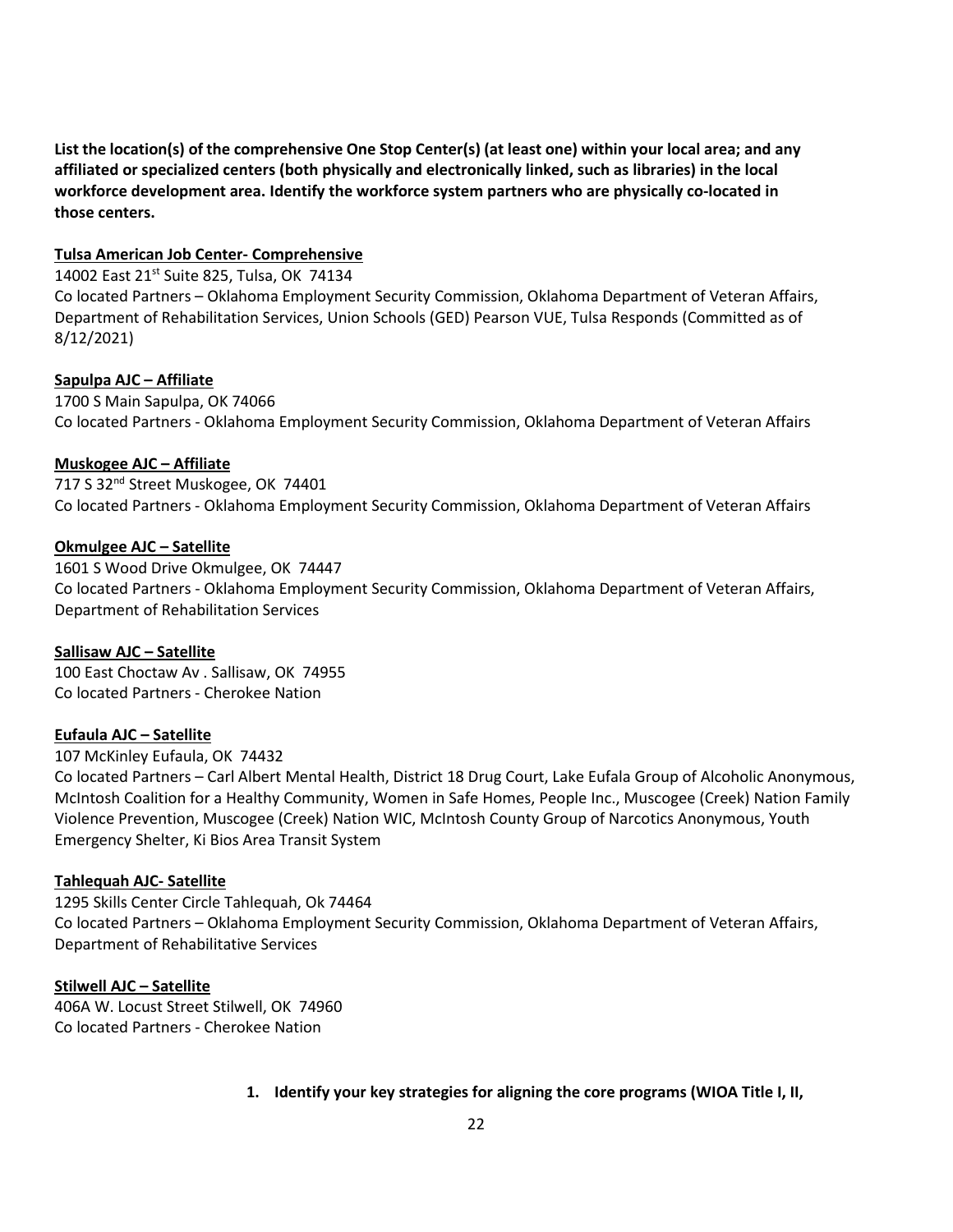**III, and IV programs) as well as all required partner programs within the local one-stop systemof comprehensive and affiliate offices by addressing each of the following items. (Include a copy of any completed Process Maps and how they are used to align services and avoid duplication of services).**

### **a. Assess the types and availability of adult and dislocated worker employment and training activities in the local area.**

The WIOA Title I Adult, Dislocated Worker, and Youth Programs are available in all of our One-Stop Center Offices. The service provider designates case managers as subject matter experts for each designated priority population including veteran's and their family members, the disabled, justice involved, the immigrant community, and youth. If services are not easily accessible to customers, the staff are encouraged to work with the participant to make arrangements to meet job seekers offsite and utilize various forms of technology including Zoom and Microsoft Teams. As a result of this encouragement the service provider staff has created enrollment events and outreach events at partner locations and on-line, which occur at regular intervals. These events allow the public access to the Title I Adult, Dislocated, and Youth programs.

To continue the progress of more access to employment and training activities in the area, Green Country Workforce will continue to host system partner meetings and continue participating in regional planning meetings to:

- complete gap analysis and identify key services;
- complete process mapping; and
- discuss infrastructure cost sharing.

Green Country Workforce will continue to partner and build relationships with community partners to encourage collaboration and continuous improvement of the one-stop delivery system.

Examples of employment and training service found within the local area include:

- Resume Workshop
- Interviewing Skills Workshop
- Disability Training completed by Core partner
- Dress for Success
- Career Management
- Work Experience
- On-the-Job Training
- Individual Employment Plans
- Comprehensive Assessments

Green Country Workforce is continuously working towards fully implementing WIOA. Below are a few of the education and training activities that we have implemented and are working towards implementing:

- Financial Literacy
- Entrepreneurship Training
- Integration with Dept. of Rehabilitation on youth participants, and
- Work Experience and internships

## **b. Provide an explanation of how the local board addresses localrapid response activities.**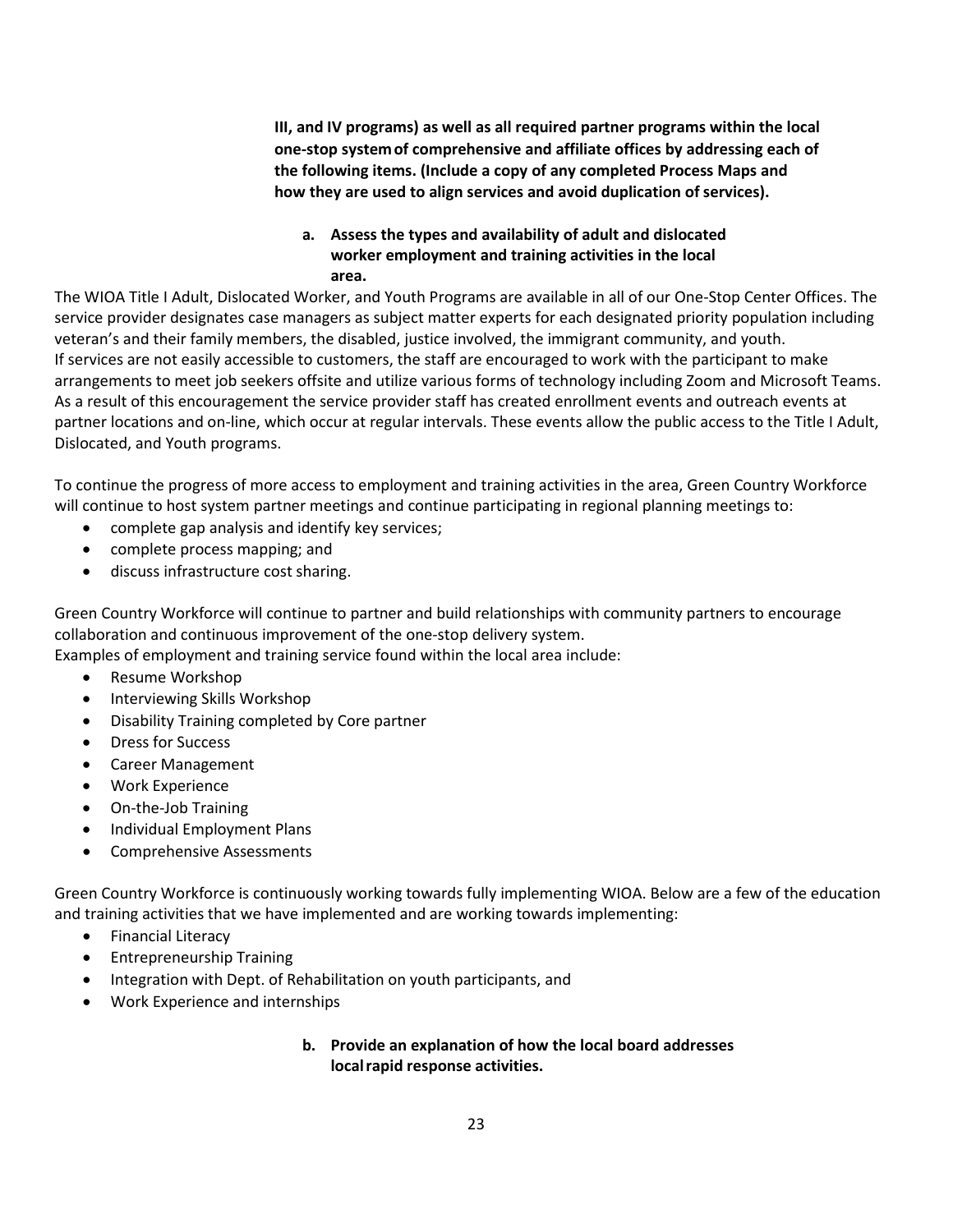Green Country Workforce delivers solutions for all stages of the business cycle. When employers find themselves downsizing or closing, Business services develops customize plans to educate employees on the processes to help them transition to the next phase of their life. Services like unemployment benefits, COBRA health insurance, new career exploration and preparation.

## **Describe how the local board will coordinate relevant secondary and post-secondary education programs and activities with workforce investment activities to coordinate strategies, enhance services, and avoid duplication of services.**

Green Country Workforce staff continually communicate with our secondary and post-secondary education partners to develop, design, and implement strategies to fill the workforce needs of today and tomorrow. GCWF's relationships with the business community allows us to give workforce demand signals to our training partners. The collaborative relationships we have built allow us to both brainstorm new ideas and leverage services that already exist.

> **c. Describe how the local board, in coordination with the One Stop operator, maximizes coordination, improves service delivery, and avoids duplication of Wagner-Peyser Act services and otherservices provided through the delivery system.**

Collaboration for increased customer access to services: Maintain the Partner Memorandum of Understanding on a continual basis adding partners as needed and implementing improvements to ensure each partner's capabilities are fully recognized, and referrals are individualized to the job seeker. The One Stop Operator must go beyond collaboration to become an integrator of services which requires them to operate with a high level of trust and independent of any single provider to ensure equity in decision making.

All customers, regardless of location, (employers and job seekers) will receive prompt and uniform high-quality service: By integrating the Corporation for a Skilled Workforce's Guide to Improving One-Stops through Benchmarked Critical Success Factors, the Commission on Accreditation of Rehabilitation Facilities International's (CARF) Standards Manual Supplement for One-Stop Career Centers, Green Country Workforce's plan for Center Certification, and Traction EOS®, the One Stop Operator will have optimal guidance to ensure that the GCWDB brand lives up to the expectations of the Board and our communities.

Overseeing a standard process across the entire GCWDB region ensures that all participants enrolled receive orientation concerning integrated services, project goals and training conditions, including: (1) attendance and punctuality standards; (2) training and other services which will be made available; (3) other project expectations. This orientation will take place during the participant's first visit to a workforce center or can be done virtually. Customer feedback surveys, monthly monitoring, and ongoing continuous improvement projects will help quickly identify any issues that require intervention.

The One Stop Operator will collaborate with the Director of Business Services to: (1) Develop, offer and deliver quality business services that assist specific businesses and industry sectors in overcoming the challenges of recruiting, retaining, and developing talent for the regional economy; (2) collaborate with system partners to facilitate and participate in special projects such as job fairs, business driven workshops, rapid response events; and (3) be responsible for communicating employers' needs to the Oklahoma Works staff.

Development of innovative programs for job seekers, employers, and incumbent workers: Green Country Workforce's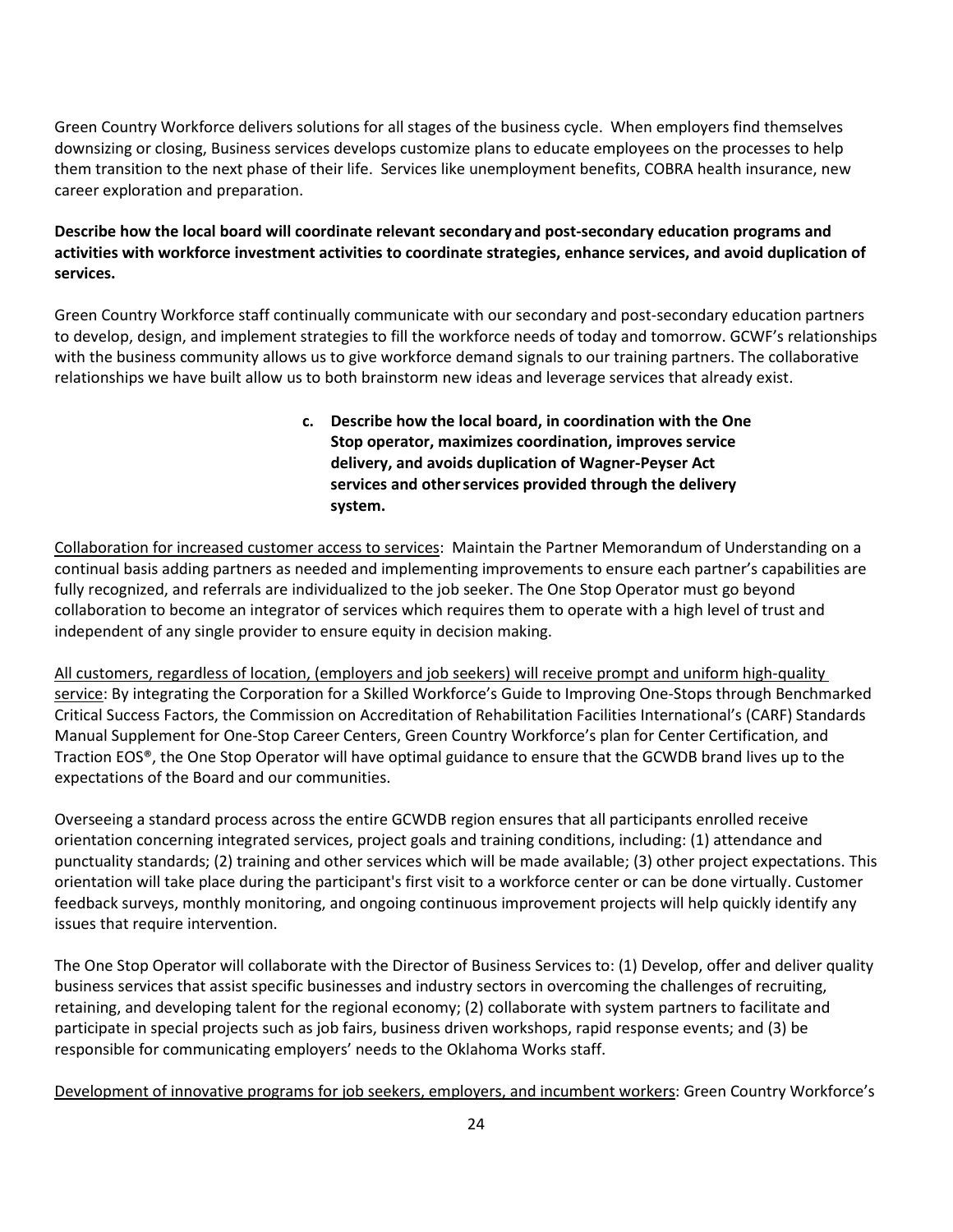goal is to work with each partner to understand their strengths and services and use that understanding to create efficiency and avoid waste. As an example, the former service provider for the Tulsa area has job readiness training. However, a person who is enrolled in one of the Mental Health of Oklahoma's workforce programs has already completed a job readiness component that is specialized for that population. The One Stop Operator's relationship with each partner allows them to understand how a person qualifies for MHATOK's program and avoid the redundancy of using another program that may not be optimal for that individual.

Similarly, the One Stop Operator regularly convenes partners to identify gaps in the system and innovate solutions that appropriately maximize federal dollars and leverage the strengths of our partners. As we consider the opportunities that exist across the entire 11-county region covered Green Country Workforce, the role of the One Stop Operator becomes the primary convener to ensure that all stakeholders are heard and that services are provided consistently and thoroughly.

Meet State and federal performance measures: The Center Certification monitoring process originally designed by Workforce Tulsa focuses on incentivizing staff to use performance assessments that are thorough and easy for staff to identify areas where improvement is needed. Green Country Workforce will continue and expand this process. Selfassessments will be conducted annually for Center Certification utilizing the following tools to ensure compliance with state and federal policy:

- 1. Guide to Improving One-Stops through Benchmarked Critical Success Factors Developed by Corporation for a Skilled Workforce in partnership with the National Governors Association Center for Best Practices, National Association of Counties, U.S. Conference of Mayors, and the National Association of State Workforce Agencies.
- *2. Checklist for Compliance with Section 503 of the Rehabilitation Act of 1973, As Amended* from the U.S. Department of Labor.
- *3. Integrated Business Services Self-Assessment Tool from* the Oklahoma Department of Commerce, Oklahoma Office of Workforce Development.
- *4. Physical Site Accessibility Checklist* from The Oklahoma Department of Rehabilitation Services (OKDRS).

Traction EOS® allows staff and organizational stakeholders to quickly identify the root cause of systematic issues that impact service delivery and track progress and implementation of corrective action. The system includes mechanisms for consistent feedback, timely problem solving, and collaboration in issue resolution. It also incorporates the use of weekly scorecards that are tied directly to required federal and state outcomes. With Traction EOS® as an operating system, staff can identify and address performance issues on a weekly basis, rather than waiting for a quarterly or monthly review.

Efficiency through technology (including paperless systems): The former Tulsa Workforce area uses Salesforce as their Client Relationship Management (CRM) system. Utilizing a single source for data tracking and reporting, the One Stop Operator can monitor performance trends, partner referrals and opportunities, and any breakdown in service processes. Green Country Workforce is extending this platform to cover the entire region, which will allow us to eliminate waste, ensure consistency of processes and reporting, and quickly identify systemic issues that require attention.

Recent continuous improvement projects leveraged technology to automate the enrollment process (expanding accessibility while still maintaining COVID-19 safety protocol), simplify and streamline on-line information for job seekers, and expand the number and variety of strength/interest assessments available for use by Career Navigators.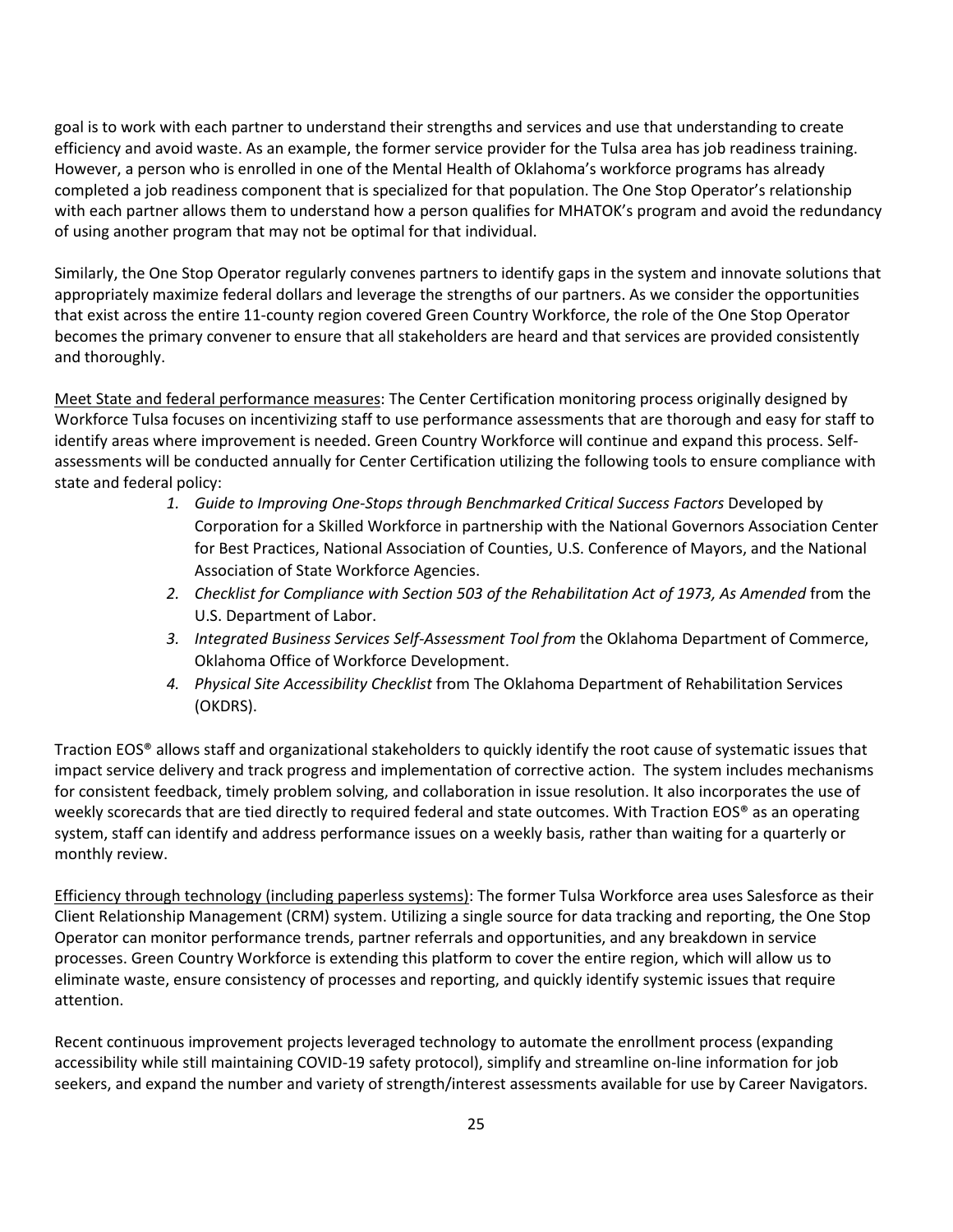**d. Describe how the local board will coordinate WIOA Title I workforce investment activities with adult education and literacy activities under WIOA Title II, including how the local board will carry out the reviewof local applications submitted under Title II.**

The local board will continue to foster its partnership with Title II Adult Education and Literacy programs. In the Green Country Workforce area, Union Public Schools and the YWCA are the recipients of Title II Adult Education and Literacy funding. Union Public Schools holds GED classes at access points located throughout the area and we coordinate with Career Tech and the Cherokee Nation Career Services for the administration and services in the rural areas.

In order to integrate and improve service delivery, the Board practices the following:

- Coordinate referrals of potential customers in an efficient and effective manner
- Provide ongoing communication pertaining to mutual customers
- Provide qualified personnel to educate each entity's staff on programmatic and eligibility information as needed, including, a liaison to serve as a resource and to address questions from customers.
- Ensure quality customer service and customer-centered focus and collaborate links to education, employment, and training services for eligible customers.
- Keep each entity appraised of any services that will benefit eligible customers.

The Board works with Adult Education providers to collaborate with local businesses for career pathways. The Board will continue to work with Adult Education providers and continue to identify career pathways in targeted occupations where training is needed. A reverse referral process is used to identify potential customers for Information regarding local business needs which are provided by the Business Services Team. Information is also available to potential customers via the Board's social media applications.

The Board and board staff will review all proposals received under Title II, except those that present a potential conflict of interest. The local application review process will ensure alignment with WIOA requirements and board plan activities, consistent with WIOA §§107(d)(11)(A) and (B)(i) and WIOA §232. Once reviews are completed, a recommendation is submitted to the requesting authority.

# **e. Describe and assess the type and availability of youth workforce investment activities in the local area, including activities for youth who are individuals with disabilities, and provide an identificationof successful models.**

The pandemic and merger delayed outreach and relationship building with several partners as GCWDB and many of our partners were working on short-term solutions. GCWDB will put together a team and a roadmap with partners like CREOKS, Green Country Behavioral Health, the Lincoln Enrichment Center, and our local Tribes.

## **2. Describe how the local board will work with entities carrying out core programsto accomplish the following outcomes:**

**a. Expand access to employment, training, education, and supportive services for eligible individuals, particularly eligible individuals**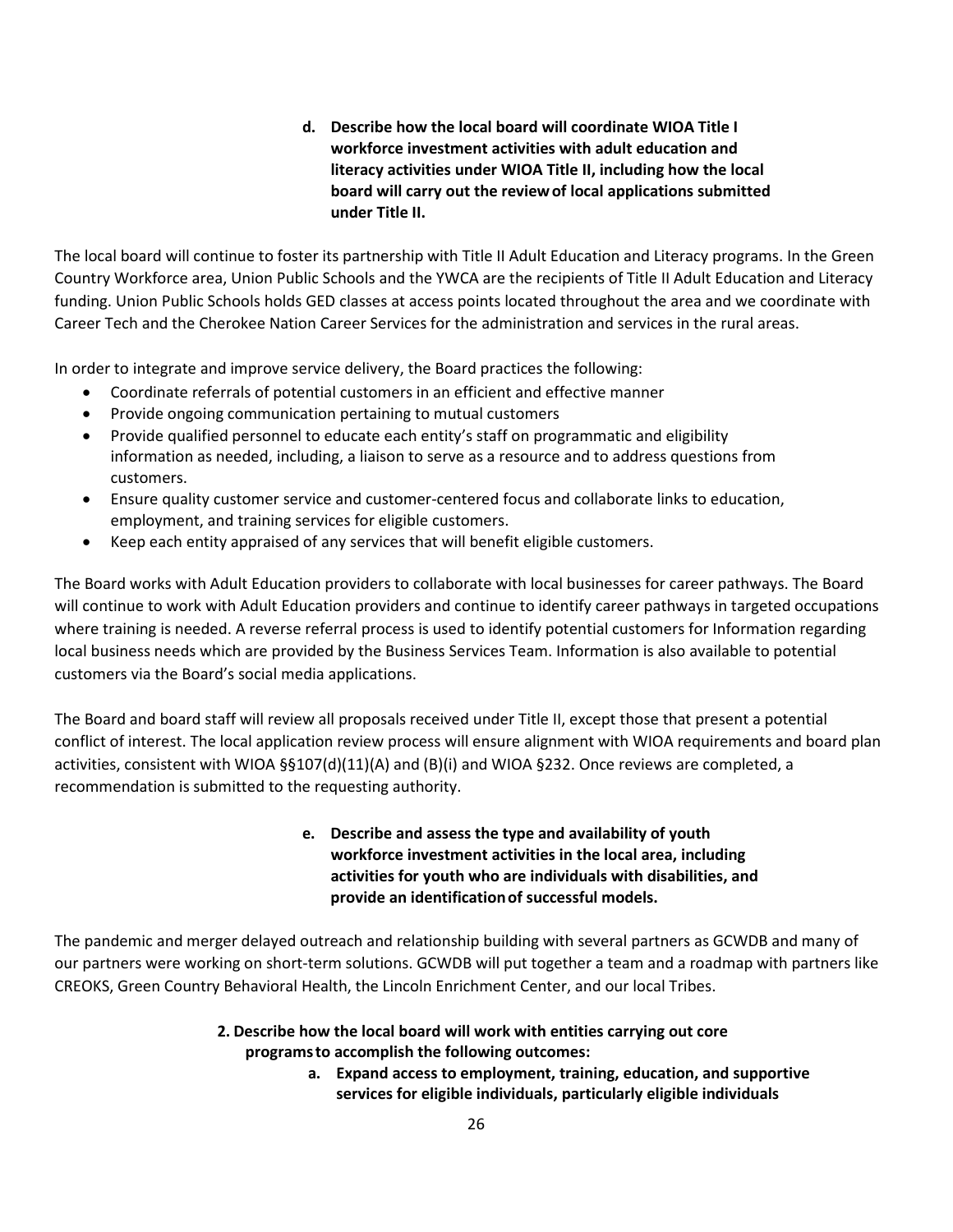### **with barriers to employment.**

The One Stop Operator is responsible for creating and maintaining a comprehensive network of support for the handling of participant's situations. Utilizing a strength-based case management approach, staff recognizes that the goal goes beyond just accessing services and extends to creating opportunities for growth, education, and skill development. The strengths-based case management model recognizes the value of community services, family, and cross-agency partnerships. Participants take the lead in identifying their own needs, take control over the search for resources and services to address those needs, and are encouraged to view the community as a resource rather than a barrier to success.

By working closely with participants to develop robust IEP's and ISS's that identify their interests, strengths, and opportunities for improvement, we can identify what training would create maximum value and place the job seeker on a path to financial stability.

- **b. Facilitate the development of career pathways\*. Provide a list of the career pathways, and for each include**
	- o **The phase of development (conceptual, in initial implementation,being sustained, or, expanding);**
	- o **Workforce Demand (need) Describe the business workforce need being addressed by the strategy. Indicate the industry(s) and occupations being represented, how the need was determined, andthe occupational skills to be addressed;**
	- o **Relevance Indicate the connection between the demand and the priority(ies) for the region;**
	- o **Strategy Identify the sector partners and the role of each; o Funding – Describe available resources that will support the strategy; o Unfunded Critical Elements – Identify any critical elements for the identified strategy that must be done for the success of the strategy that cannot be met with available resources. This may include: the expansion of an existing strategy, in any phase, from one LWDA to others in the region; the need to procure new training vendors; planning sessions involving multiple partners; training of One-Stop staff; and development of regional data collection systems.**

Flourish Tulsa – Skilled Immigrant and Refugee Project Initial Implementation

GCWDB is a founding member of Flourish Tulsa, with technical assistance by the World Education Service. It was formed to address the significant number of skilled immigrants and refugees whose educational attainment does not translate to US standards. Career pathways guides are in work for engineering, education, and mental health professionals. Green Country shared the engineering guide with business and education representatives for their feedback. The Flourish Tulsa project is not formally funded. It began as a technical assistance grant from the World Education Service that connected the team with other national organizations. The partnership is between the City of Tulsa, the YWCA, Tulsa Community College, and Green Country Workforce.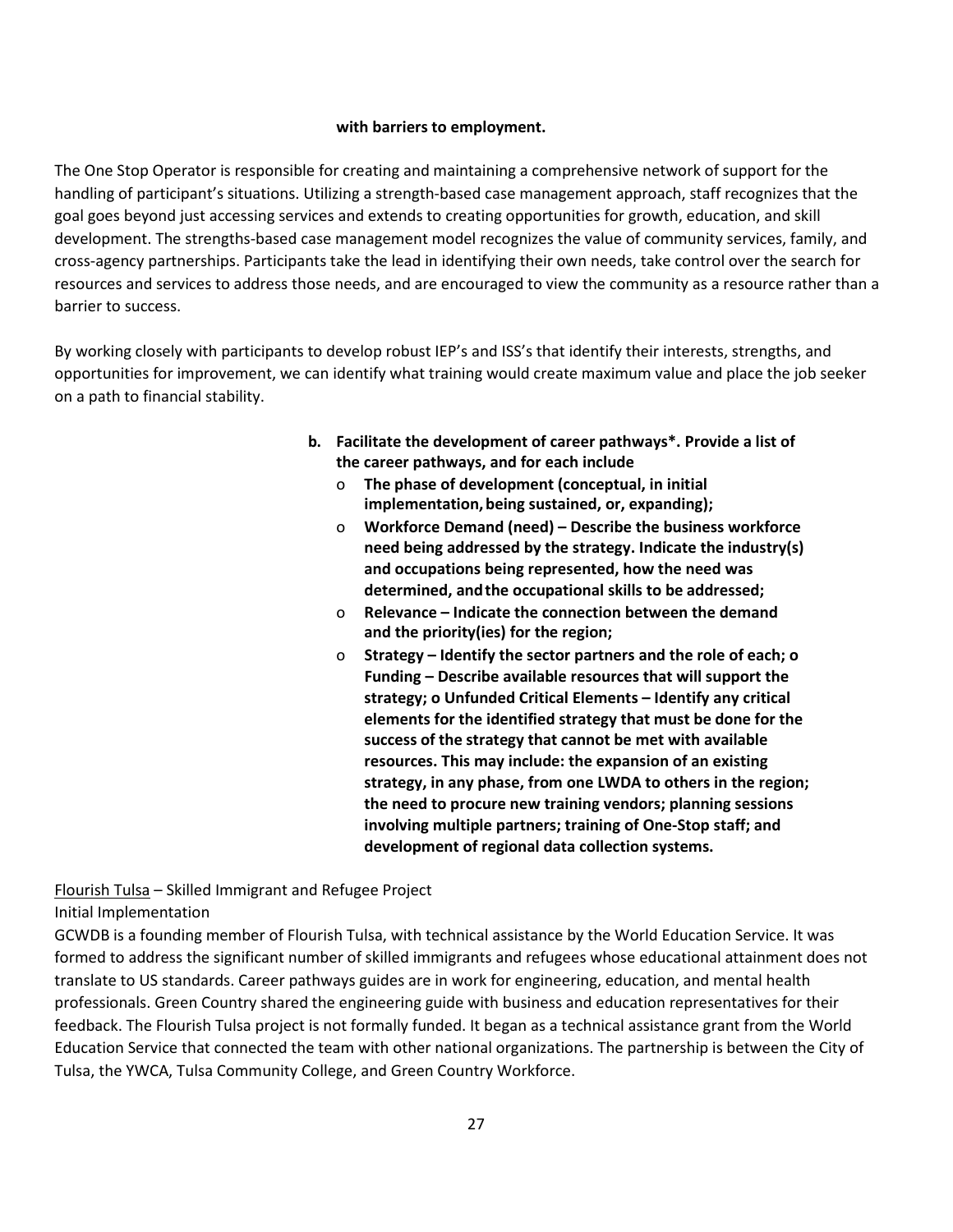Centers of Excellence – The Centers of Excellence were supported by the workforce boards. We are in contact with each of them on a regular basis to further express and offer support for the efforts.

The Northeast Regional Plan highlights specific action steps related to further development of pathways. These include:

| <b>Strategy</b>                                                                                                                                                                                | <b>Action Steps and Tactics</b>                                                                                                                                                                                                                                                                                                                                                                                                                                                                                                              |
|------------------------------------------------------------------------------------------------------------------------------------------------------------------------------------------------|----------------------------------------------------------------------------------------------------------------------------------------------------------------------------------------------------------------------------------------------------------------------------------------------------------------------------------------------------------------------------------------------------------------------------------------------------------------------------------------------------------------------------------------------|
| Selection and prioritization<br>of career pathways aligning<br>with in-demand industries<br>and occupations for the<br>Region.                                                                 | Identify best practices regarding development of new and existing career pathways<br>for the Region, including best practices focusing on industry, public, and private<br>sector partnerships that create customized workforce solutions and work-based<br>training opportunities.                                                                                                                                                                                                                                                          |
| Identification of barriers to<br>participation in selected and<br>prioritized career pathways<br>and identify resources to<br>help individuals overcome<br>these barriers to<br>participation. | The Region will work together to collectively identify key barriers to participation in<br>career pathways among job seekers and workers.<br>The Region will work together and collectively identify key barriers to participation<br>in career pathways among employers and regional and local industry sector<br>partnerships.<br>The Region will develop a comprehensive resource list of supportive services and<br>workforce, education, and social assistance programs that can assist the region's<br>job-seekers to achieve success. |

## **3. Describe how the local board will implement the goals and strategiesof Oklahoma's Unified State Plan and the Regional Plan.**

Green Country Workforce, through our Northeast Regional Plan, parallels the Oklahoma State Plan and brings the voices of the workforce system partners to the table to create a unified regional plan that is specifically created to respond to the needs of industry and job seekers and will align the resources of each workforce system partner. Each local workforce system is an active partner in the development and implementation of the regional efforts.

The Northeast Planning Region, through the collaboration of the Northeast and Green Country Development Boards, follows the goals and strategies identified in the Oklahoma Unified State Plan through the process of aligning and connecting, data analysis, partnerships, and resources.

### **Alignment**

The Northeast Planning Region is focused on aligning and connecting the education and training pipeline with the needs of the regional economy. Our future efforts are focused on the coordination of strategic priorities across the education and workforce system with business as the driver behind these conversations.

To deliver integrated services, case managers must not feel constrained by the services available in one program but must have the training and ability to offer customers the services they need from multiple programs. To move toward integrated service delivery, the boards of the Region are establishing integrated intake systems with "no wrong door"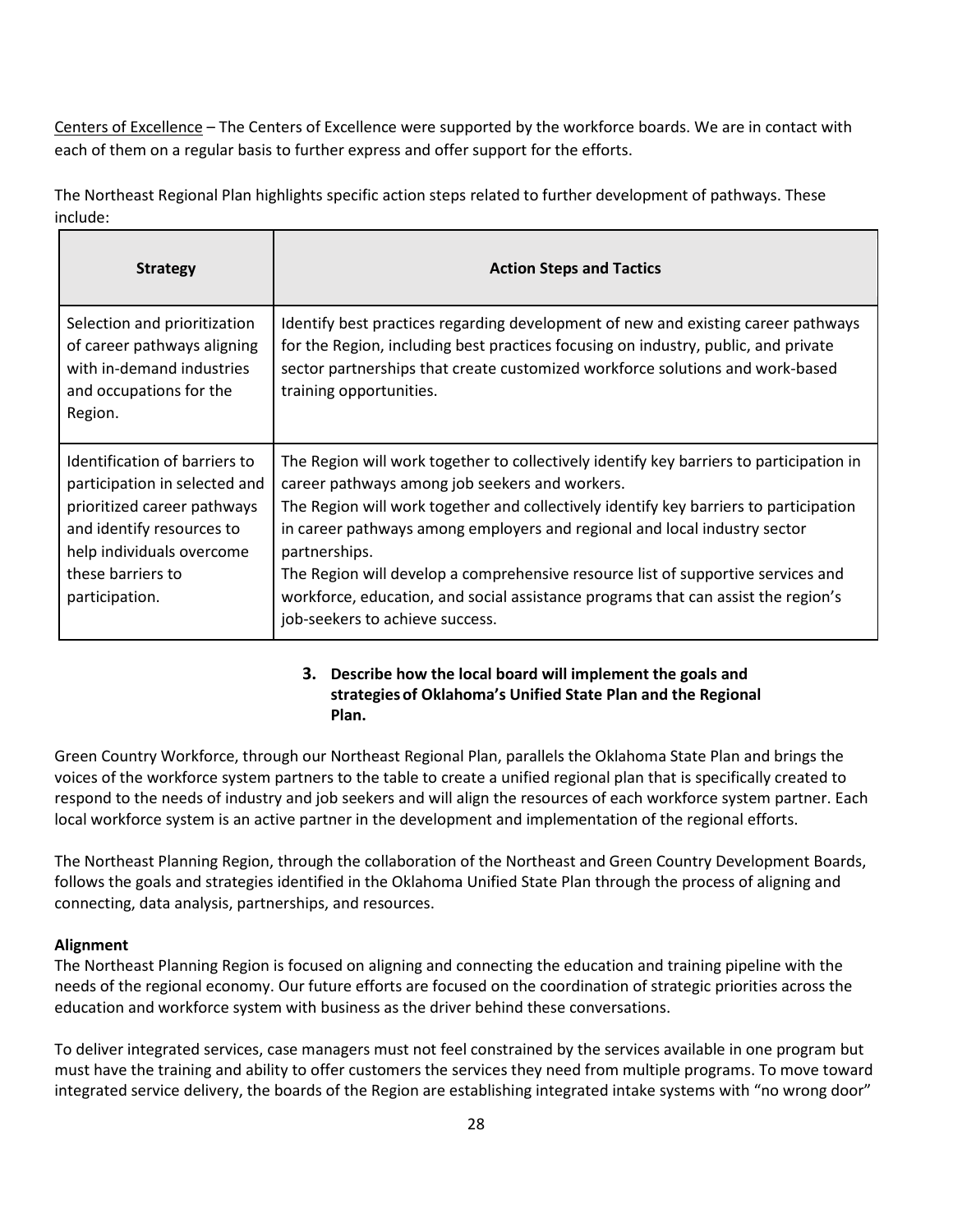and with multiple entry points for customers with the understanding that all partners share responsibility for the customers and will match services to their needs. A "One Workforce" (TEGL 13-20) approach supports an integrated workforce staff, so that any customer who walks into any AJC can be served seamlessly by any staff member.

### **Data**

The Northeast Planning Region utilizes data to build a robust workforce system that is focused on wealth-generating occupations. Future plans of the Northeast Planning Region will incorporate workforce and economic development data to integrate policy, track progress, and monitor success.

## **Partnerships**

The local areas within the Northeast Planning Region understand and value system partnerships. The Region is committed to nurturing partnerships between regional businesses, education, and workforce partners to build a stronger workforce system throughout the region. As these partnerships are strengthened, opportunities will grow for job seekers and businesses. These regional partnerships will occur as the Region is fully structured and begins to align strategies that are responsive to the challenges of the region.

## **Resources**

The objectives of the Region include the optimization of resources available throughout the region. Through the efforts driven by the Region and core partners, the Region will work to identify and recommend creative, cross-agency, and cross-sector funding models.

| Strategies and action steps related to these four items include: |  |  |  |
|------------------------------------------------------------------|--|--|--|
|                                                                  |  |  |  |

| <b>Strategy</b>                                                                                                                                                                | <b>Action Steps and Tactics</b>                                                                                                                                                                                                                                                                                                                                                                                                                                                                                                                                                                                                                  |  |  |
|--------------------------------------------------------------------------------------------------------------------------------------------------------------------------------|--------------------------------------------------------------------------------------------------------------------------------------------------------------------------------------------------------------------------------------------------------------------------------------------------------------------------------------------------------------------------------------------------------------------------------------------------------------------------------------------------------------------------------------------------------------------------------------------------------------------------------------------------|--|--|
| <b>Coordination of</b><br>workforce<br>development<br>activities locally and<br>regionally                                                                                     | The Region will work to align partner programs, required and optional one-stop<br>partner programs, and other resources available in the Region by:<br>coordinating workforce development activities across planning regions<br>and local areas;<br>inventorying and coordinating of services across the local area to<br>maximize service delivery for job seekers, workers, and employers; and<br>researching and identifying technological resources that will support<br>the integration of supportive services and the participation in career<br>pathway programs by job seekers, workers, employers, and industry<br>sector partnerships. |  |  |
| <b>Technology</b><br>integration at the<br>one-stop and<br>technology expansion<br>to reach more job<br>seekers and<br>businesses and<br>coordinate services<br>with partners. | The Region will continue to work to integrate technology across all plan partner<br>programs and other required and optional one-stop partner programs to<br>improve data sharing that provides time data necessary to initiate services<br>across one-stop delivery system programs, assess service delivery, and meet<br>performance-reporting requirements.<br>The Region will seek to expand the use of technology to reach more job<br>seekers, businesses, and to improve the coordination of partner program<br>services to customers.                                                                                                    |  |  |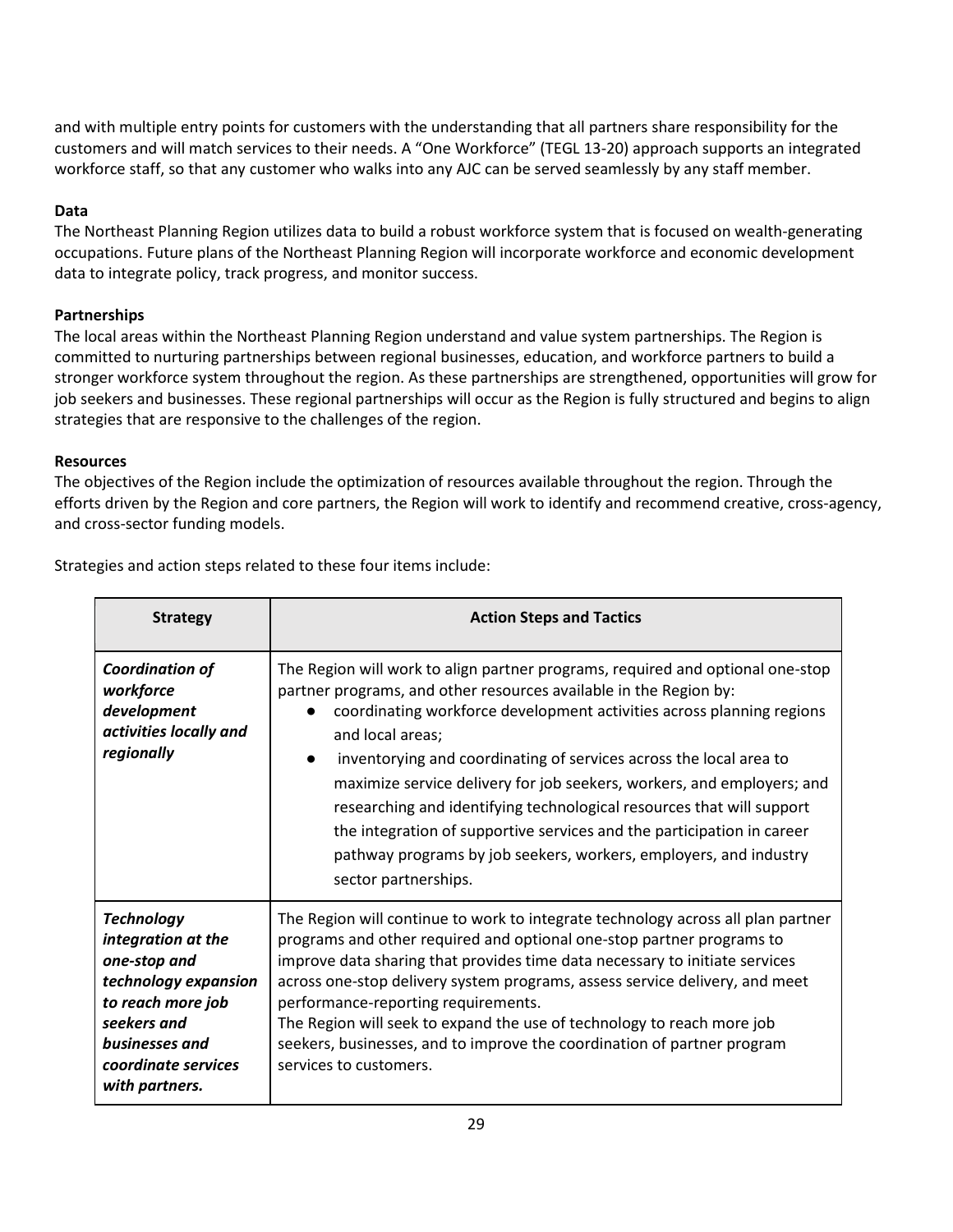| <b>Policy development</b>                                       | All plan partners will work individually and collectively to develop local-level<br>policies that support program and<br>technology alignment and collaboration.                                                                                                                                                                                                                                                                                                                                                                                                                                                                                                        |  |
|-----------------------------------------------------------------|-------------------------------------------------------------------------------------------------------------------------------------------------------------------------------------------------------------------------------------------------------------------------------------------------------------------------------------------------------------------------------------------------------------------------------------------------------------------------------------------------------------------------------------------------------------------------------------------------------------------------------------------------------------------------|--|
| <b>Cross training and</b><br>technical assistance               | The Region will support and assist all plan partners and other required and<br>optional one-stop partners as they work individually and collectively to develop<br>and implement local-level cross training regarding:<br>workforce system initiatives;<br>Technology;<br>program policies;<br>program eligibility, services, and terminology;<br>program performance;<br>best practices; and<br>other workforce development activities.                                                                                                                                                                                                                                |  |
| <b>Data integration and</b><br>data-informed<br>decision making | The Region will use data-informed decision making to help with continuously<br>improving the one-stop delivery system. The Region will make more data<br>available to the public and to the workforce partners to better analyze<br>performance metrics to identify areas that present an opportunity for<br>improvement. Customer satisfaction data from employer and career seeker<br>surveys will also be analyzed at least quarterly.<br>The Region urges workforce system partners to utilize available technology,<br>analytics, and labor market information to proactively plan for future<br>workforce, industry, and educational needs within the local area. |  |

## **4. Describe how the local board will coordinate local workforce development activities with regional economic development activities that are carriedout in the local area and how the local board will promote entrepreneurial skills training and microenterprise services.**

Green Country Workforce staff actively work with chambers of commerce and economic development organizations. In some areas, we are re-establishing those relationships. With the improved Business Services activities, the region is pulling Green Country Workforce into projects. We actively meet with the Muskogee Chamber and Port, with Cherokee Nation, the Tulsa Regional Chamber, Owasso Chamber, the Pawnee Economic Development Corp, Sandstone Hills, Okmulgee Economic Development Corp, and the Northeast Oklahoma Regional Association.

For example, the Sandstone Hills area (Osage, Pawnee, and Creek) have a program called Create Bridges. The program is designed to assist small main street businesses with their business needs. Green Country Workforce helped identify training that the collective businesses expressed. The Indian Nations Council of Government (INCOG) actively seeks Green Country Workforce staff input into their Comprehensive Economic Development Strategy for their five-year plans. These plans are translated to the US EDA for grants that help businesses and grow infrastructure for supporting businesses.

Green Country Workforce has an MOU with the Tulsa Economic Development Corporation for the startups they assist. The startups come to Green Country when they are ready to expand or to start hiring.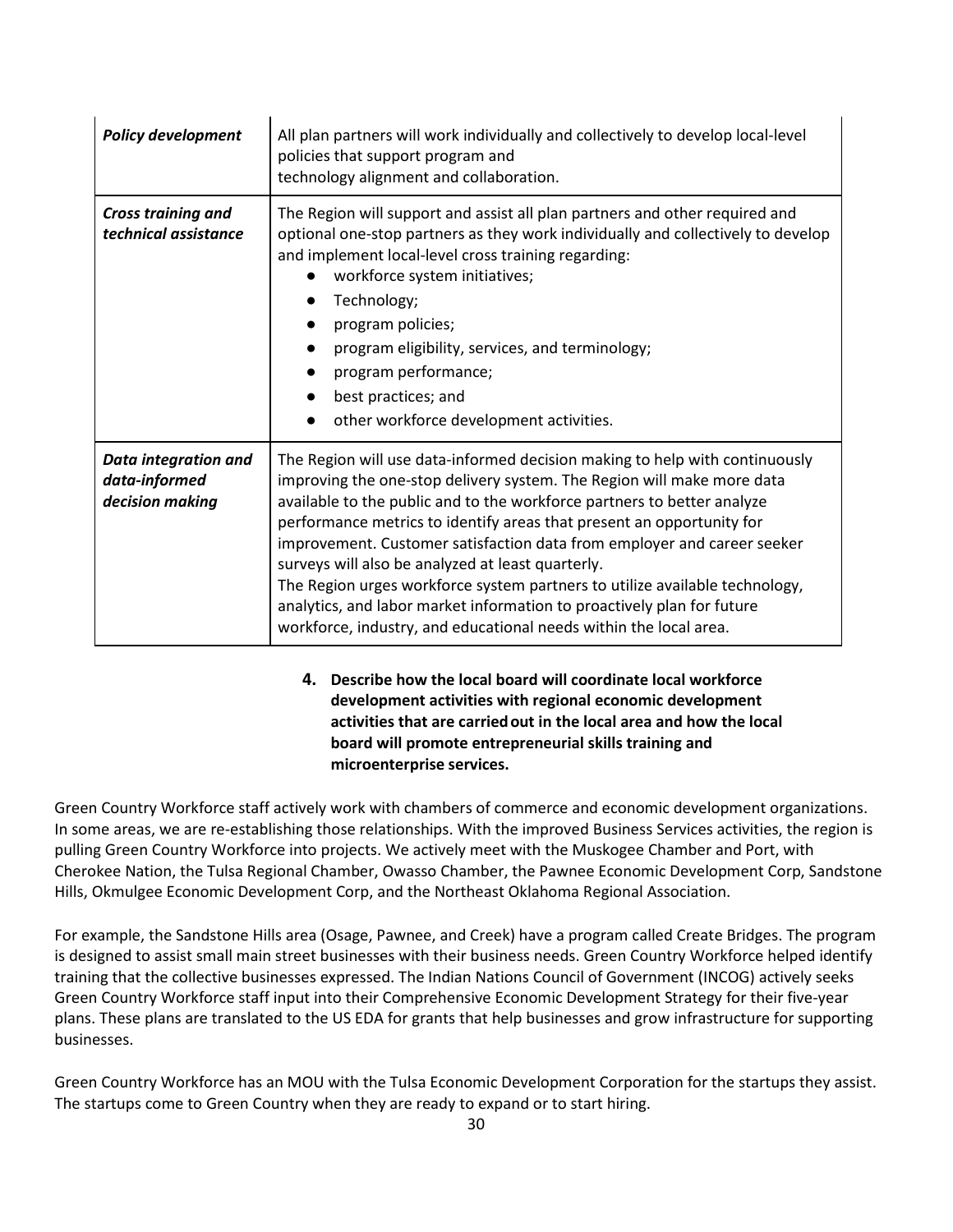Green Country Workforce Staff are joining consortiums with several rural counties.

## **5. Describe how:**

**a. The local board will ensure the continuous improvement of eligible providers of services through the system in order to meet the employment needs of local employers, workers, and jobseekers.** 

The Green Country Workforce Development Board is dedicated to maximizing informed customer service by ensuring that a sufficient number of quality programs are made available to all of the population groups we serve. Our ETPL process is driven by evaluation, accountability, identification and implementation of best practices, and data-driven decision making.

We are continuously improving our local Eligible Training Provider List in the following ways:

- All State approved Training Providers may submit required program information on OKJobMatch.com in order for their training programs to be considered for initial or subsequent approval. To improve the initial process of learning how to apply to become a State-Approved Eligible Training Provider and how to submit, manage, and update programs on OKJobMatch.com, Green Country Workforce Development Board will create and include a section o[n www.greencountryworks.com](http://www.greencountryworks.com/) with all of the relevant information clearly defined and accessible. This will improve our relationships with training providers by simplifying processes and centralizing up-to date information, tools, and resources.
- We develop relationships and work with our area employers, education partners, and training providers to ensure the availability of in-demand training by supporting:
	- o Identification/continuous performance improvement of existing programs
	- $\circ$  Employer-driven development of training programs linked to our area's in-demand industry occupations.
- Two (2) Local Policy Requirements in Addition to the State's:
	- o Wages at Placement (Hourly): Participants must earn an hourly wage of \$10.42 in their program related field of employment. This figure is based on 70% of the LLSIL of \$21, 691 per year for a family of three (\$21,691 ÷ 2080= \$10.42) as established in OWDI #06-2019 entitled U.S. Department of Health and Human Services (HHS) 2019 Poverty Guidelines and U.S. Department of Labor's 2019 70% and 100% Lower Living Standard Income Levels (LLSIL) dated September 11, 2019.
	- o Training Providers will provide a list of the provider's partnerships with businesses as requested.
- Our Demand Occupation List requires that some of the programs leading to lower paying, entry level positions must only be allowed if the program aligns with a career pathway leading to self-sufficiency.
- Board Member Engagement
	- o Demand Occupation List
	- o Encourage Training Providers to participate in the ETPL
- Local ETPL admin continues to improve on collaborative efforts with other local area ETPL administrators and create and participate in opportunities for collaboration/technical assistance with/from the State ETPL admin
- Although OKJobMatch.com is utilized to manage program date electronically by the training provider, Local ETPL admin, and the State ETPL admin, the official Green Country Workforce Development Board's official Eligible Training Provider List is maintained and distributed as an Excel spreadsheet that is updated monthly on average and more often as needed. This is to ensure data integrity and to support clarity in monitoring.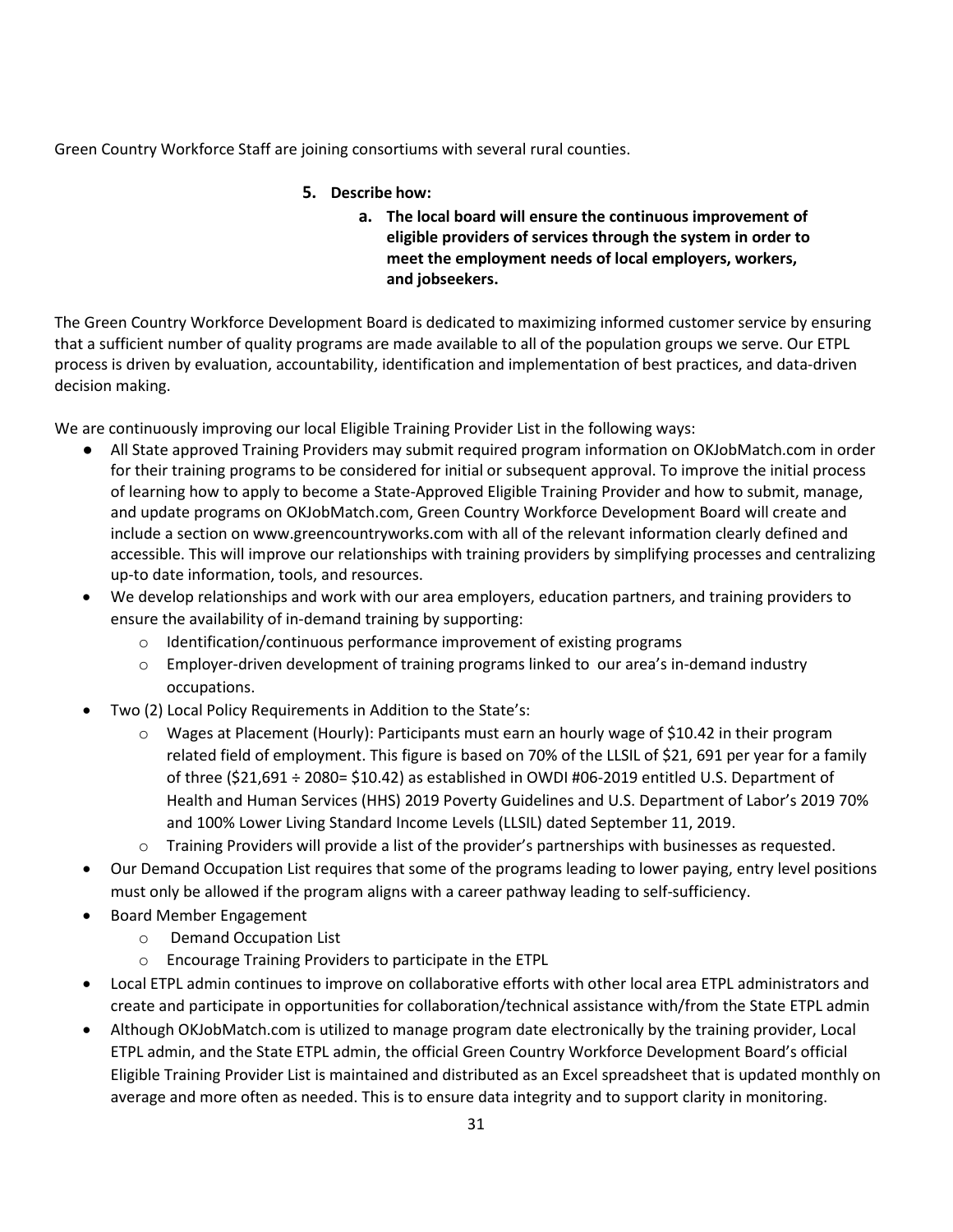**b. Entities within the One Stop delivery system, including system/center operators and partners, will comply with section 188 of WIOA, if applicable, and applicable provisions of the Americans with Disabilities Act of 1990 regarding the physical and programmatic accessibility of facilities, programs and services, technology, and materials for individuals with disabilities, including providing staff training and support for addressing the needs of individuals with disabilities.**

Under Green Country Workforce, the One Stop Operator will maintain Traction EOS® operational plans and quarterly goals for the following:

### Accessibility:

The One Stop Operator will be responsible for maintaining the operations in a manner that encourages interaction with priority populations. This includes:

- Providing and maintaining specialized accessibility equipment
- Ensuring translation services are available by each partner
- Coordinating with Green Country's Quality Performance Trainer to ensure professional development addresses specialized populations
- Coordinating efforts among the partners to reach and maintain "Proactive" Star Accessibility status
- Maintaining ADA Compliance

The Center Certification monitoring process originally designed by Workforce Tulsa focuses on incentivizing staff to use performance assessments that are thorough and easy for staff to identify areas where improvement is needed. Green Country Workforce will continue and expand this process. Self-assessments will be conducted annually for Center Certification utilizing the following tools to ensure compliance with state and federal policy:

- 1. Guide to Improving One-Stops through Benchmarked Critical Success Factors Developed by Corporation for a Skilled Workforce in partnership with the National Governors Association Center for Best Practices, National Association of Counties, U.S. Conference of Mayors, and the National Association of State Workforce Agencies. This toolkit draws on nation-wide feedback, refines a list of critical success factors for One-Stops, and provides guidance on what needs to be in place to successfully deliver services. It also provides guidance on real-world factors that impact service delivery across the nation and ways that external local areas are addressing these factors.
- *2. Checklist for Compliance with Section 503 of the Rehabilitation Act of 1973, As Amended* from the U.S. Department of Labor. This tool will serve as a guide to identify areas for continuous improvement in serving clients and empowering staff through intentional and thoughtful affirmative actions that support accessibility, diversity, inclusion, and equity in organizational processes.
- *3. Integrated Business Services Self-Assessment Tool from* the Oklahoma Department of Commerce, Oklahoma Office of Workforce Development. This team-driven self-assessment tool will challenge staff and the local area to be more responsive to businesses and to make changes to support system-wide improvement. This toolkit focuses on designing a framework for staff to address challenges collaboratively within the local area and with external Oklahoma stakeholders.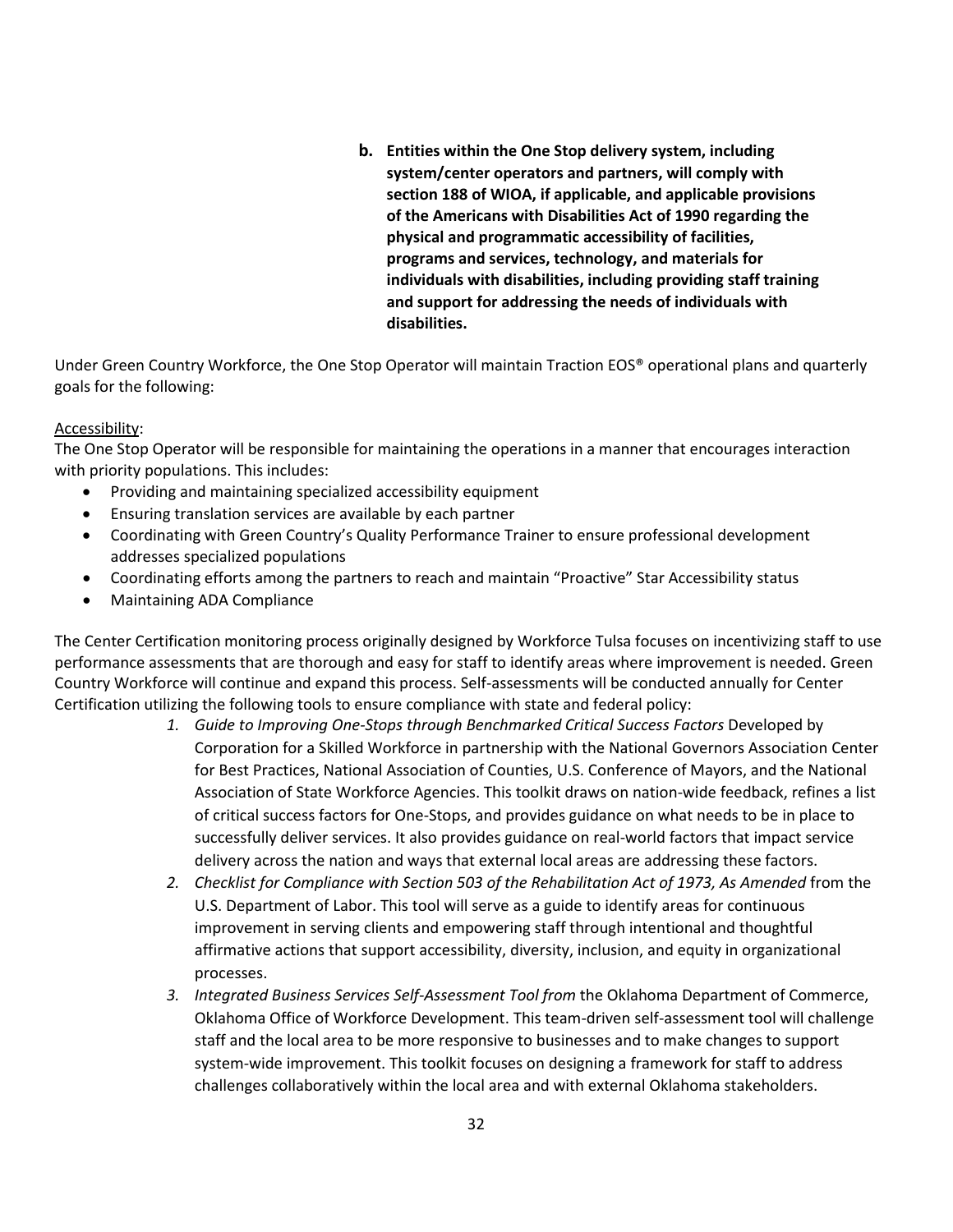- *4. Physical Site Accessibility Checklist* from The Oklahoma Department of Rehabilitation Services (OKDRS). This self-assessment tool directly aligns with OKDRS processes for accessibility monitoring within Oklahoma Works offices and locations as well as 2010 ADA Standards for Accessible Design from the U.S. Access Board. This easy-to-follow checklist provides staff with a tool to self-assess accessibility at physical site locations.
	- 6. **Describe how the local board will coordinate WIOA Title I workforce development activities with the provision of transportation, child care,and other appropriate supportive services in the local area. Include a copy of a completed Job Seeker Wrap Around Services service matrix.**

### Transportation

Prior to the pandemic, a study was conducted on rural transportation improvement. In 2019, the Oklahoma State Legislature passed a 20-year Oklahoma Public Transit Policy plan that will align transit strategy among state agencies, local governments, and transit systems. Green Country Workforce actively participates in discussions with State legislators and local representatives to expand service areas into our rural counties.

Tulsa Transit and Pelivan, a regional transit service, teamed up to create a new Highway 169 corridor that extends to several industrial parks. Green Country staff and Board members were on the planning and feasibility study teams to implement the corridor.

The Region also works closely with Modus, a transportation organization that enables people to get to their social service and medical appointments, and ensures they know how to use the city's transit system. The curb-to-curb transportation service, Modus Drive, allows social service agencies to focus on their core services and ensures everyone gets the services they need, while ModusEd trains every high school student at Tulsa Public Schools to use the city's transit system. Together, Modus Drive and ModusEd increase youth transit use, reduce agency spending on inefficient transportation, and increase access to healthcare and social services.

Most of our rural counties do have some access to local transportation. We are actively promoting usage through supportive services and referrals.

#### Childcare

Childcare is often cited as a major issue in our region. The supply of childcare facilities is severely limited and options are often cost prohibitive.

As identified in Green Country's Regional Plan, a commitment between the regional boards has been made to:

- Build coalitions between the two workforce development boards to study and respond to these issues.
- Leverage resources across workforce programs (and potentially education, social services, and economic development programs) as allowed by the law to coordinate efforts to meet these demands.
- Pursue additional grants or foundational resources to support these efforts.
- Develop resource lists that can be utilized across the region to help match individuals with the services they need.

# **7. Provide the executed cooperative agreements\* which define how service providers will carry out the requirements for integration of,**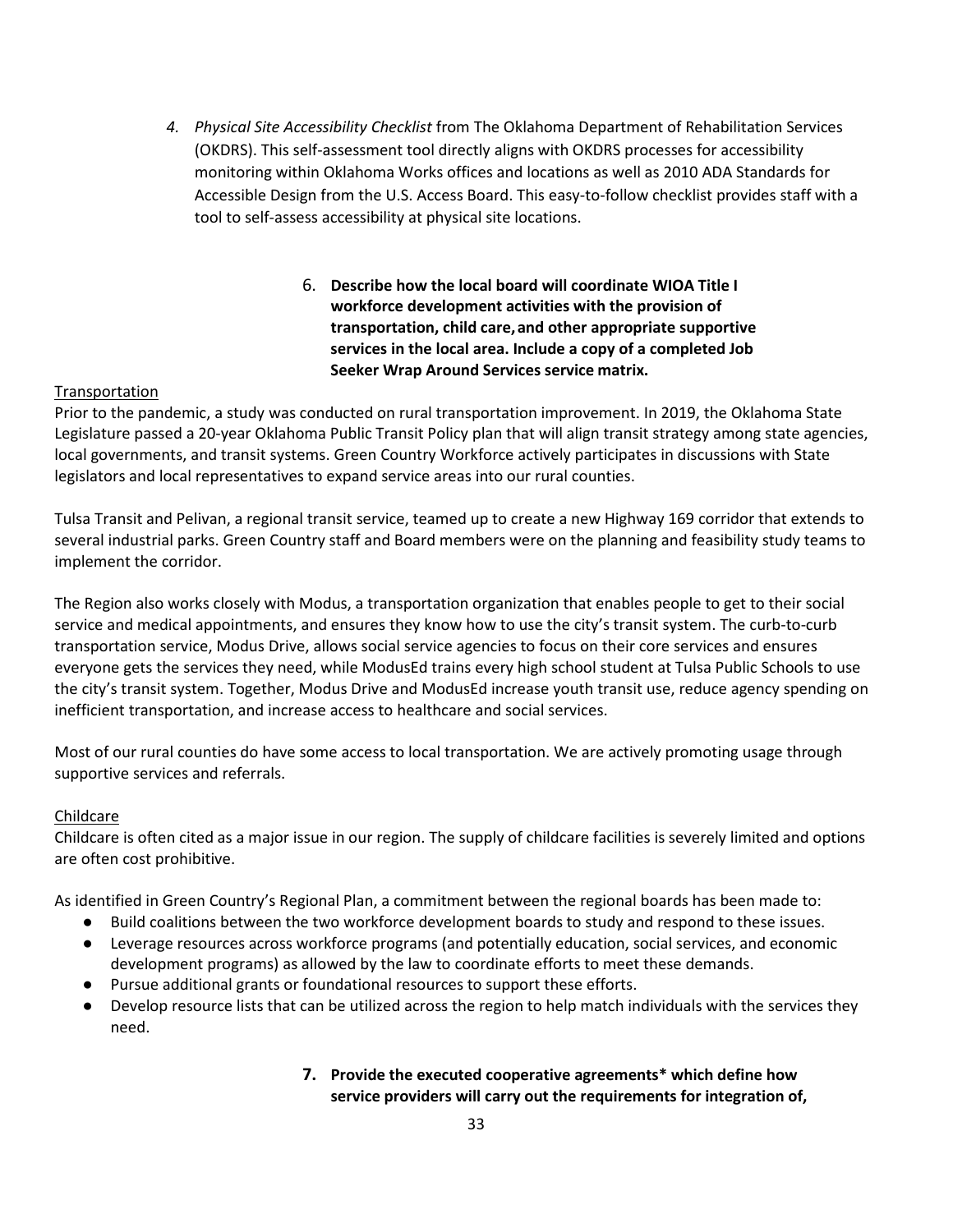**and accessto, the entire set of services available in the local One Stop system. This includes cooperative agreements between the local WDB and other local entities with respect to efforts that will enhance the provision of services to individuals with disabilities and to other individuals, such as cross training of staff, technical assistance, use and sharing of information, cooperative efforts with employers, and other efforts at cooperation, collaboration, and coordination.**

See attachments (attach Modus and Legal Aid)

#### **8. Identify the local:**

**a. Fiscal agent** Gail Armstrong, Southern Workforce Board 910 W Evergreen, Durant, OK 74701 [garmstrong@swb-ok.com](mailto:garmstrong@swb-ok.com) 580-745-5397 **b. One Stop Operator(s)**

John Collins, Green Country Workforce 14002 E 21st St, Suite 825 Tulsa, OK 74134 [jcollins@greencountryworks.org](mailto:jcollins@greencountryworks.org)

**c. Service Provider(s) for Adult and Dislocated Worker WIOA Title I Basic and Individualized Career Services**

Travis Alexander, Eckerd Youth Alternatives, Inc. 14002 E 21st St, Suite 825 Tulsa, OK 74134 [talexander@greencountryworks.org](mailto:talexander@greencountryworks.org) 918-332-2967

#### **d. Service Provider(s) for Youth WIOA Title I Services**

Travis Alexander, Eckerd Youth Alternatives, Inc. 14002 E 21<sup>st</sup> St, Suite 825 Tulsa, OK 74134 [talexander@greencountryworks.org](mailto:talexander@greencountryworks.org) 918-332-2967

**9. Describe the competitive process used to award the subgrants and contracts for WIOA Title I activities.** 

All procurement transactions are conducted in a manner that promotes full and open competition consistent with the standards of the Uniform Guidance 2 CFR 200.319 and Oklahoma Office of Workforce Development (OOWD) State Policy for competition. This process ensures objective contractor performance and eliminates any unfair competitive advantage. We utilize the following methods for subcontracts and contracts: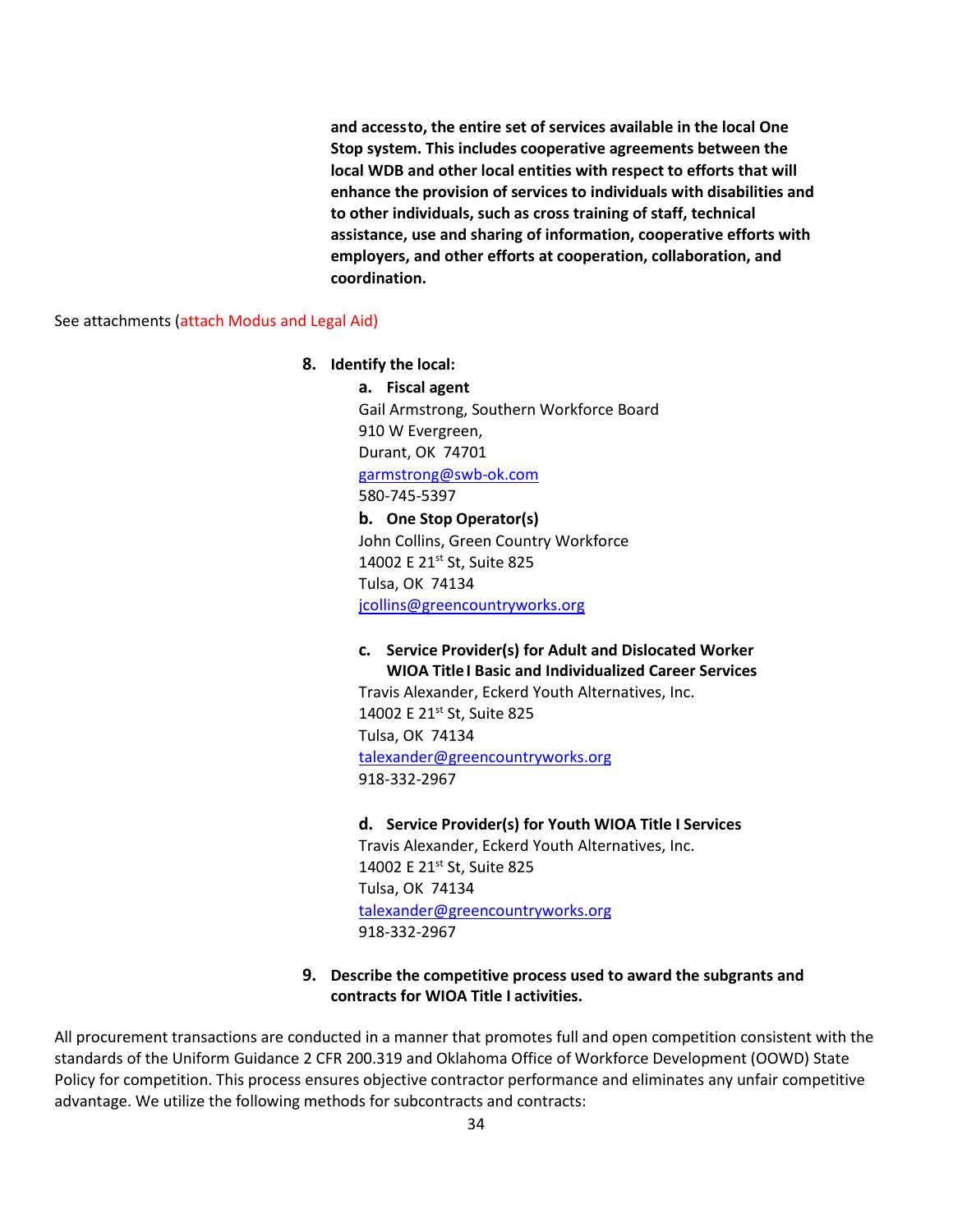- Procurement by sealed Bids For purchases that cost more than \$150,000, bids can be publicly solicited and a firm fixed price contract (lump sum or unit price) is awarded to the responsible bidder whose bid, conforming to all the material terms and conditions of the invitation for bids, is the lowest in price.
- Procurement by competitive Proposals For purchases that cost more than \$150,000, a competitive proposal process can be used. This is normally conducted with more than one source submitting an offer, and either a fixed price or cost-reimbursement type contract is awarded. This method will be conducted at least every four years per the WIOA regulations. It is generally used when conditions are not appropriate for the use of sealed bids.
	- Requests for proposals must be publicized and identify all evaluation factors and their relative importance;
	- Proposals must be solicited from an adequate number of qualified sources;
	- GCWDB has a written method for conducting technical evaluations of the proposals received and for selecting recipients;
	- Contracts will be awarded to the responsible firm whose proposal is most advantageous to the program, with price and other factors considered.
- Procurement by sole source This is procurement by noncompetitive proposals through solicitation of a proposal from only one source and is used only when one or more of the following circumstances apply:
	- The item is available from a single source;
	- The public exigency or emergency for the requirement will not permit a delay resulting from competitive solicitation;
	- The Federal awarding agency or pass-through entity expressly authorizes noncompetitive proposals in response to a written request from the non-Federal entity; or
	- After solicitation of a number of sources, competition is determined inadequate.

## **10. Describe the local levels of performance negotiated with the State.**

On August 13th, 2021, Green Country Workforce re-negotiated the following measures with the Oklahoma Office of Workforce Development. These measures combine past performance levels as well as goals that positively affect outcomes that are in line with the goals of the Workforce Innovation Opportunity Act. Τ

| Program   | Performance Metric                       | Performance Goal |
|-----------|------------------------------------------|------------------|
| Youth     | <b>Credential Attainment</b>             | 60.0%            |
| Youth     | <b>Employment 2nd Quarter After Exit</b> | 72.0%            |
| Youth     | <b>Employment 4th Quarter After Exit</b> | 68.5%            |
| Youth     | Measurable Skills Gain                   | 60.0%            |
| Youth     | Median Earnings 2nd Quarter After Exit   | \$3,600          |
| <b>DW</b> | <b>Credential Attainment</b>             | 74.0%            |
| <b>DW</b> | <b>Employment 2nd Quarter After Exit</b> | 75.0%            |
| <b>DW</b> | <b>Employment 4th Quarter After Exit</b> | 70.0%            |
| <b>DW</b> | Measurable Skills Gain                   | 68.0%            |
| <b>DW</b> | Median Earnings 2nd Quarter After Exit   | \$8,700          |
| Adult     | <b>Credential Attainment</b>             | 75.0%            |
| Adult     | <b>Employment 2nd Quarter After Exit</b> | 70.5%            |
| Adult     | <b>Employment 4th Quarter After Exit</b> | 70.0%            |
| Adult     | Measurable Skills Gain                   | 63.0%            |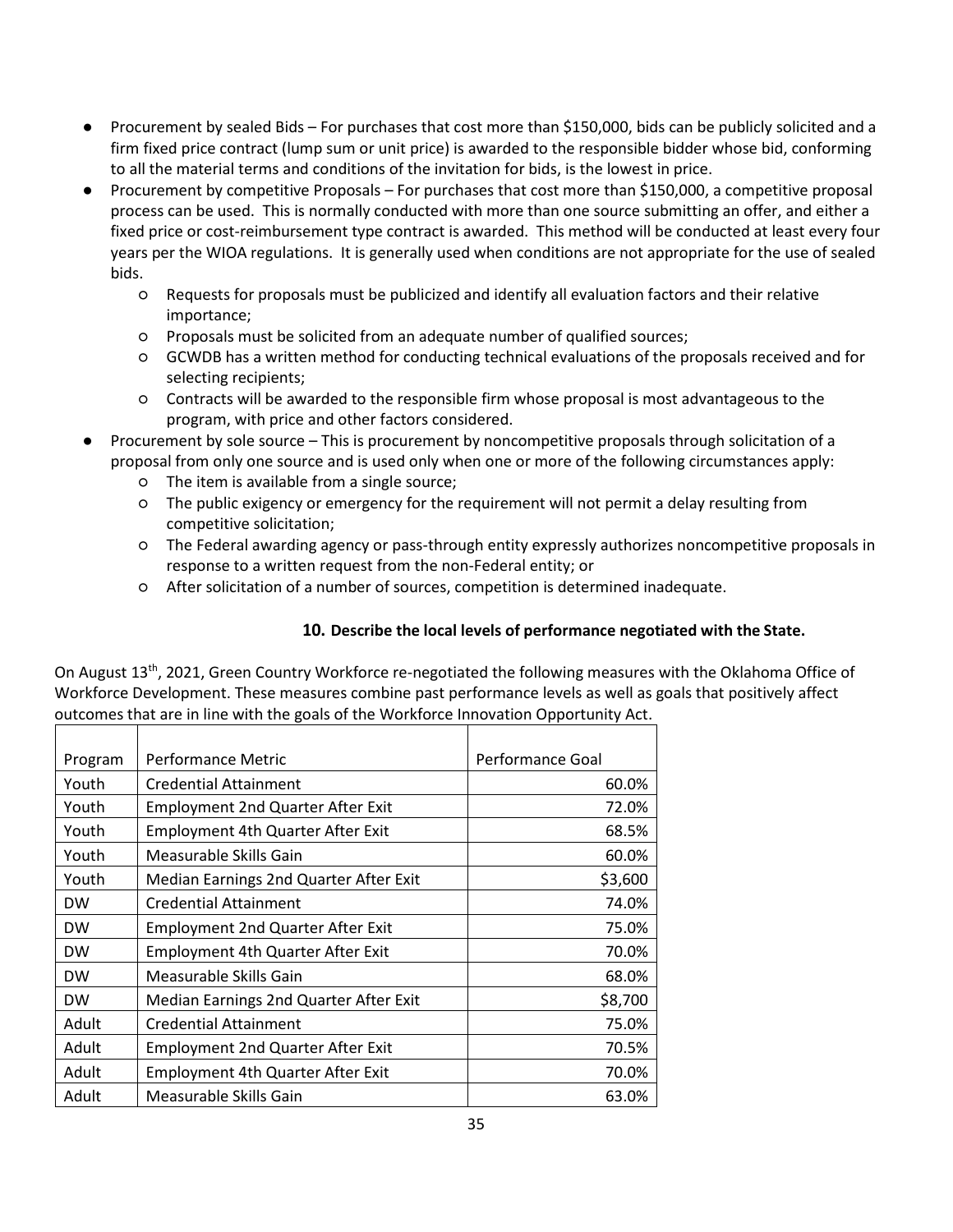| l Adult | Median Earnings 2nd Quarter After Exit | \$5,900 |
|---------|----------------------------------------|---------|
|---------|----------------------------------------|---------|

### **11. Describe the actions the local board will take toward becoming or remaining a high performing board.**

In previous years, the focus of monitoring was not always objective in nature and did not always address root causes through systemic and lasting solutions. The efforts taken to address deficiencies identified within these reports include:

- Focus on the development of positive working relationships and open lines of communication for all staff members to elevate issues without fear of repercussion.
- Monitoring responses both to the service provider and to the Oklahoma Department of Workforce Development that provided a clear narrative of systematic issues.
- Monitoring directives that supported additional actions, documentation provisions, and clearly defined objectives of corrective action that needed to be implemented.
- A new system of policy development that allowed for Operation Memorandums developed jointly between staff and service provider to address real-time problems and systematic issues instead of using board-level policy as a first step for policy changes.
- Change in policy making to allow for Executive Director level decision-making through Operation Memorandums, which enable quicker implementation of corrective action.
- Regular communication with Oklahoma Department of Workforce Development staff for local area technical assistance and for training.
- Focus on supportive service provision and viewing participants as clients who need real-time support to succeed. This shift has created a difference in how we identify and solve root-cause problems.
- Focus on outcome measures related to Equal Opportunity, diversity, and inclusion which have helped drive needed changes to our contractual expectations with vendors and our outcome measures for participants.
- Revised procedures related to wage subsidy programs allowing us to put more funding into direct services. Added requirement to the contract measures to spend more funding to meet or exceed the measurements required.

Additionally, Green Country Workforce places a heavy emphasis on training. For example, Green Country Workforce focuses on three areas of employee training:

- Compliance training includes all mandatory training as Employer of Record and training related to WIOA and other regulatory requirements.
- Process training includes courses or training material tied specifically to job duties, as well as all-employee sessions covering internal processes such as timekeeping, system utilization, program enrollment, or continuous improvement.
- Personal development training includes any discretionary training agreed upon by managers and their direct reports for the purposes of leadership preparation, cross-training, or addressing performance or skill gaps.

Green Country strives to create a culture of continuous learning, which means employees are encouraged to freely share knowledge with others, participate in process improvement events, volunteer for special assignments outside their functional reporting area, and ask for assistance with anything that is not clear.

Board and Staff training will focus on delivering content that is applicable to real-time issues the local area faces, creates opportunities for professional development, and empowers diversity, inclusion, and equity. While the past Board meetings have primarily been focused on merger activity, a new component will be rolled out in the Board and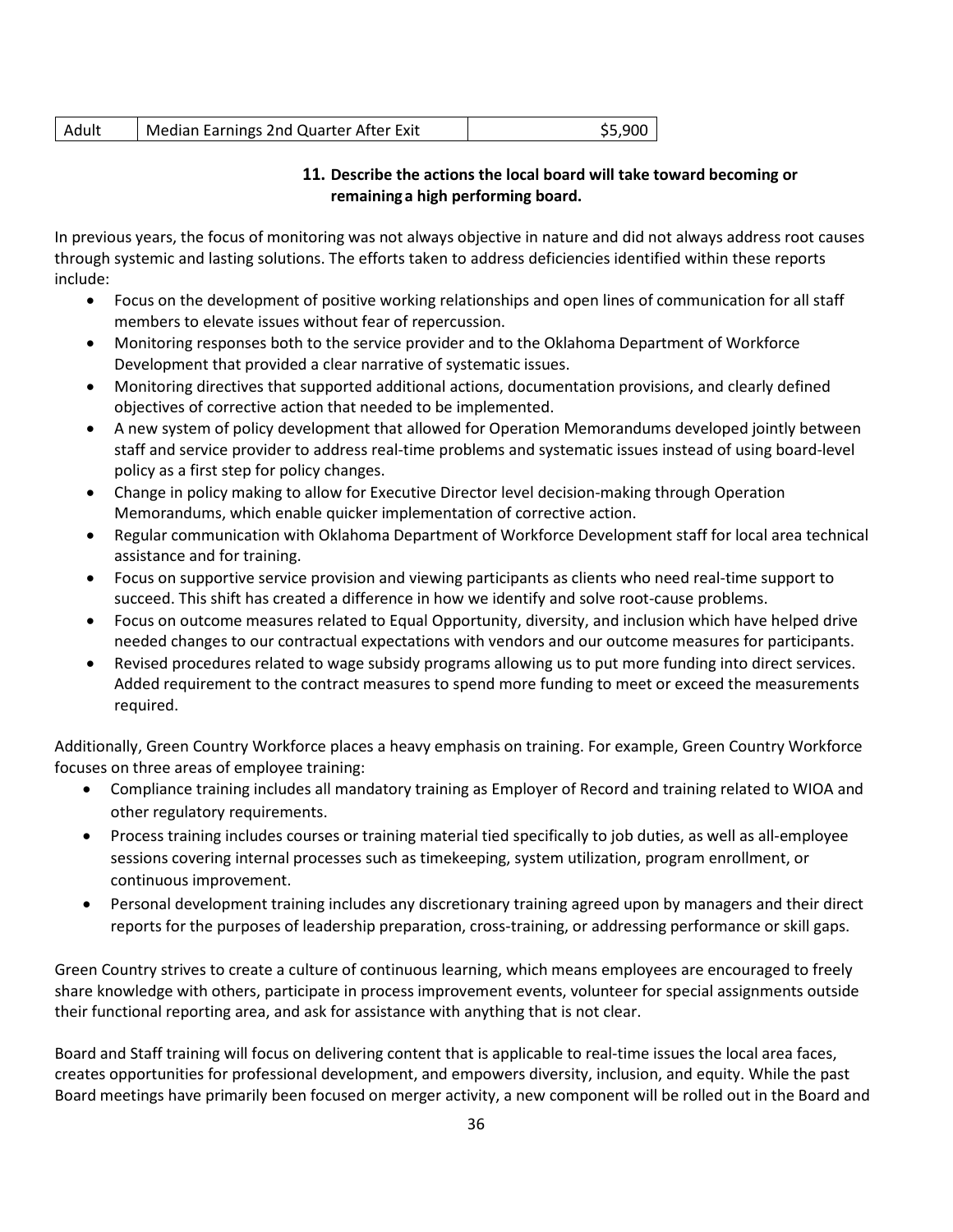Local Elected Official meetings that will focus on training, information sharing, metrics and data analytics, and continuous improvement.

> **12. Describe how training services will be provided through the use of individual training accounts, including, if contracts for training services will be used,how the use of such contracts will be coordinated with the use of individual training accounts, and how the local WDB will ensure informed customer choice in the selection of training programs regardless of how the training services are to be provided.**

The Green Country Workforce Development Board is dedicated to maximizing informed customer service by ensuring that enough quality programs are made available to all the population groups we serve. While there are no plans to contract directly with training providers, training services and the quality of those services is managed through the Eligible Training Provider List process.

## **13. Describe how One Stop centers are implementing and transitioning to an integrated, technology-enabled intake and case managementinformation system for programs carried out under WIOA.**

The former Tulsa Workforce area uses Salesforce as their Client Relationship Management (CRM) system. Utilizing a single source for data tracking and reporting, the One Stop Operator can monitor performance trends, partner referrals and opportunities, and any breakdown in service processes. Green Country Workforce is extending this platform to cover the entire region, which will allow us to eliminate waste, ensure consistency of processes and reporting, and quickly identify systemic issues that require attention.

Recent continuous improvement projects leveraged technology to automate the enrollment process (expanding accessibility while still maintaining COVID-19 safety protocol), simplify and streamline on-line information for job seekers, and expand the number and variety of strength/interest assessments available for use by Career Navigators.

# **14. Describe the direction given to the One Stop center operator to ensure priority for adult career and training services will be given to recipients of public assistance, other low-income individuals, and individuals who arebasic skills deficient.**

Collaboration for increased customer access to services: Maintain the Partner Memorandum of Understanding on a continual basis adding partners as needed and implementing improvements to ensure each partner's capabilities are fully recognized, and referrals are individualized to the job seeker. The One Stop Operator must go beyond collaboration to become an integrator of services which requires them to operate with a high level of trust and independent of any single provider to ensure equity in decision making.

All customers, regardless of location, (employers and job seekers) will receive prompt and uniform high-quality service: By integrating the Corporation for a Skilled Workforce's Guide to Improving One-Stops through Benchmarked Critical Success Factors, the Commission on Accreditation of Rehabilitation Facilities International's (CARF) Standards Manual Supplement for One-Stop Career Centers, Green Country Workforce's plan for Center Certification, and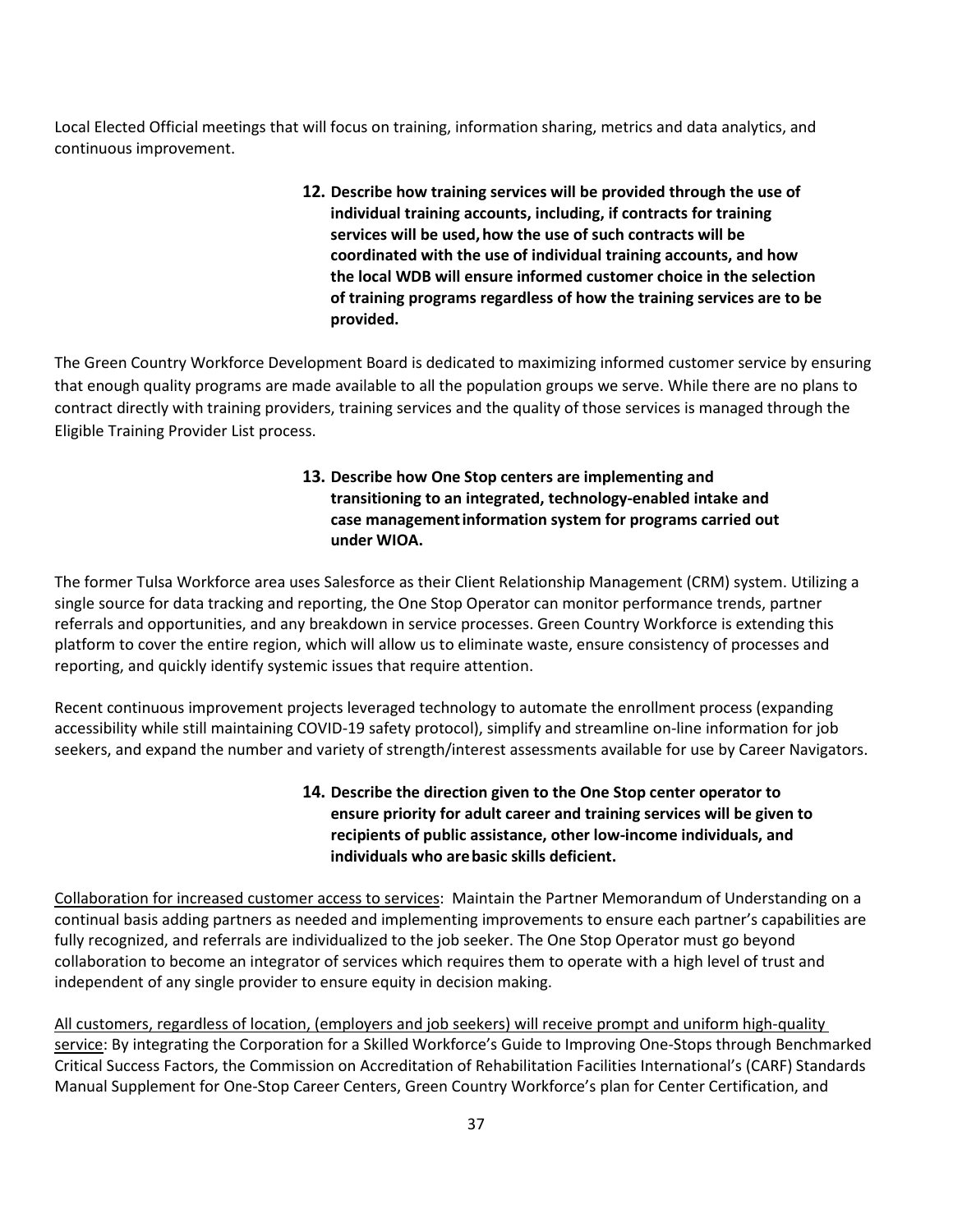Traction EOS®, the One Stop Operator will have optimal guidance to ensure that the GCWDB brand lives up to the expectations of the Board and our communities.

Overseeing a standard process across the entire GCWDB region ensures that all participants enrolled receive orientation concerning integrated services, project goals and training conditions, including: (1) attendance and punctuality standards; (2) training and other services which will be made available; (3) other project expectations. This orientation will take place during the participant's first visit to a workforce center or can be done virtually. Customer feedback surveys, monthly monitoring, and ongoing continuous improvement projects will help quickly identify any issues that require intervention.

The One Stop Operator will collaborate with the Director of Business Services to: (1) Develop, offer and deliver quality business services that assist specific businesses and industry sectors in overcoming the challenges of recruiting, retaining, and developing talent for the regional economy; (2) collaborate with system partners to facilitate and participate in special projects such as job fairs, business driven workshops, rapid response events; and (3) be responsible for communicating employers' needs to the Oklahoma Works staff.

Development of innovative programs for job seekers, employers, and incumbent workers: Green Country Workforce's goal is to work with each partner to understand their strengths and services and use that understanding to create efficiency and avoid waste. As an example, the former service provider for the Tulsa area has job readiness training. However, a person who is enrolled in one of the Mental Health of Oklahoma's workforce programs has already completed a job readiness component that is specialized for that population. The One Stop Operator's relationship with each partner allows them to understand how a person qualifies for MHATOK's program and avoid the redundancy of using another program that may not be optimal for that individual.

Similarly, the One Stop Operator regularly convenes partners to identify gaps in the system and innovate solutions that appropriately maximize federal dollars and leverage the strengths of our partners. As we consider the opportunities that exist across the entire 11-county region covered Green Country Workforce, the role of the One Stop Operator becomes the primary convener to ensure that all stakeholders are heard and that services are provided consistently and thoroughly.

Meet State and federal performance measures: The Center Certification monitoring process originally designed by Workforce Tulsa focuses on incentivizing staff to use performance assessments that are thorough and easy for staff to identify areas where improvement is needed. Green Country Workforce will continue and expand this process. Selfassessments will be conducted annually for Center Certification utilizing the following tools to ensure compliance with state and federal policy:

- 1. Guide to Improving One-Stops through Benchmarked Critical Success Factors Developed by Corporation for a Skilled Workforce in partnership with the National Governors Association Center for Best Practices, National Association of Counties, U.S. Conference of Mayors, and the National Association of State Workforce Agencies.
- *2. Checklist for Compliance with Section 503 of the Rehabilitation Act of 1973, As Amended* from the U.S. Department of Labor.
- *3. Integrated Business Services Self-Assessment Tool from* the Oklahoma Department of Commerce, Oklahoma Office of Workforce Development.
- *4. Physical Site Accessibility Checklist* from The Oklahoma Department of Rehabilitation Services (OKDRS).

Traction EOS® allows staff and organizational stakeholders to quickly identify the root cause of systematic issues that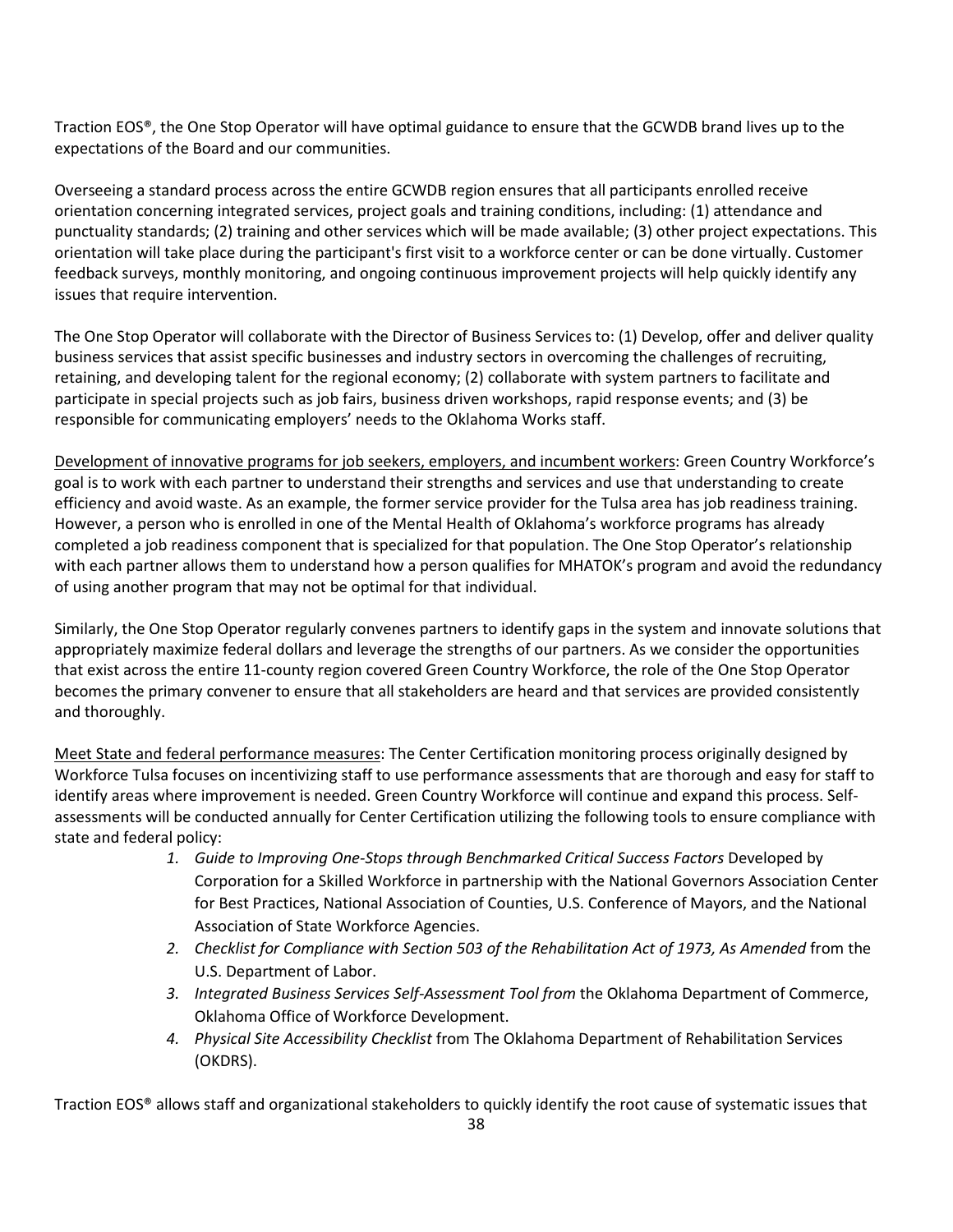impact service delivery and track progress and implementation of corrective action. The system includes mechanisms for consistent feedback, timely problem solving, and collaboration in issue resolution. It also incorporates the use of weekly scorecards that are tied directly to required federal and state outcomes. With Traction EOS® as an operating system, staff can identify and address performance issues on a weekly basis, rather than waiting for a quarterly or monthly review.

> **15. Describe the process used by the local board to provide a 30 day public comment period prior to submission of the plan, including an opportunity to have input into the development of the local plan, particularly for representatives of businesses, education, and labor organizations. The required public comment process is outlined in section 108(d) ofWIOA.**

The Public Comment period met the requirements outlined for submission. The plan will be published on the website and emailed to the Board and Local Elected Officials. All comments will be reviewed to make improvements to the plan. The plan will be reviewed and approved during the Executive Committee and Board Meetings, both subject to Open Meetings Act.